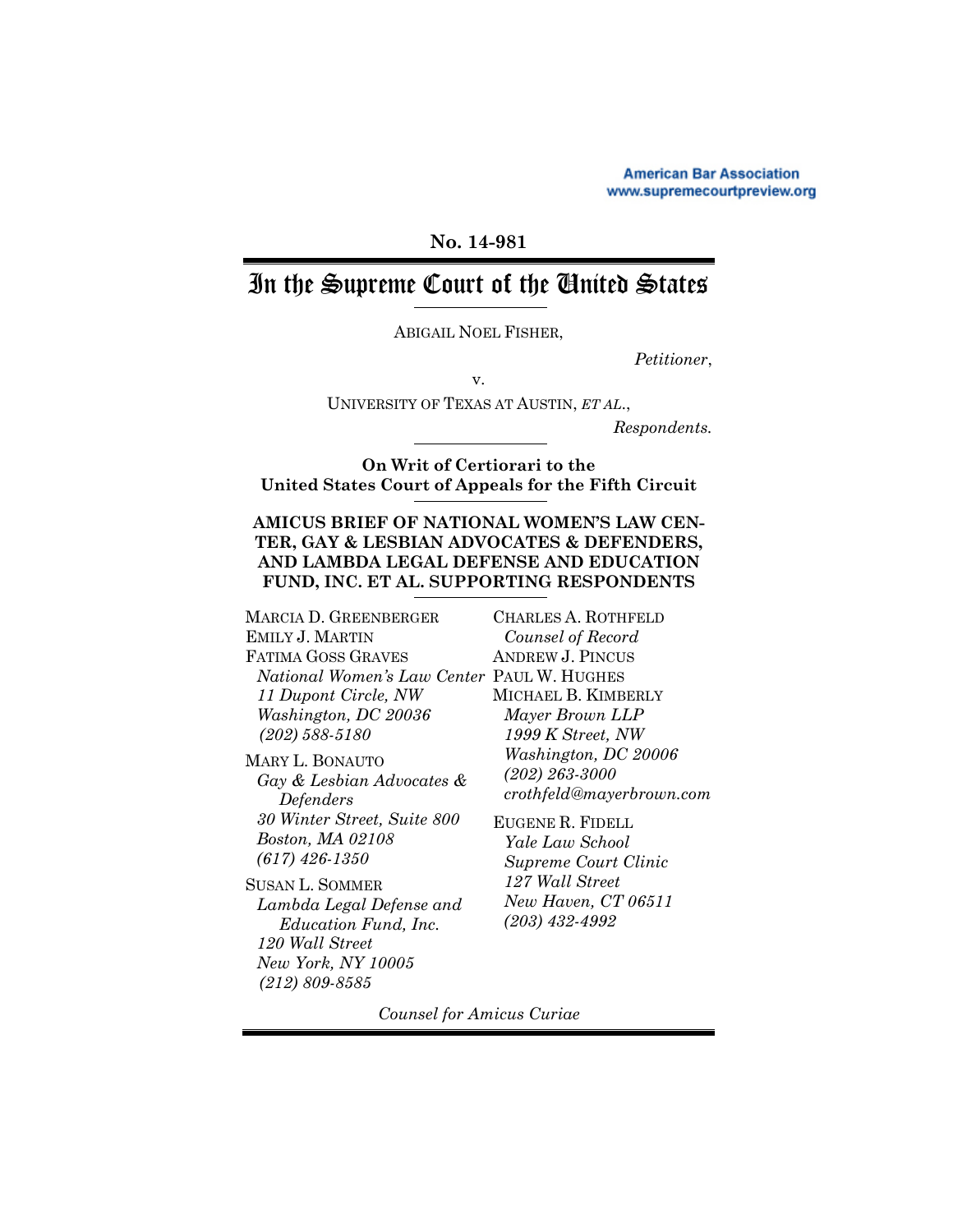# **TABLE OF CONTENTS**

|                                                                            | Page |
|----------------------------------------------------------------------------|------|
|                                                                            |      |
| Introduction and Summary of Argument1                                      |      |
|                                                                            |      |
|                                                                            |      |
|                                                                            |      |
| $2^{\circ}$                                                                |      |
|                                                                            |      |
|                                                                            |      |
| B. Underrepresentation and stereotyping of<br>women and other historically |      |
| disadvantaged groups remain significant                                    |      |
| problems in higher education and other                                     |      |
|                                                                            |      |
| 1. Lack of diversity in higher education20                                 |      |
|                                                                            |      |
|                                                                            |      |
| C. The University of Texas program satisfies                               |      |
|                                                                            |      |
|                                                                            |      |
| Descriptions of the Amici Curiae1a                                         |      |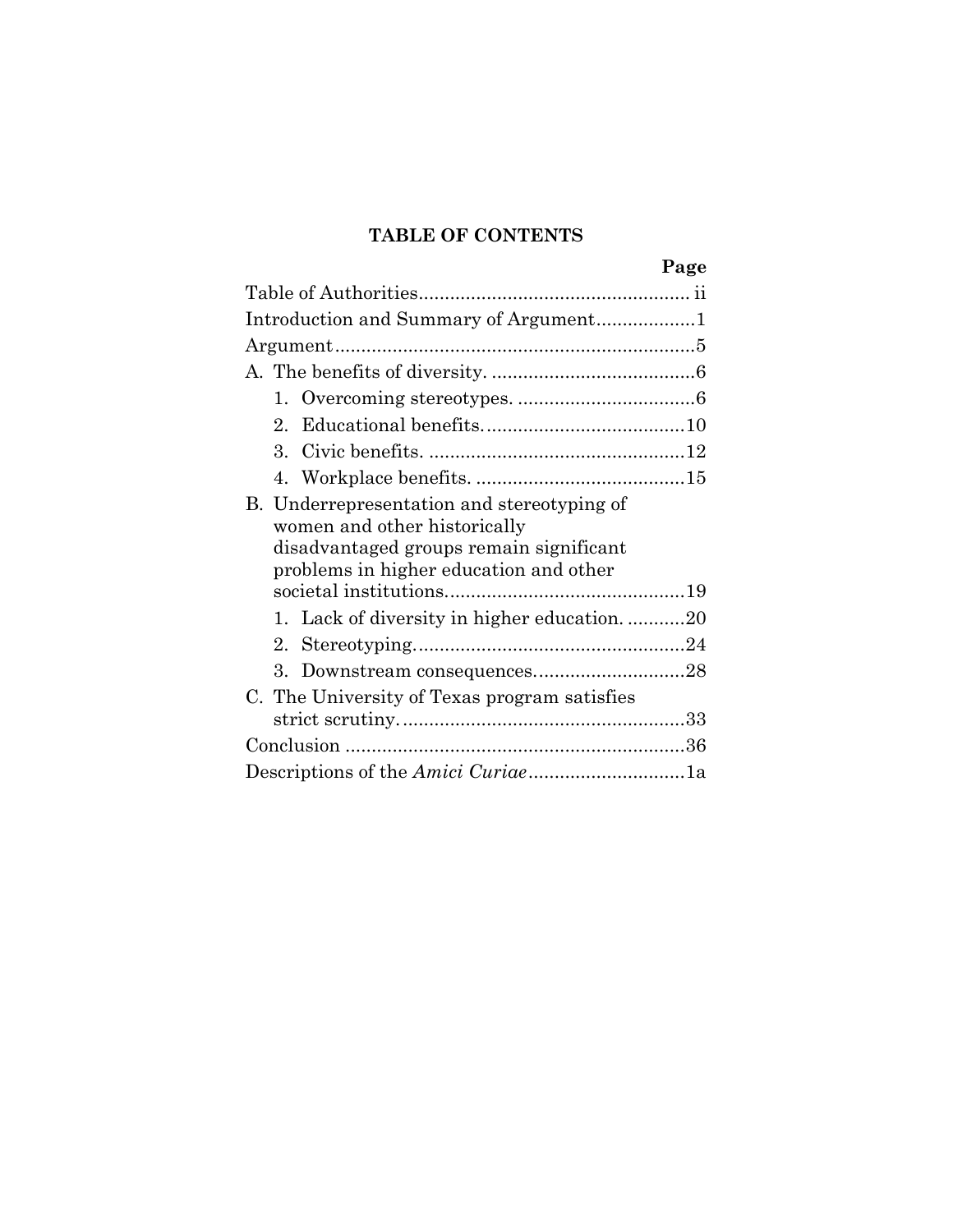# **TABLE OF AUTHORITIES**

**Page(s)**

# **Cases**

| Barnes v. City of Cincinnati,          |
|----------------------------------------|
|                                        |
| Brown v. Bd. of Educ.,                 |
|                                        |
| Fisher v. Univ. of Tex. at Austin,     |
|                                        |
| Fisher v. Univ. of Tex. at Austin,     |
| 645 F. Supp. 2d 587 (W.D. Tex. 2009)13 |
| Fisher v. Univ. of Tex. at Austin,     |
|                                        |
| Mississippi Univ. for Women v. Hogan,  |
|                                        |
| Idaho v. Latta,                        |
|                                        |
| Keyishian v. Bd. of Regents,           |
|                                        |
| Latta v. Otter,                        |
|                                        |
| Nabozny v. Podlesny,                   |
|                                        |
| Nev. Dep't of Human Res. v. Hibbs,     |
|                                        |
| Obergefell v. Hodges,                  |
|                                        |
| Plyler v. Doe,                         |
|                                        |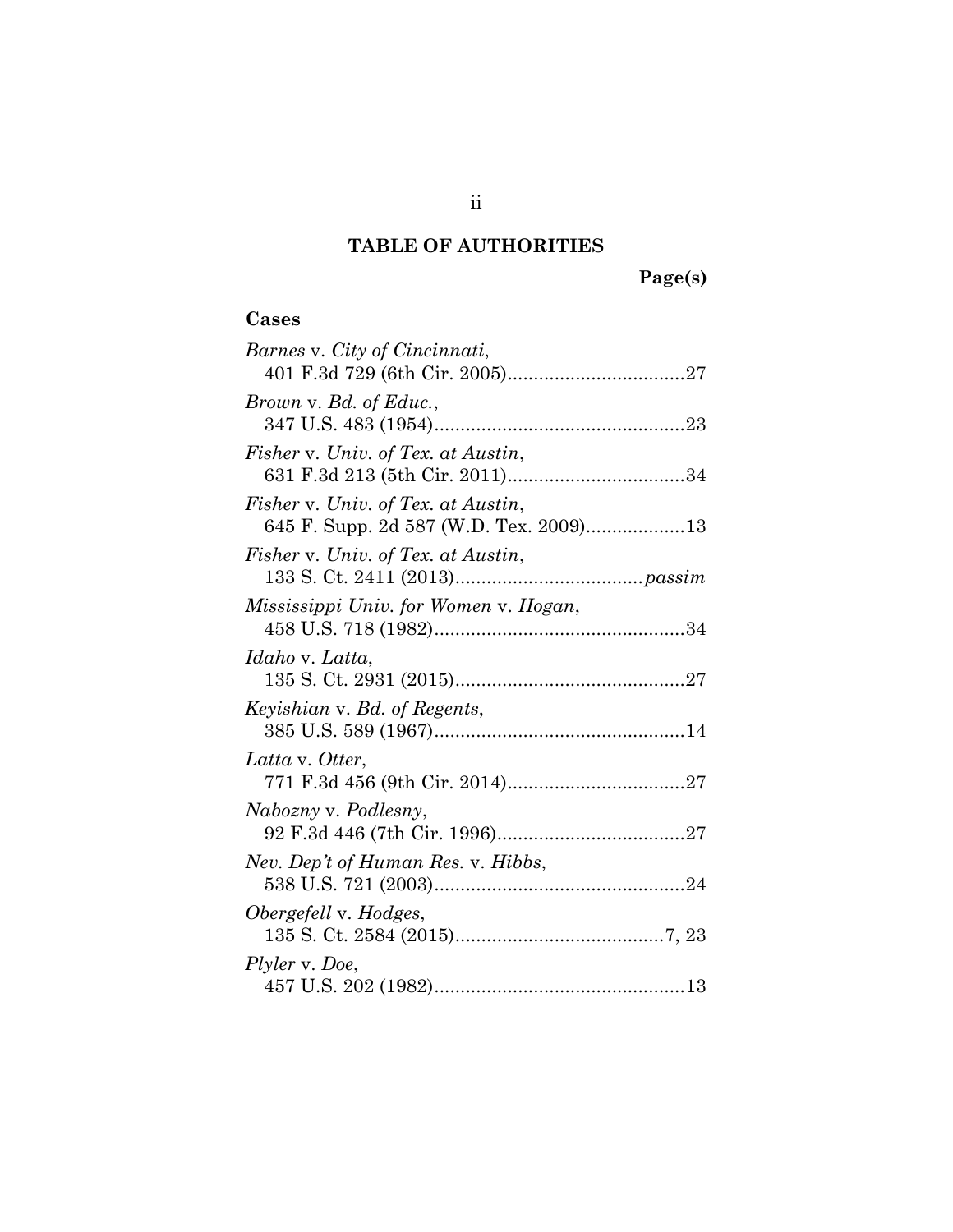# **Page(s)**

| Regents of Univ. of Cal. v. Bakke,                                                                                                                                                                |
|---------------------------------------------------------------------------------------------------------------------------------------------------------------------------------------------------|
| Roberts v. U.S. Jaycees,                                                                                                                                                                          |
| Smith v. City of Salem,                                                                                                                                                                           |
| United States v. Virginia,                                                                                                                                                                        |
| <b>Other Authorities</b>                                                                                                                                                                          |
| Dominic Abrams, Processes of Prejudice: Theory,<br><i>Evidence and Intervention</i> , Equality &                                                                                                  |
| Across Racial Lines, More Say Nation Needs to<br>Make Changes to Achieve Racial Equality,                                                                                                         |
| Steve Almond, Gender Diversity in Leadership<br>Is Key to Business Success, Guardian (Oct. 2,                                                                                                     |
| Stephen Bear et al., The Impact of Board<br>Diversity and Gender Composition on<br>Corporate Social Responsibility and Firm<br><i>Reputation, 97 J. Bus. Ethics 207 (2010)18</i>                  |
| Nicholas A. Bowman, <i>Promoting Participation</i><br>in a Diverse Democracy: A Meta-Analysis of<br>College Diversity Experiences and Civic<br><i>Engagement</i> , 81 Rev. Educ. Res. 29 (2011)15 |
| Sangeeta Bharadwaj Badal, The Business<br><b>Benefits of Gender Diversity,</b>                                                                                                                    |

iii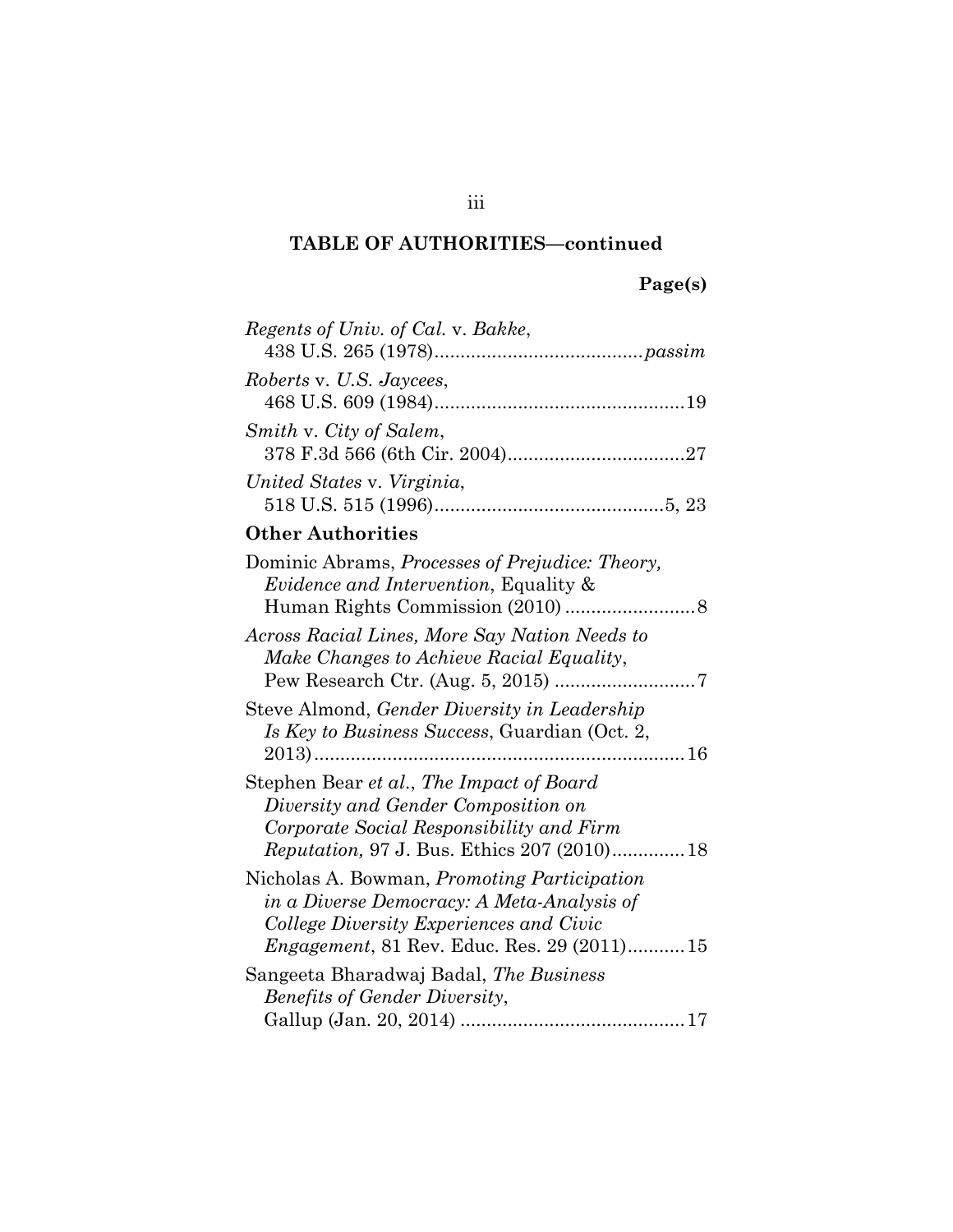# **Page(s)**

| Brief for Amici Curiae 65 Leading American       |
|--------------------------------------------------|
| Businesses in Support of Respondents,            |
| Grutter v. Bollinger, 539 U.S. 306 (2003) (No.   |
|                                                  |
| Brief of 379 Employers and Organizations         |
| Representing Employers as Amici Curiae in        |
| Support of Petitioners, Obergefell v. Hodges,    |
|                                                  |
| Ira N. Brophy, The Luxury of Anti-Negro          |
|                                                  |
| Crosby Burns et al., The State of Diversity in   |
| Today's Workforce, Ctr. for Am. Progress         |
|                                                  |
| Mitchell J. Chang et al., Cross-Racial           |
| <b>Interaction Among Undergraduates: Some</b>    |
| Consequences, Causes, and Patterns, 45 Res.      |
| Higher Educ. 529 (2004)                          |
| Mark Chesler & Melissa Peet, White Student       |
| Views of Affirmative Action on Campus, 10        |
|                                                  |
| Kate L. Collier et al., Intergroup Contact,      |
| Attitudes Toward Homosexuality, and the Role     |
| of Acceptance of Gender Non-Conformity in        |
| Young Adolescents, 35 J. Adolescence 899         |
|                                                  |
| Corporate Equality Index 2015: Rating            |
| American Workplaces on Lesbian, Gay,             |
| <i>Bisexual and Transgender Equality</i> , Human |
| Rights Campaign Found. (2015) 33                 |

iv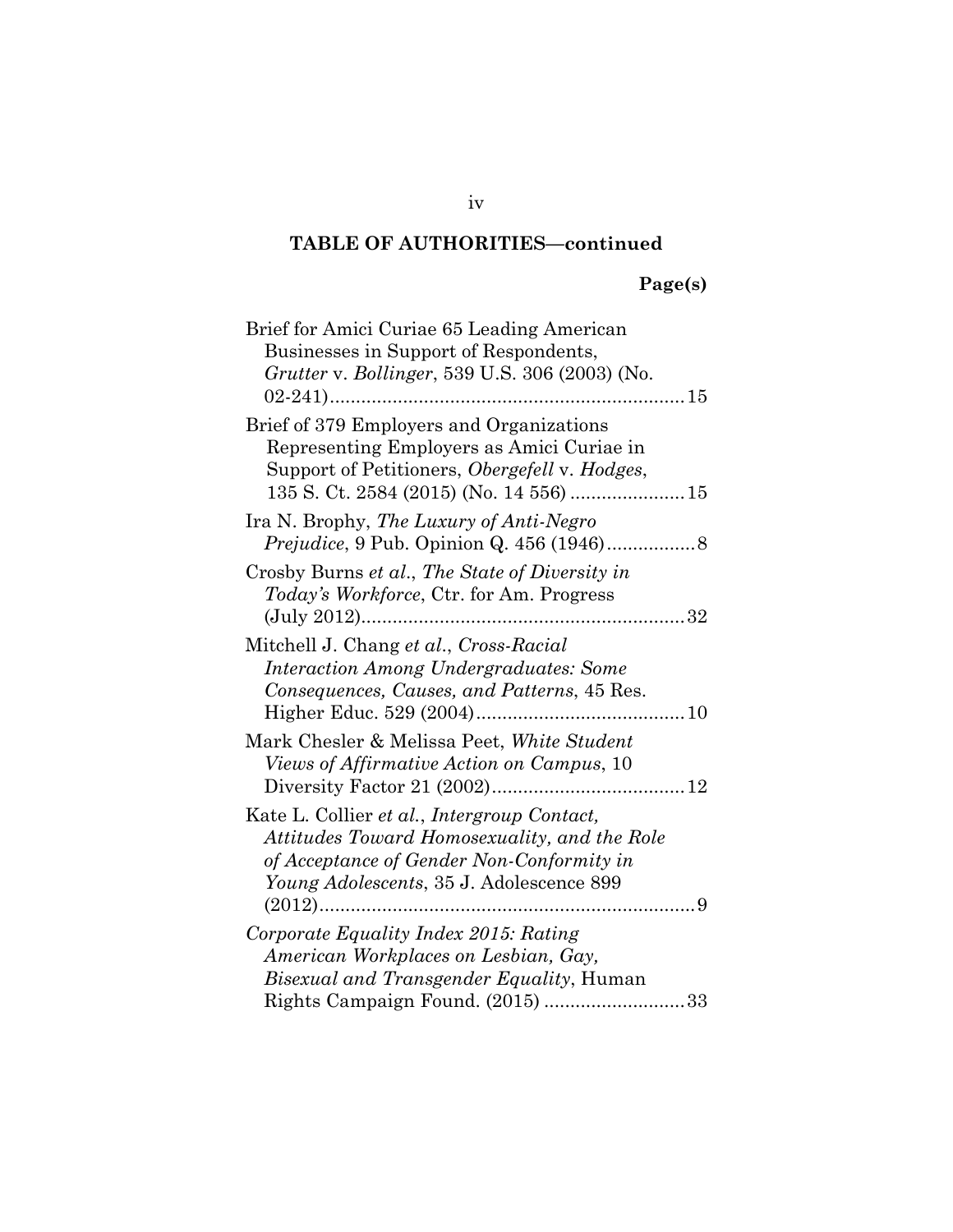# **Page(s)**

| Alice H. Eagly & Antonio Mladinic, Are People        |
|------------------------------------------------------|
| <b>Prejudiced Against Women? Some Answers</b>        |
| from Research on Attitudes, Gender                   |
| Stereotypes, and Judgments of Competence, 5          |
|                                                      |
|                                                      |
| Vicky Lea Eldridge et al., Explaining Comfort        |
| with Homosexuality in Rural America, 51 J.           |
|                                                      |
| Dorothee Enskog, Gender Diversity and                |
| Corporate Performance, Credit Suisse                 |
|                                                      |
| Milia Fisher, Women of Color and the Gender          |
|                                                      |
| <i>Wage Gap</i> , Ctr. for Am. Progress (Apr. 14,    |
|                                                      |
| Roxane Harvey Gudeman, College Missions,             |
| Faculty Teaching, and Student Outcomes in a          |
| Context of Low Diversity, in Does Diversity          |
| Make a Difference? Three Research Studies on         |
| Diversity in College Classrooms 37 (Am.              |
| Council on Educ. & Am. Ass'n Univ.                   |
|                                                      |
|                                                      |
| Patricia Gurin, Expert Report, Gratz v.              |
| Bollinger, 122 F. Supp. 2d 811 (E.D. Mich.           |
|                                                      |
| Justin E. Heinze & Stacey S. Horn, <i>Intergroup</i> |
| Contact and Beliefs About Homosexuality in           |
| <i>Adolescence, 38 J. Youth &amp;</i>                |
|                                                      |

v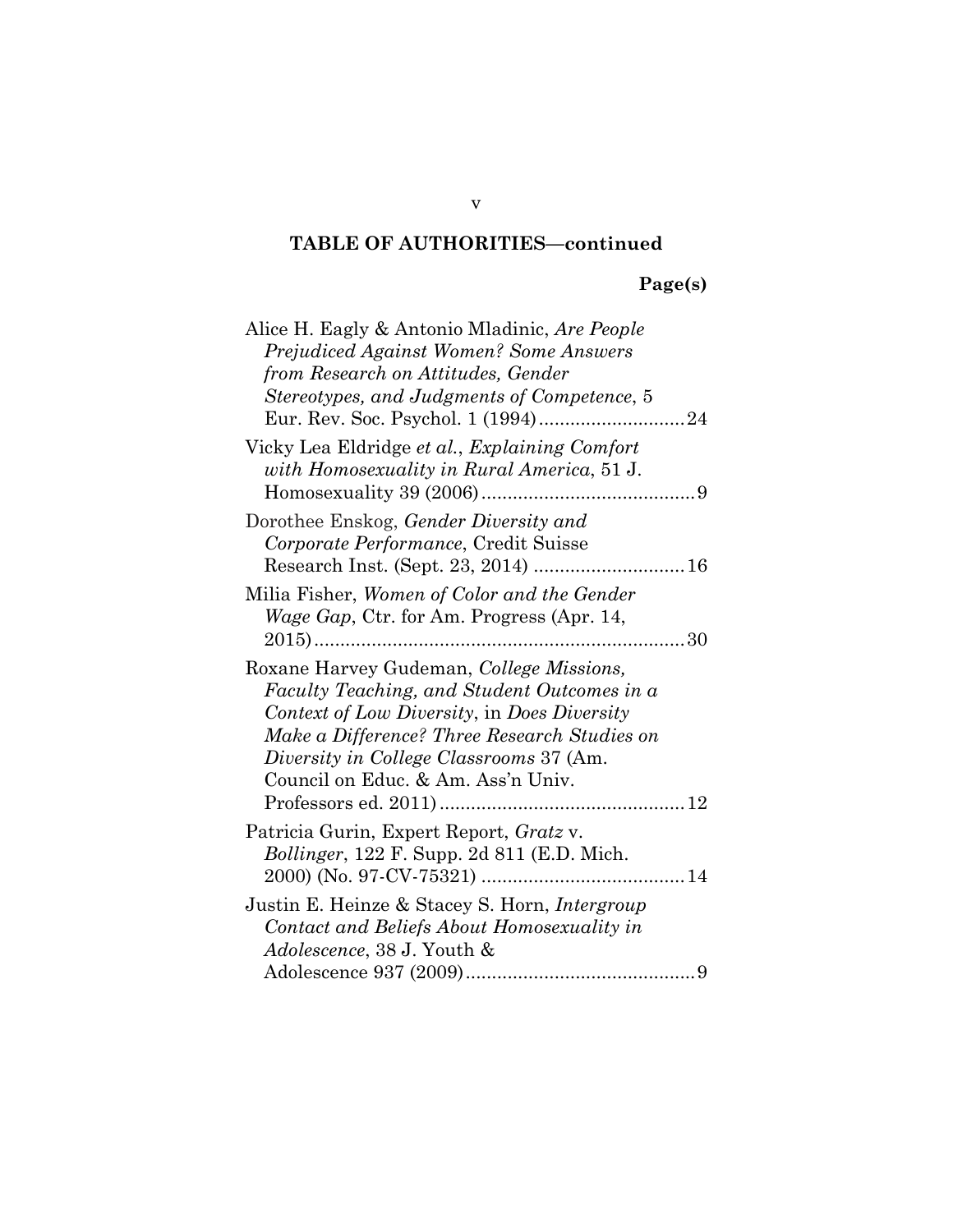# **Page(s)**

| Gregory M. Herek & John P. Capitanio, "Some           |
|-------------------------------------------------------|
| of My Best Friends": Intergroup Contact,              |
| Concealable Stigma, and Heterosexuals'                |
| Attitudes Toward Gay Men and Lesbians, 22             |
|                                                       |
| Gregory M. Herek, The Psychology of Sexual            |
| <i>Prejudice</i> , 9 Current Directions Psychol. Sci. |
|                                                       |
| Cedric Herring, Does Diversity Pay?: Race,            |
| Gender, and the Business Case for Diversity,          |
|                                                       |
| Laurel Holland et al., "That's So Gay!"               |
| <i>Exploring College Students' Attitudes Toward</i>   |
| <i>the LGBT Population, 60 J. Homosexuality</i>       |
| $575(2013)$                                           |
| Shouping Hu & George D. Kuh, Diversity                |
| <i>Experiences and College Student Learning</i>       |
| and Personal Development, 44 J.C. Student             |
|                                                       |
| Vivian Hunt et al., McKinsey & Co., Why               |
|                                                       |
| Sylvia Hurtado et al., Enhancing Campus               |
| <i>Climates for Racial/Ethnic Diversity:</i>          |
| <i>Educational Policy and Practice, 21 Rev.</i>       |
|                                                       |
|                                                       |
| Sylvia Hurtado, Linking Diversity and                 |
| <i>Educational Purpose: How Diversity Affects</i>     |
| the Classroom Environment and Student                 |
| Development, in Diversity Challenged:                 |

vi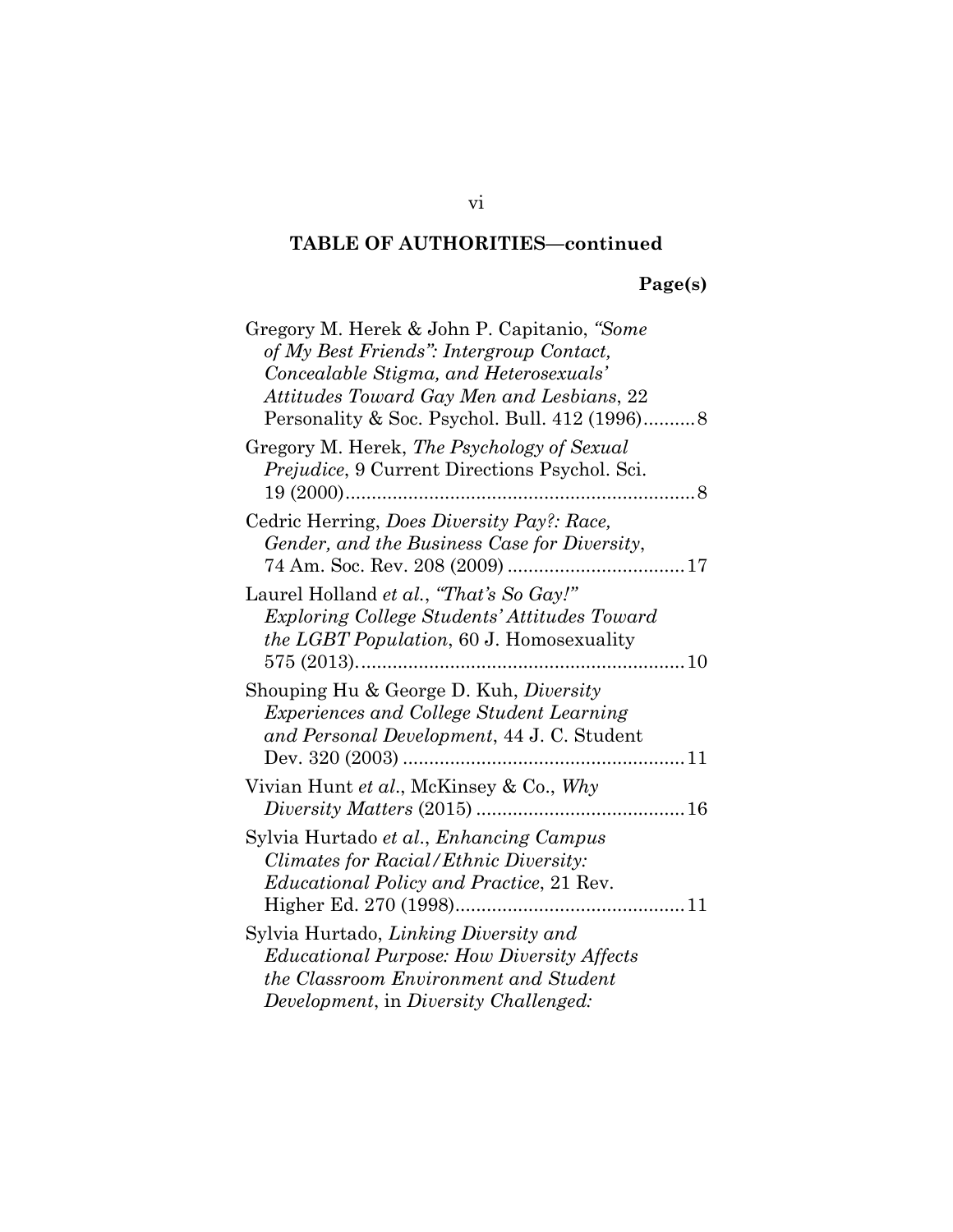# **Page(s)**

| Evidence on the Impact of Affirmative Action                                                                                                                                               |
|--------------------------------------------------------------------------------------------------------------------------------------------------------------------------------------------|
| Sylvia Hurtado, <i>The Next Generation of</i><br>Diversity and Intergroup Relations Research,                                                                                              |
| Uma M. Jayakumar, Can Higher Education<br>Meet the Needs of an Increasingly Diverse and<br>Global Society? Campus Diversity and Cross-<br>Cultural Workforce Competencies, 78 Harv.        |
| Sophia Kerby, The State of Women of Color in<br>the United States: Although They've Made<br>Incredible Strides, Many Barriers Remain for<br><i>This Growing Population, Ctr. for Am.</i>   |
| Mark E. King et al., Contact Reduces<br><i>Transprejudice: A Study on Attitudes Towards</i><br>Transgenderism and Transgender Civil<br><i>Rights in Hong Kong, 21 Int'l J. Sexual</i><br>9 |
| Joseph G. Kosciw et al., Gay, Lesbian and<br>Straight Educ. Network, The 2007 National<br>School Climate Survey: The Experiences of<br>Lesbian, Gay, Bisexual and Transgender              |
| Liana Christin Landivar, Disparities in STEM<br><b>Employment by Sex, Race, and Hispanic</b>                                                                                               |
| <i>Origin</i> , U.S. Census Bureau (Sept. 2013)21                                                                                                                                          |

vii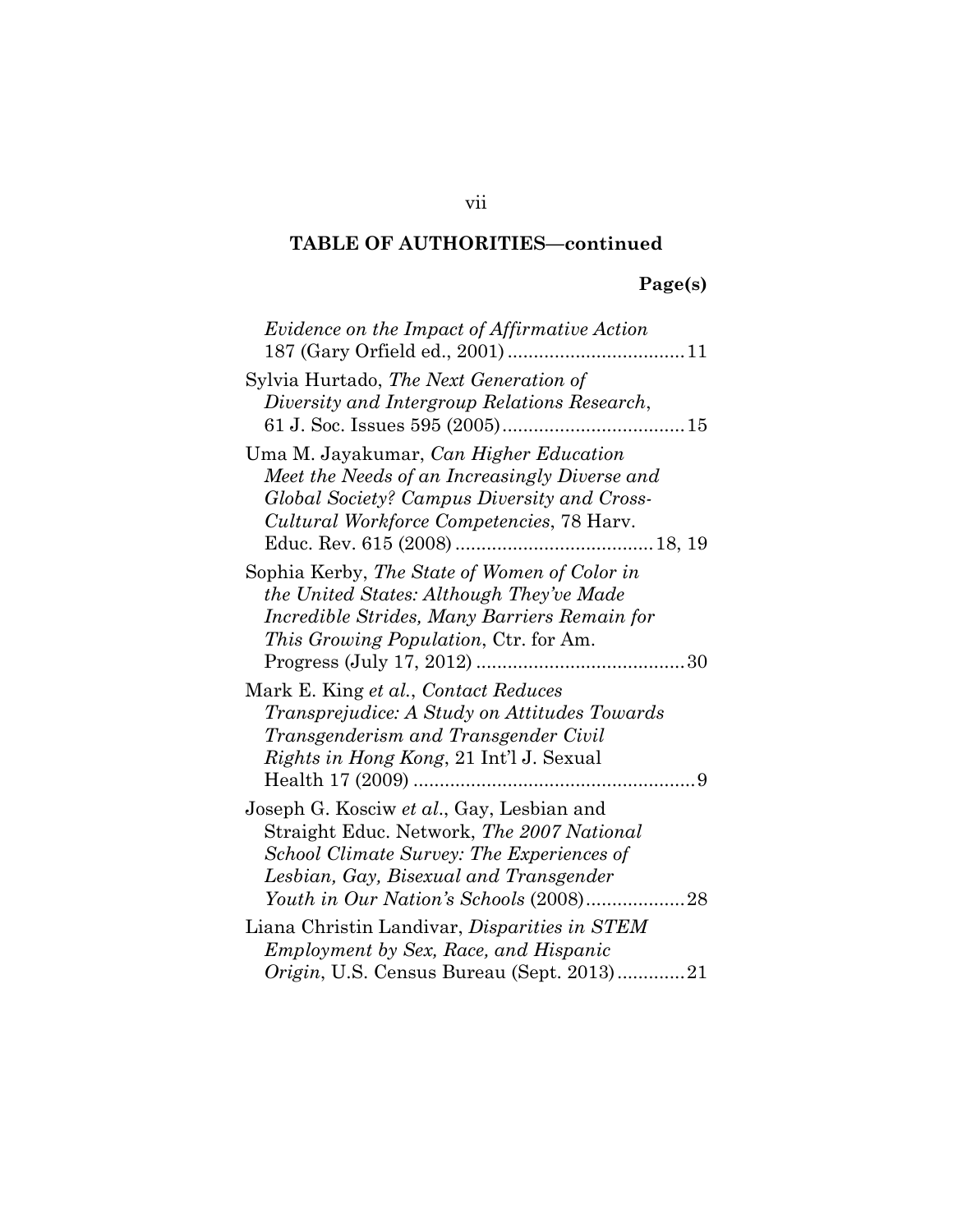# **Page(s)**

| LGBT Representation Among Lawyers in 2014,<br>Nat'l Ass'n for Law Placement (Mar. 2015)32                                                                                             |
|---------------------------------------------------------------------------------------------------------------------------------------------------------------------------------------|
| Janice McCabe, Racial and Gender<br>Microaggressions on a Predominantly-White<br>Campus: Experiences of Black, Latina/o and<br>White Undergraduates, 16 Race, Gender, &<br>$\dots 26$ |
| McKinsey Global Institute, The Power of Parity:<br>How Advancing Women's Equality Could Add<br>\$12 Trillion to Global Growth, McKinsey &                                             |
| Missing Pieces: Women and Minorities on<br>Fortune 500 Boards, All. for Bd. Diversity<br>$(2012)$                                                                                     |
| Brett Molina, Apple CEO Tim Cook: Tm Proud<br>to Be Gay,' USA Today (Oct. 30, 2014)32                                                                                                 |
| Movement Advancement Project et al., A Broken<br>Bargain for LGBT Workers of Color (2013)  28, 33                                                                                     |
| NCES, Table 322.50: Bachelor's Degrees<br>Conferred to Females by Postsecondary<br>Institutions, by Race/Ethnicity and Field of                                                       |
| NCES, Table 324.35: Doctor's Degrees Conferred<br>by Degree Granting Institutions, by Sex,<br>Race/Ethnicity, and Fields of Study:                                                    |
| NCES, Table 324.7: Degrees Conferred by<br>Degree-Granting Institutions in Selected                                                                                                   |

# viii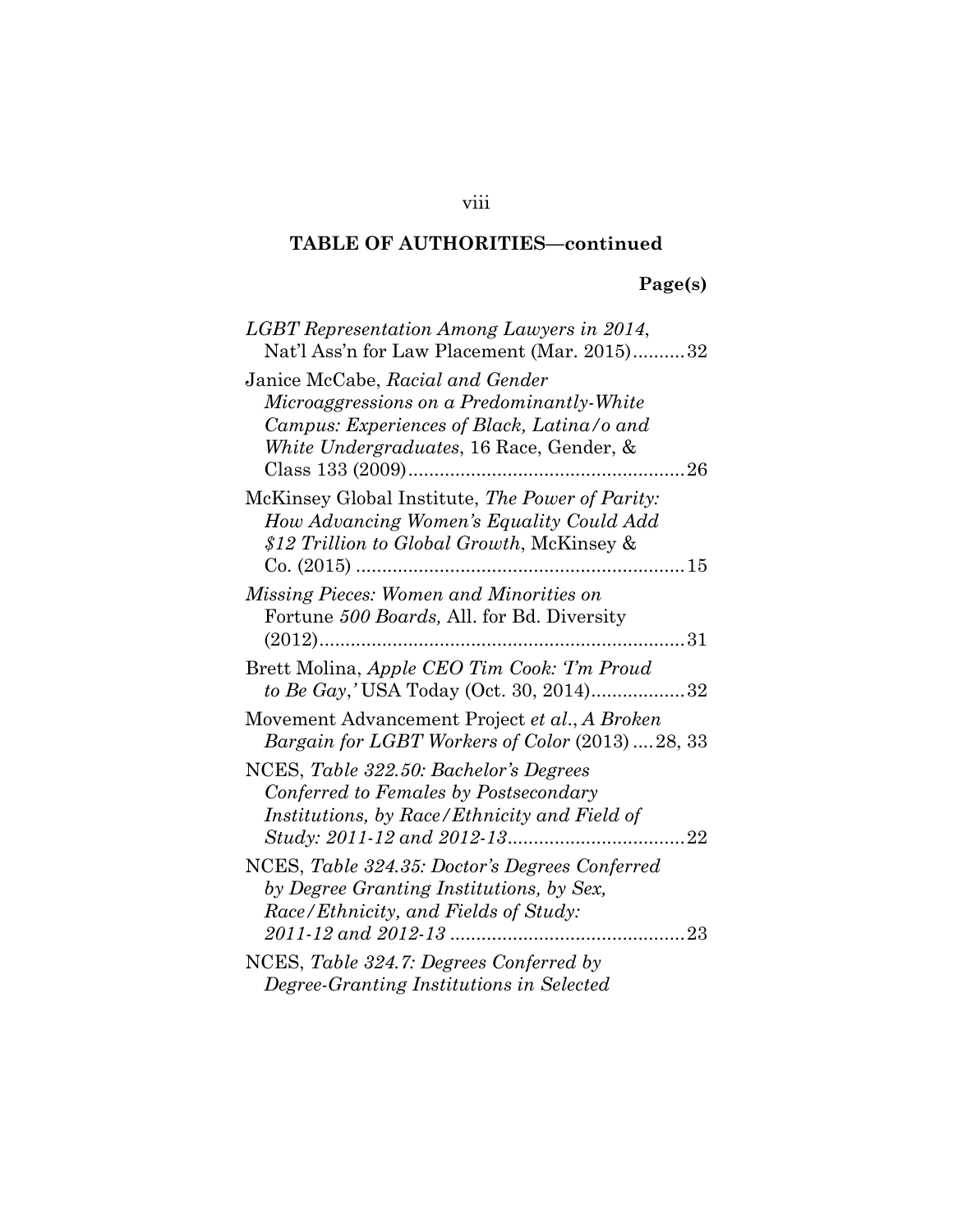# **Page(s)**

| Professional Fields, by Sex, Race/Ethnicity,<br>and Field of Study: 2011-12 and 2012-1323                                                                                                                                             |
|---------------------------------------------------------------------------------------------------------------------------------------------------------------------------------------------------------------------------------------|
| Maria Ong et al., Inside the Double Bind: A<br>Synthesis of Empirical Research on<br>Undergraduate and Graduate Women of Color<br>in Science, Technology, Engineering, and<br><i>Mathematics</i> , 81 Harv. Educ. Rev. 172 (2011)  26 |
| Thomas F. Pettigrew & Linda R. Tropp, A Meta-<br>Analytic Test of Intergroup Contact Theory, 90                                                                                                                                       |
|                                                                                                                                                                                                                                       |
| Susan Rankin et al., 2010 State of Higher<br>Education for Lesbian, Gay, Bisexual, and                                                                                                                                                |
| Real Time Insight into the Market for Entry-<br>Level STEM Jobs, Burning Glass                                                                                                                                                        |
| Brad Sears & Christy Mallory, <i>Documented</i><br>Evidence Of Employment Discrimination & Its<br>Effects On LGBT People, Williams Inst. (July                                                                                        |
| Sara J. Smith et al., The Effects of Contact on<br>Sexual Prejudice: A Meta-Analysis, 61 Sex                                                                                                                                          |
| Tex. Tribune, <i>Elected Officials Directory</i> 13, 14                                                                                                                                                                               |
| The Cost of the Closet and the Rewards of<br>Inclusion: Why the Workplace Environment<br>for LGBT People Matters to Employers,                                                                                                        |
| Human Rights Campaign Found. (2014)33                                                                                                                                                                                                 |

# ix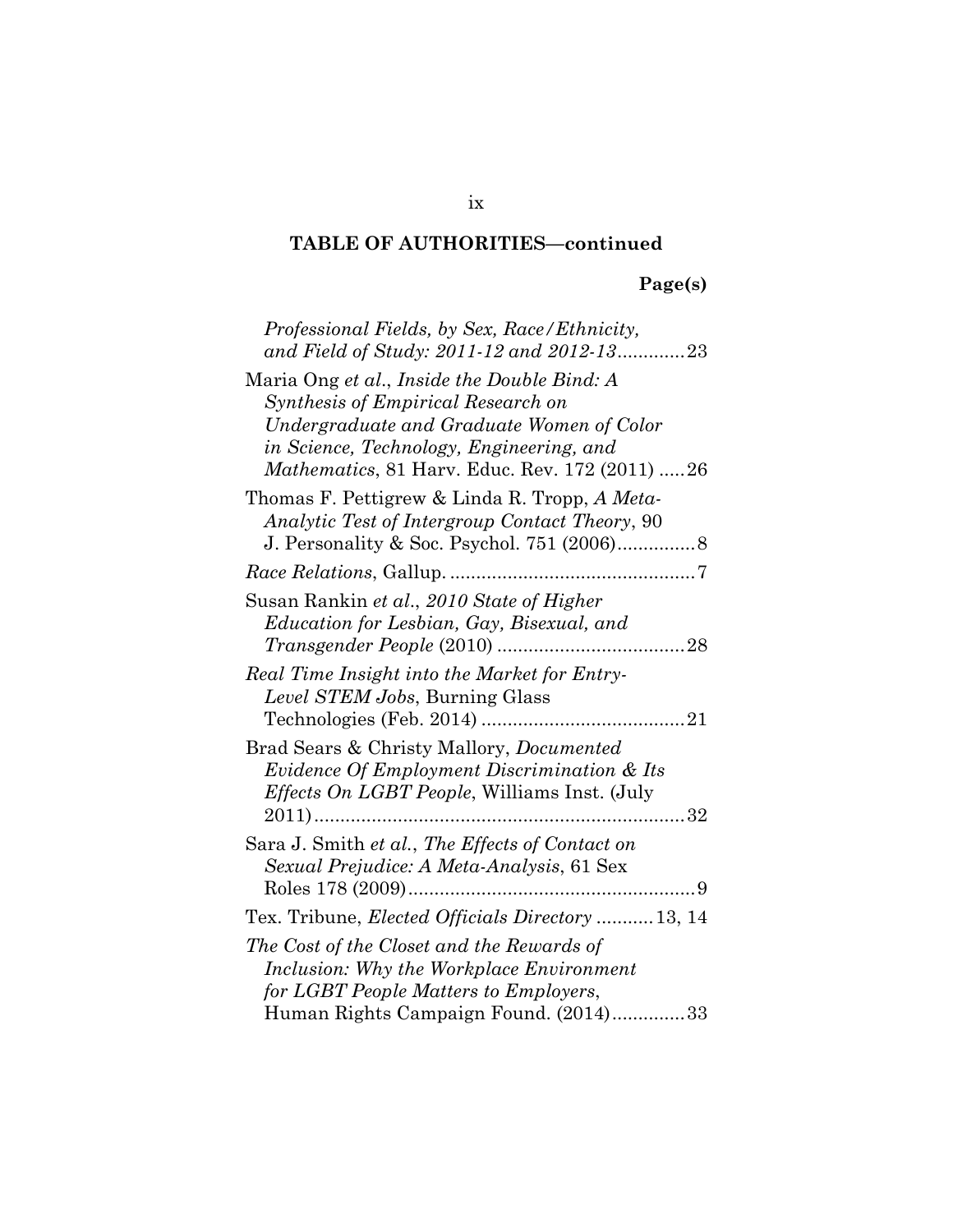**Page(s)**

| Gloria D. Thomas & Carol Hollenshead,                                                                                                             |  |
|---------------------------------------------------------------------------------------------------------------------------------------------------|--|
| Resisting from the Margins: The Coping                                                                                                            |  |
| Strategies of Black Women and Other Women                                                                                                         |  |
| of Color Faculty Members at a Research                                                                                                            |  |
| <i>University</i> , 70 J. Negro Educ. 166 (2001) 31                                                                                               |  |
| U.S. Dep't of Labor, Women in the Labor Force:                                                                                                    |  |
|                                                                                                                                                   |  |
| University of Texas at Austin, <i>Proposal to</i><br>Consider Race and Ethnicity in Admissions                                                    |  |
|                                                                                                                                                   |  |
| Judith Warner, The Women's Leadership Gap:<br>Women's Leadership by the Numbers, Ctr. for                                                         |  |
| Anita Woolley & Thomas W. Malone, <i>Defend</i><br>Your Research: What Makes a Team Smarter?<br><i>More Women, Harv. Bus. Rev. (June 2011) 17</i> |  |
| Anita Woolley et al., Evidence for a Collective<br>Intelligence Factor in the Performance of                                                      |  |
|                                                                                                                                                   |  |

x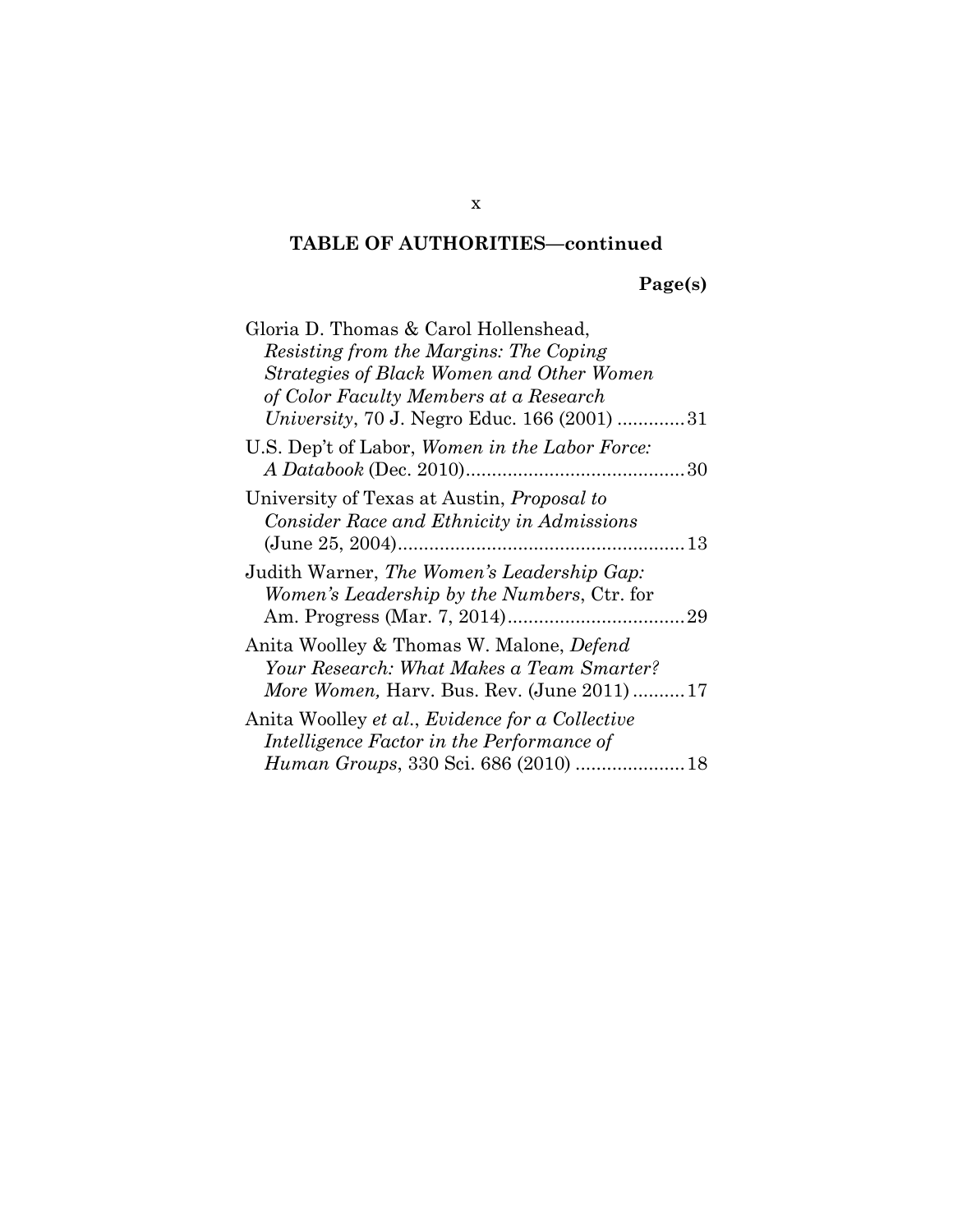# **INTEREST OF THE** *AMICI CURIAE***<sup>1</sup>**

*Amici* are organizations that share a common commitment to civil rights in this country, with a particular focus on eradicating discrimination on the basis of sex, gender, sexual orientation, and gender identity. That interest is closely aligned with the interest in eliminating race discrimination. Socialscience research demonstrates, and *amici's* own experience confirms, that successfully breaking down one form of discrimination tends to reduce others as well. Moreover, racial stereotypes often incorporate discriminatory views about women generally and about lesbians, gay men, bisexuals, and transgender ("LGBT") persons, and women and LGBT individuals of color experience the overlapping effects of racebased and gender-based discrimination. *Amici's* perspectives therefore may aid the Court in the resolution of the question presented in this case.

Because numerous *amici* have joined this brief, detailed descriptions appear in the Appendix.

# **INTRODUCTION AND SUMMARY OF ARGUMENT**

Respondents and their other *amici* demonstrate in detail that the University of Texas admissions program at issue in this case comports with this Court's precedent. This brief focuses on one aspect of the issue presented here: it addresses the importance

<sup>1</sup> Pursuant to Rule 37.6, *amici* affirm that no counsel for a party authored this brief in whole or in part and that no person other than *amici* or their counsel made a monetary contribution to its preparation or submission. The parties' letters consenting to the filing of *amicus* briefs have been filed with the Clerk's office.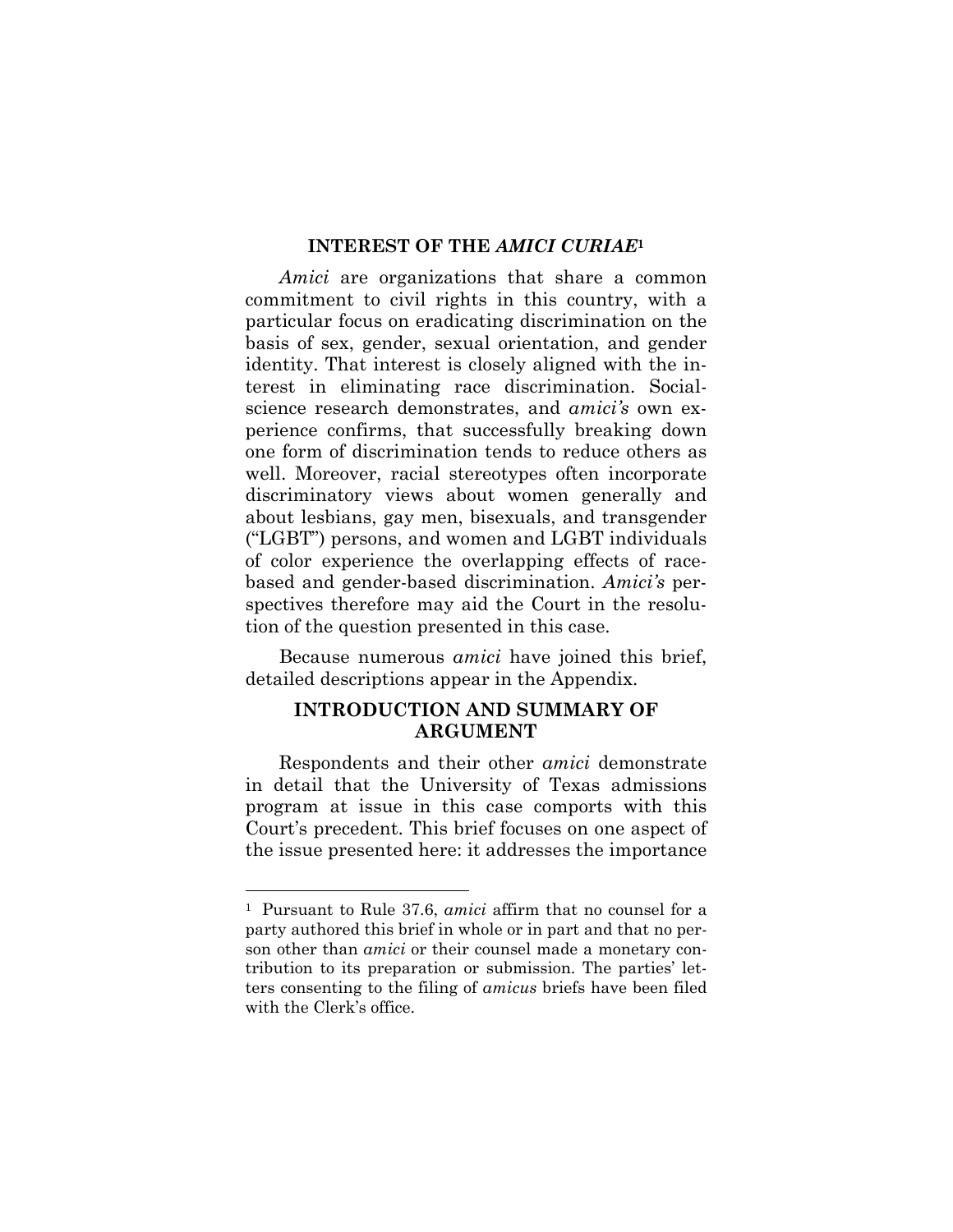of diversity, both (1) to break down stereotypes that continue to disadvantage women and LGBT persons of color; and (2) to facilitate the most effective functioning of educational and other significant institutions.

Programs designed to break down racial barriers, like those at the University of Texas, are essential tools to combat these stereotypes. Uninformed and biased views towards historically disadvantaged groups limit opportunities available to women and LGBT individuals in higher education, a limitation that continues to disadvantage them as they enter the workforce. The interconnected effects of stereotyping on the basis of race, gender, gender identity, and sexual orientation are especially pronounced for persons of color. At least in part, these harmful effects can be addressed by programs designed to produce diverse student bodies at state universities.

A. This Court has repeatedly recognized that a diverse student body produces significant educational benefits, including enhanced classroom dialogue and an associated lessening of stereotypes. Empirical research confirms that common-sense observation: regular interaction with people of different races, genders, gender identities, and sexual orientations leads to a greater understanding of and appreciation for these people. It also produces enhanced cognitive development, more positive academic and social selfperception, higher graduation rates, growth in leadership skills and cultural awareness, higher levels of civic interest, and greater satisfaction with the college experience for students of *all* races. Diversity at a state university therefore enhances the educational experience for all students.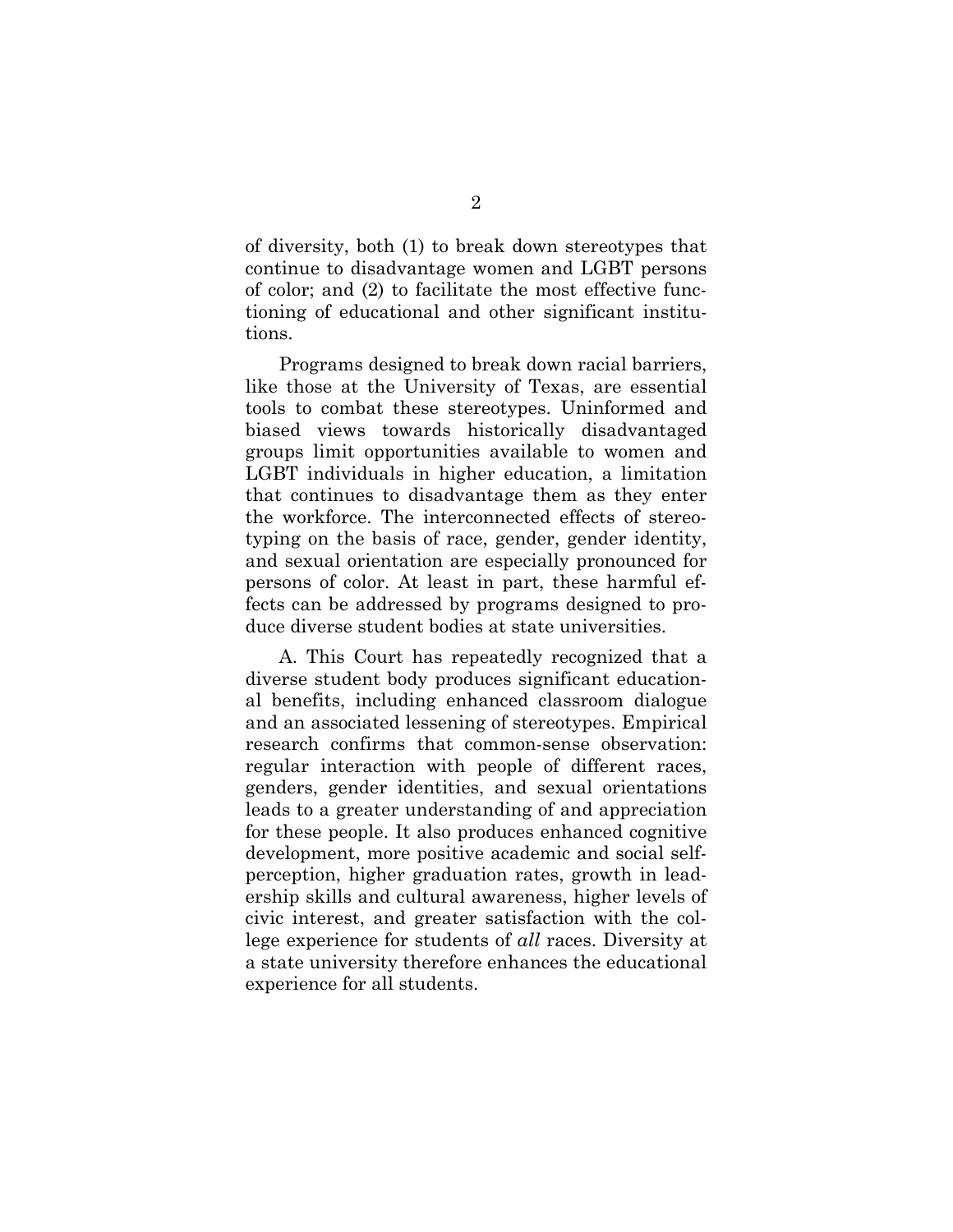In addition, maintaining a diverse student body—and, of particular importance here, including historically disadvantaged groups like women of color and LGBT persons of color—has significant "downstream" societal benefits. It furthers the State's compelling interest in cultivating a corps of civic, government, and business leaders who understand the interests of, and are capable of communicating and working with, all members of the public. It also helps ensure that all persons, including those historically burdened by crippling and prejudicial stereotypes, will be positioned to fully participate in the civic and economic life of the community. This Court has long recognized that the benefits of diversity in the classroom follow students throughout their lives; Justice Powell, in *Regents of Univ. of Cal.* v. *Bakke*, 438 U.S. 265, 313 (1978), noted that the "Nation's future depends upon leaders trained through wide exposure to the ideas and mores of students as diverse as this Nation."

Here, too, the data support this observation: public officials, in Texas and across the Nation, are disproportionately drawn from the graduates of public universities. Racial and gender diversity likewise have been shown to produce clear and beneficial effects on performance in the workplace. Overall, the benefits of diversity, for all members of society, are both concrete and profound.

B. Although the compelling value of diversity cannot be gainsaid, it is equally plain that many of our Nation's educational, civic, and business institutions still fail to provide equal opportunities to women and LGBT persons of color. This underrepresentation begins in the classroom, where the effect of persistent stereotyping means that women continue to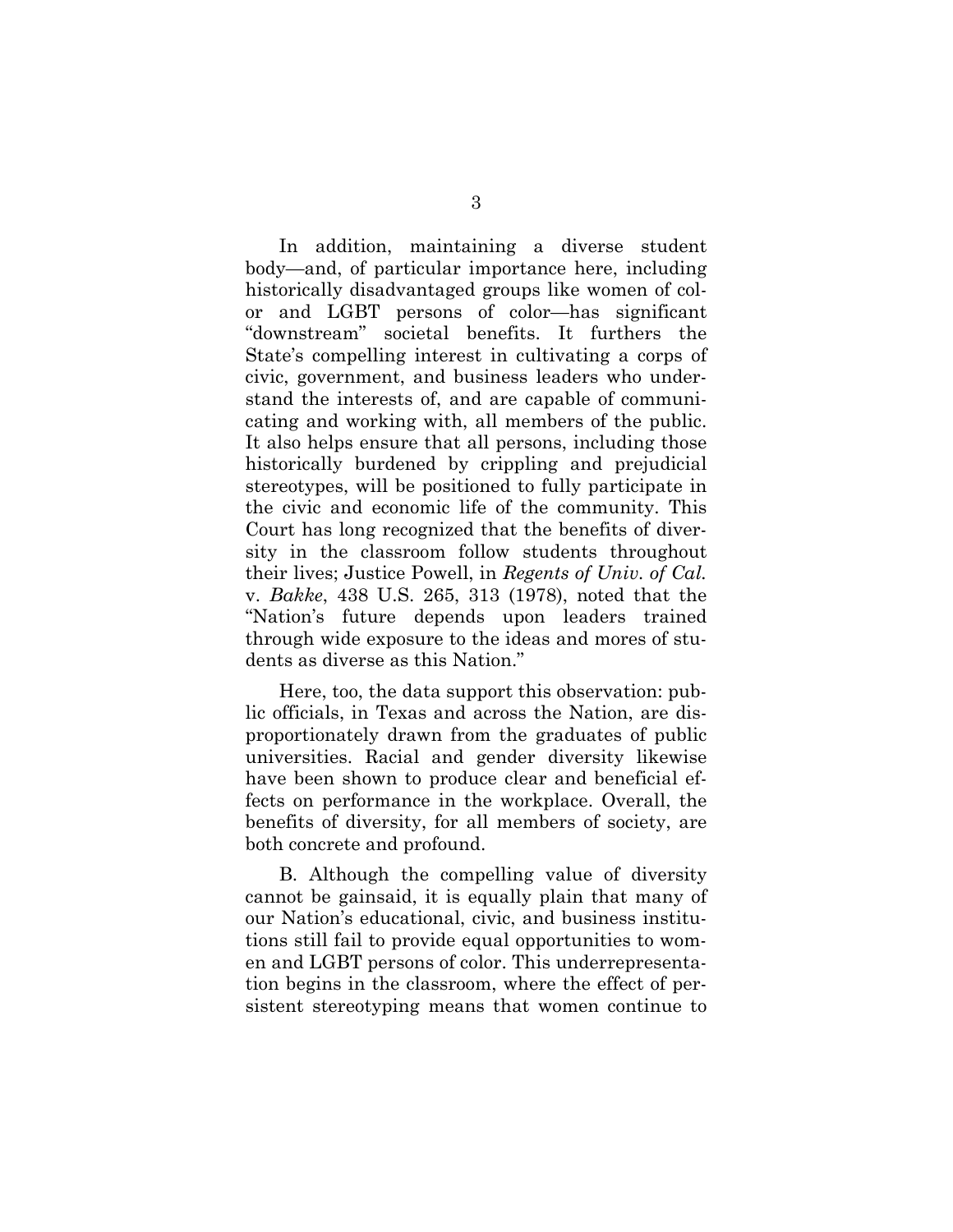be underrepresented in key disciplines, both as undergraduates and in graduate and professional schools. The consequence is that women remain concentrated in fields that correspond to the social roles once formally assigned to them, an effect that is especially striking for women of color.

One unfortunate result of this stereotyping and lack of diversity is that many students are deprived of the critical benefits of learning with and from people representing the widest array of backgrounds and experiences. The future leaders of government and business who the university trains are denied the contact with people of different backgrounds and experiences that is especially valuable in overcoming unthinking prejudice. The other and predictable consequence of this stereotyping is that the skewed selection of undergraduate programs of study effectively excludes many women and persons of color from certain professional fields and occupations. That reality places these people at a disadvantage as they enter the workforce, limiting both their earning power and their prospects for career advancement.

C. In applying the test articulated by this Court in its initial consideration of this case, it is important to begin with the recognition "that the University has established that its goal of diversity is consistent with strict scrutiny." *Fisher* v. *Univ. of Tex. at Austin*, 133 S. Ct. 2411, 2419 (2013). For the reasons explained in detail by the respondents, the University's efforts to obtain the real benefits of diversity for all its students and for the State—by creating a critical mass of persons of color within particular fields of study—satisfy that scrutiny.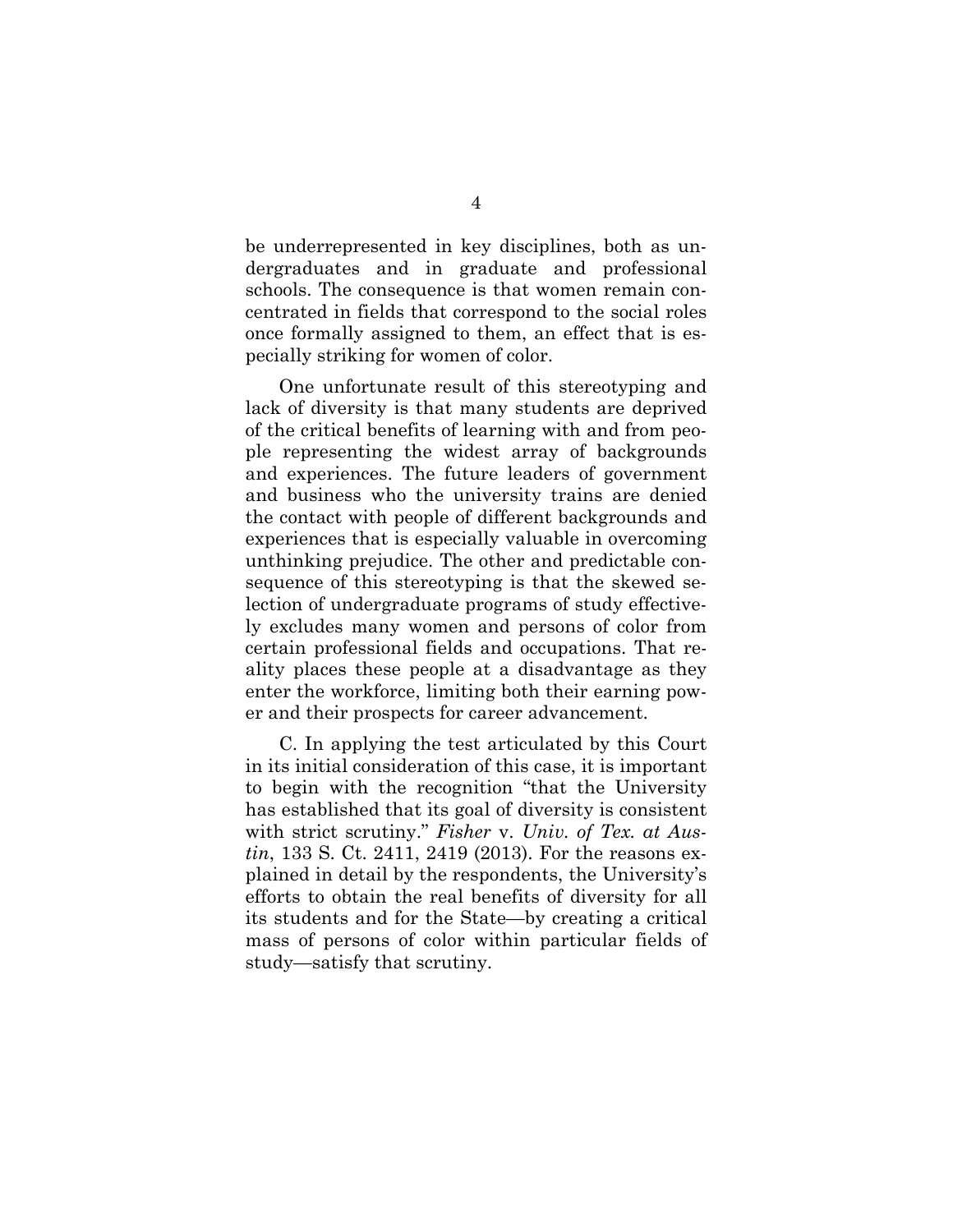#### **ARGUMENT**

Two years ago, in its initial consideration of this case, the Court recognized the "compelling interest" in "the educational benefits that flow from a diverse student body," "including enhanced classroom dialogue and the lessening of racial isolation and stereotypes." *Fisher*, 133 S. Ct. at 2417-2418. Thus, as Justice Powell explained in his influential *Bakke* opinion, diversity, "whether it be ethnic, geographic, culturally advantaged or disadvantaged—may bring \* \* \* experiences, outlooks, and ideas that enrich the training of [a university's] student body and better equip its graduates to render with understanding their vital service to humanity." 438 U.S. at 314.

Of particular importance here, university programs designed to include within the student body a broad range of individuals act in positive ways to displace stereotypes. This Court has long recognized that women and members of minority groups are too often disadvantaged by "[o]verbroad generalizations about the[ir] different talents, capacities, or preferences" (*United States* v. *Virginia*, 518 U.S. 515, 533 (1996))—a concern that applies with special force to women and LGBT individuals of color, for whom the combination of race-based and sex-based stereotypes has significantly enhanced negative effects, both on the self-perception of these individuals and how others perceive them. By working to eradicate these negative effects, diversity in education helps these individuals succeed later in life as they pursue governmental, civic, and business opportunities.

Creation of a diverse environment in higher education yields broader and universally valuable benefits as well. Empirical research demonstrates that education in a diverse setting improves teaching and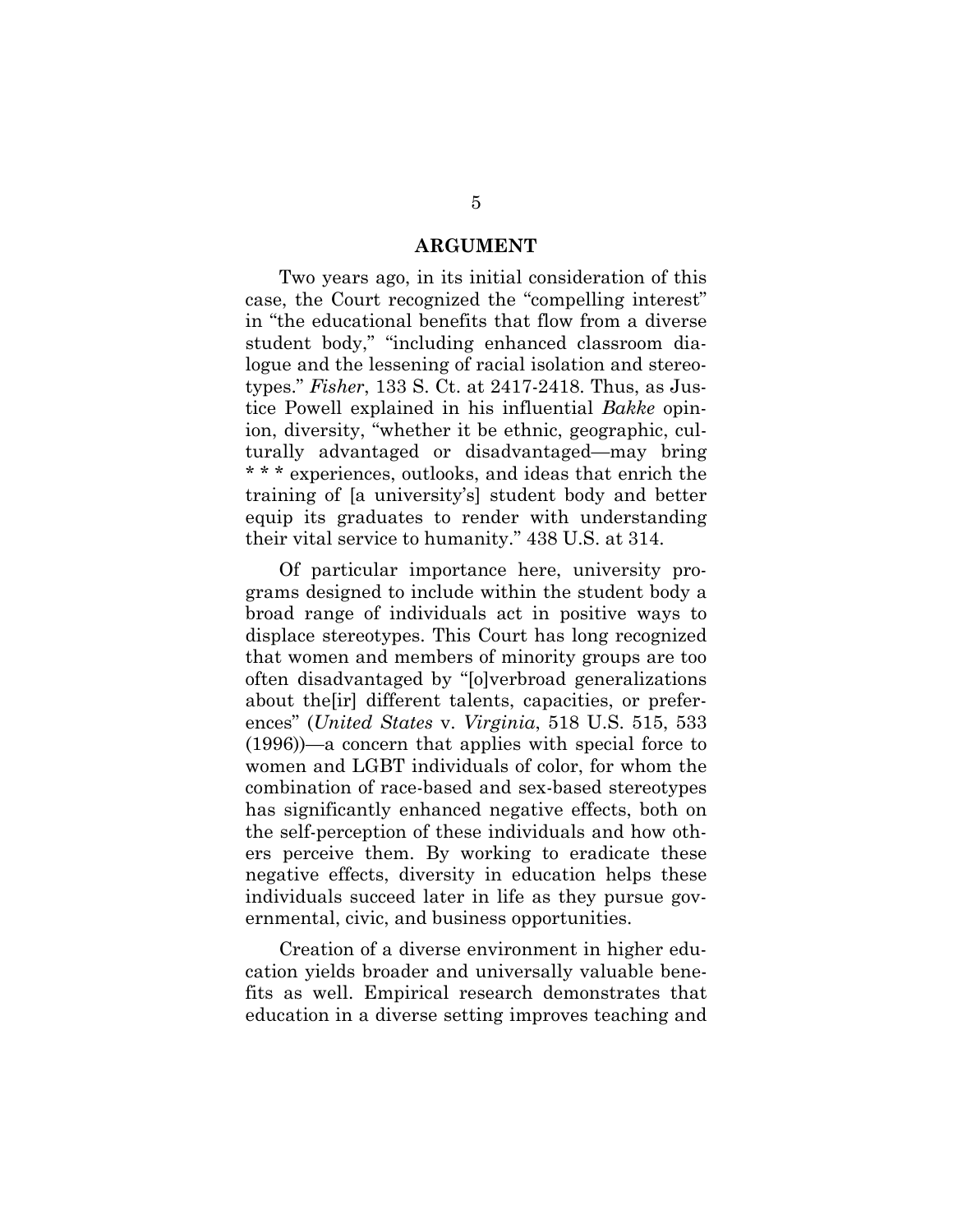learning for *all* students. Engaging with a wide array of fellow students exposes individuals to a broader set of ideas, experiences, perspectives, and values; gives students a greater understanding of each other, of the subject matter, and of the world around them; and equips students to succeed in government, civic institutions, and business. And these effects carry with them demonstrated benefits for society and the economy.

But universities face a significant practical problem in providing their students with the diverse educational environment that leads to these salutary results. The persistent effect of stereotypes—which tend to channel women, especially women of color, into particular academic programs—results in a striking lack of diversity in many students' actual, day-to-day academic experiences. Unless a university is able to counteract the effects of these stereotypes by assuring a critical mass of diverse students across fields of study, it will be unable to provide the "diversity in fact" necessary to fulfill its educational mission.

### **A. The benefits of diversity.**

### *1. Overcoming stereotypes.*

We begin with a fundamental point: diversity by which we mean, in this context, higher education in an environment that includes a meaningful number of students of different races, genders, gender identities, and sexual orientations—acts powerfully to break down stereotypes and to counteract prejudice founded on lack of familiarity with persons of different backgrounds and characteristics. The notion that exposure to others' attitudes and experiences begets greater understanding is a matter of com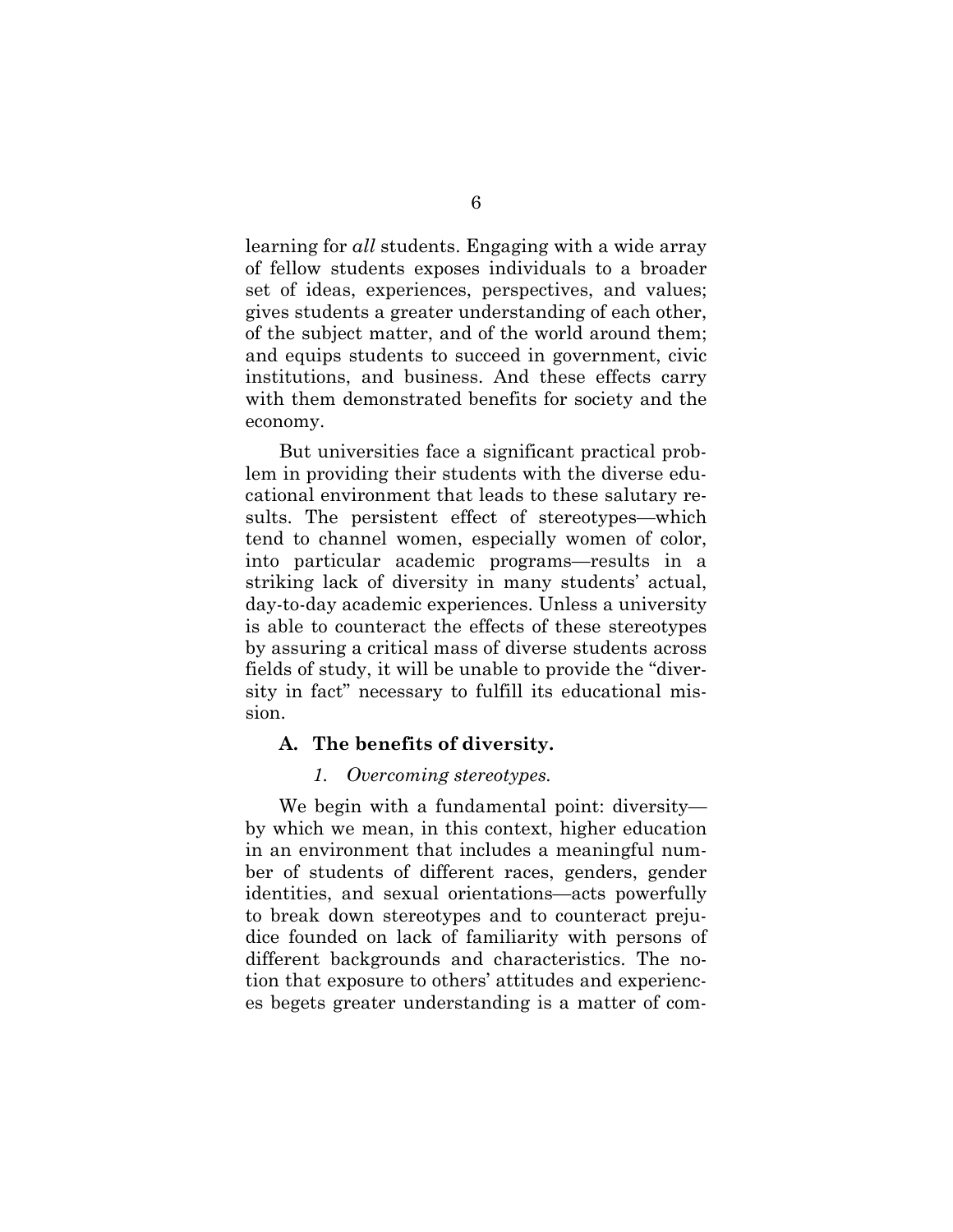mon sense and experience. Indeed, just last Term, this Court noted that "[t]he reasons why marriage is a fundamental right became more clear and compelling from a full awareness and understanding of the hurt that resulted from laws barring interracial unions" (*Obergefell* v. *Hodges*, 135 S. Ct. 2584, 2603 (2015)), a realization necessarily grounded in exposure to the individuals most directly affected by marriage discrimination.

The Nation's work in achieving "full awareness and understanding" of the persisting pernicious effects of racial injustice is far from complete, as most in this country recognize. For example, a recent poll shows that by a margin of nearly two to one, people agree that the country must continue to make changes if black individuals are to have rights equal to those of white individuals. Yet while a majority are in agreement on this, significant disparities still persist between the understandings of white people surveyed, 53% of whom believe changes remain necessary, compared to 86% of black people and 70% of Hispanics who recognize this necessity. *Across Racial Lines, More Say Nation Needs to Make Changes to Achieve Racial Equality*, Pew Research Ctr. (Aug. 5, 2015), http://perma.cc/3TCT-WYDB. And while, according to a July 2015 survey, 60% overall agree that bias against black people is widespread in this country, 55% of whites are of this view compared to 80% of blacks. *Race Relations*, Gallup http://perma. cc/6Q9G-3UFS.

The Court's insight that greater understanding of those who experience discrimination can speed discrimination's end is borne out by empirical data. When members of different groups come into contact with one another, their experience often increases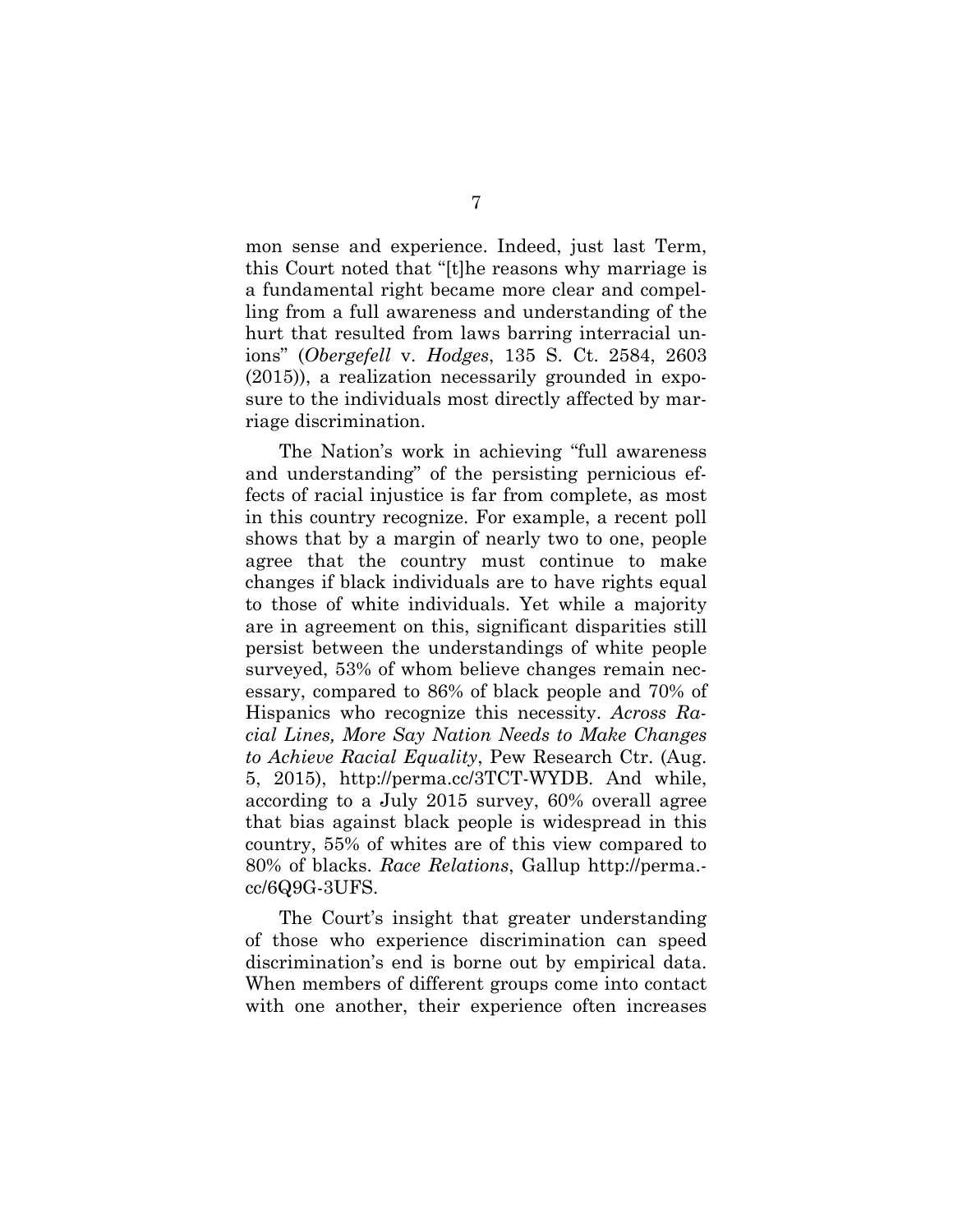trust for, empathy toward, and knowledge of the other group. See Dominic Abrams, *Processes of Prejudice: Theory, Evidence and Intervention*, Equality & Human Rights Commission, 35 fig.2.5 (2010), http://perma.cc/9N7N-UCZ5 (summarizing current research evidence). As a result, persons in this situation often generalize their positive experiences with individual members of the other group to the entire group; a reduction in stereotyping and lower levels of anxiety follow. *Id.* at 35-36.

An extensive body of research now demonstrates that intergroup contact is an effective tool for reducing intergroup prejudice. See, *e.g.*, Thomas F. Pettigrew & Linda R. Tropp, *A Meta-Analytic Test of Intergroup Contact Theory*, 90 J. Personality & Soc. Psychol. 751 (2006) (presenting a meta-analysis of 713 independent samples from 515 studies). Although originally developed to study racial and ethnic contacts (see*, e.g.*, Ira N. Brophy, *The Luxury of Anti-Negro Prejudice*, 9 Pub. Opinion Q. 456, 462, 465-466 (1946) (finding "a highly significant [correlation] \* \* \* between the absence of [racial] prejudice" and the number of voyages that white seamen had taken with black peers)), this "contact theory" has been used to study other inter-group contacts as well including with LGBT persons. See*, e.g.*, Gregory M. Herek, *The Psychology of Sexual Prejudice*, 9 Current Directions Psychol. Sci. 19, 20-21 (2000); Gregory M. Herek & John P. Capitanio, *"Some of My Best Friends": Intergroup Contact, Concealable Stigma, and Heterosexuals' Attitudes Toward Gay Men and Lesbians*, 22 Personality & Soc. Psychol. Bull. 412, 420 (1996) (finding that "[h]eterosexuals who had experienced interpersonal contact with gay men or lesbians expressed significantly more favorable general attitudes toward gay people than heterosexuals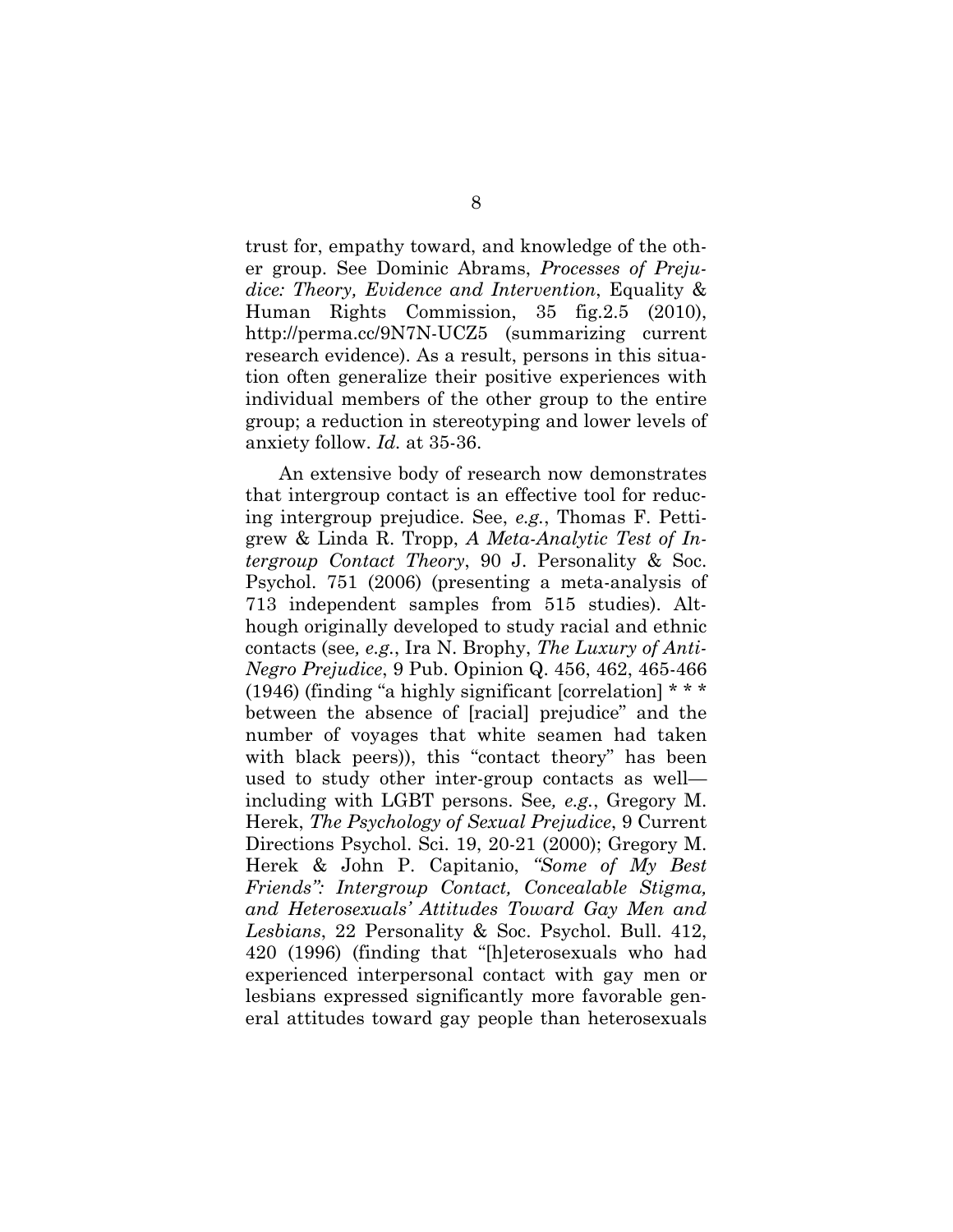without contact" and that "favorable attitudes were more likely among heterosexuals who reported multiple contacts").

The reduction in prejudice resulting from contact with LGBT persons is now well-documented. A metaanalysis from forty-one articles found "a significant negative relationship between contact and sexual prejudice." Sara J. Smith *et al.*, *The Effects of Contact on Sexual Prejudice: A Meta-Analysis*, 61 Sex Roles 178, 178 (2009). For instance, adolescents who have had contact with gay or lesbian persons outside school have more positive associations toward gay men and lesbians. See Kate L. Collier *et al.*, *Intergroup Contact, Attitudes Toward Homosexuality, and the Role of Acceptance of Gender Non-Conformity in Young Adolescents*, 35 J. Adolescence 899 (2012). The same is true of adolescents with gay or lesbian friends. See Justin E. Heinze & Stacey S. Horn, *Intergroup Contact and Beliefs About Homosexuality in Adolescence*, 38 J. Youth & Adolescence 937 (2009). In rural communities, interpersonal contact with gay and lesbian persons is associated with more tolerant attitudes. See Vicky Lea Eldridge *et al.*, *Explaining Comfort with Homosexuality in Rural America*, 51 J. Homosexuality 39, 50 (2006). And those who have had previous contact with transgender individuals demonstrate lower levels of prejudice towards transgender people. See Mark E. King *et al.*, *Contact Reduces Transprejudice: A Study on Attitudes Towards Transgenderism and Transgender Civil Rights in Hong Kong*, 21 Int'l J. Sexual Health 17, 29-32 (2009).

Finally, and of particular relevance here, the number of years that college students are exposed to LGBT persons is correlated with their openness and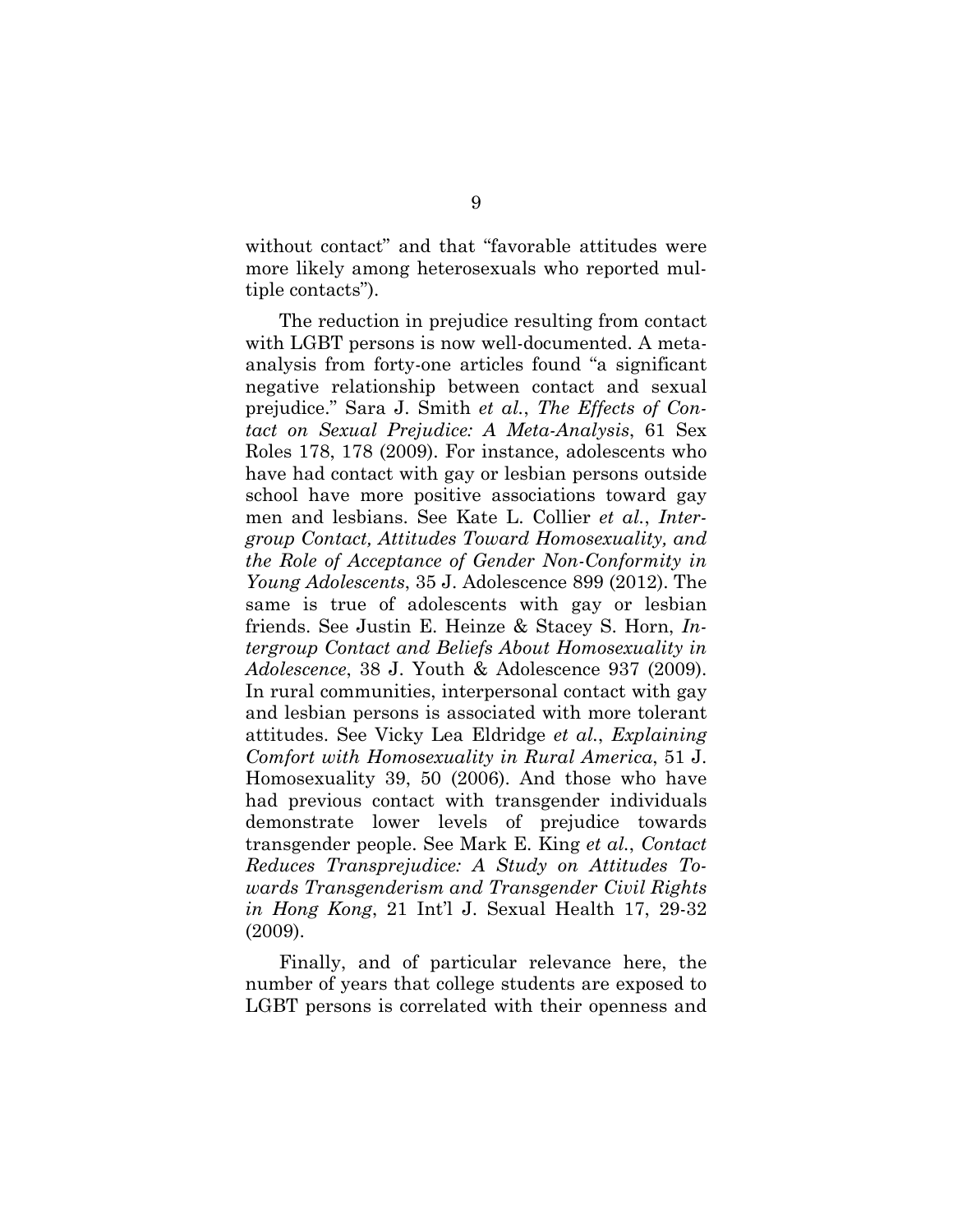acceptance towards such persons. See Laurel Holland *et al.*, *"That's So Gay!" Exploring College Students' Attitudes Toward the LGBT Population*, 60 J. Homosexuality 575, 576-577 (2013).

#### *2. Educational benefits.*

In addition, education in a diverse environment brings with it an associated set of broader benefits of value to all students. Perhaps most obviously, classes are "simply more enlightening and interesting when the students have the greatest possible variety of backgrounds." *Grutter* v. *Bollinger*, 539 U.S. 306, 330 (2003) (quotation omitted). Therefore, maximizing the variety of students' perspectives best serves a university's goals of creating both a "robust exchange of ideas" (see *Bakke*, 438 U.S. at 313 (opinion of Powell, J.)) and a vibrant academic community.

For students of *all* races, regular interaction with persons of different races, genders, gender identities, and sexual orientations can be expected to lead to greater cognitive development, more positive academic and social self-perception, higher graduation rates, growth in leadership skills and cultural awareness, higher levels of civic interest, and greater satisfaction with the college experience. See Mitchell J. Chang *et al*., *Cross-Racial Interaction Among Undergraduates: Some Consequences, Causes, and Patterns*, 45 Res. Higher Educ. 529, 530 (2004) (summarizing numerous empirical studies showing benefits of cross-racial interaction). Students in diverse educational environments also become more adept at recognizing the complexity of issues, defending and challenging their own perspectives, and understanding opposing viewpoints; they display "greater openness to diverse perspectives and a willingness to challenge their own beliefs." See Sylvia Hurtado,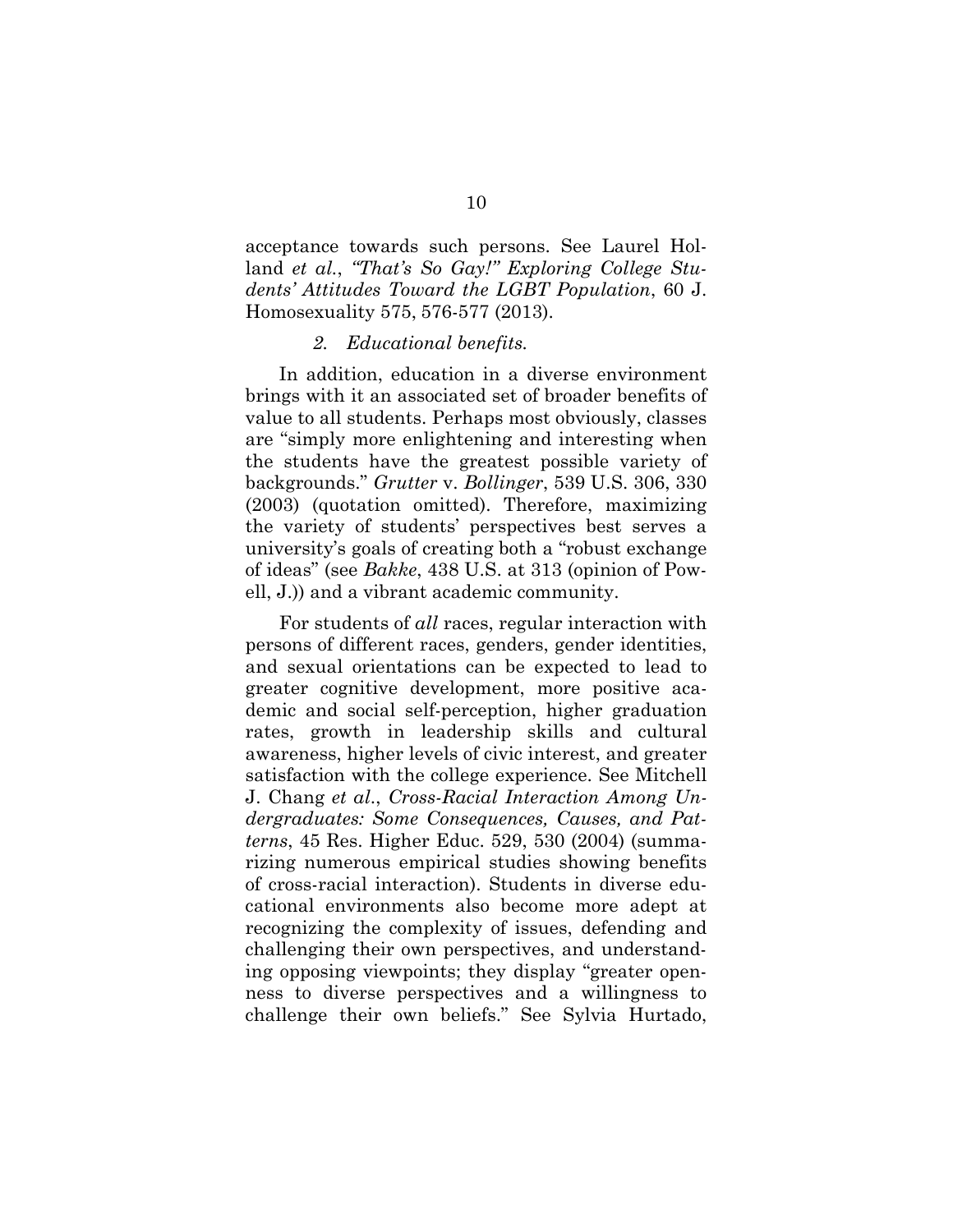*Linking Diversity and Educational Purpose: How Diversity Affects the Classroom Environment and Student Development*, in *Diversity Challenged: Evidence on the Impact of Affirmative Action* 187, 189 (Gary Orfield ed., 2001) (collecting and synthesizing empirical research).<sup>2</sup>

Empirical studies also have concluded that students, both white and non-white, and both male and female, believe that their educational experiences were enhanced by the diverse student body in their institutions. See*, e.g.,* Shouping Hu & George D. Kuh, *Diversity Experiences and College Student Learning and Personal Development*, 44 J. C. Student Dev. 320 (2003); Sylvia Hurtado *et al*., *Enhancing Campus Climates for Racial/Ethnic Diversity: Educational Policy and Practice*, 21 Rev. Higher Ed. 270 (1998). One characteristic response was offered by a white student interviewed for a qualitative study of diversity at the University of Michigan:

[Affirmative action] affects me because without it we wouldn't be able to have diverse classes. I wouldn't be able to sit in a class on race and have students who are not white talk about their experience so I can learn from them. \* \* \* Most of your education in college comes from living with people and interacting with people and hearing people's

l

<sup>2</sup> See also Sylvia Hurtado, *The Next Generation of Diversity and Intergroup Relations Research*, 61 J. Soc. Issues 595, 603 (2005) ("[S]tudents who reported frequent contact with diverse peers displayed greater attributional complexity, self-confidence in cultural awareness, [and] development of a pluralistic orientation."); Daryl G. Smith, *Diversity Works: The Emerging Picture of How Students Benefit* 29 (1997).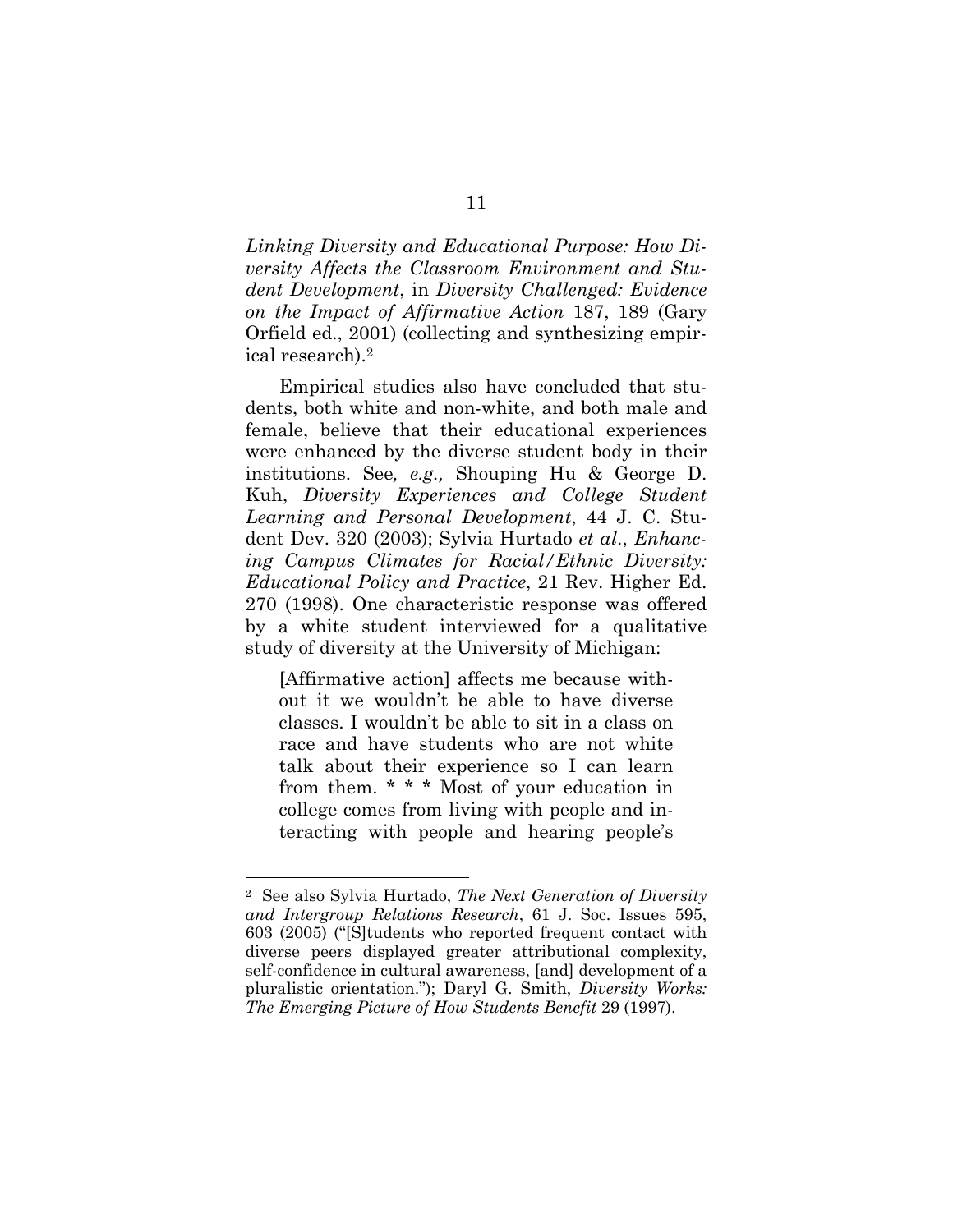experiences and learning to deal with people you don't get along with, who you can't understand and can't see eye to eye with, and how to function in those situations. I think that that's, as a white student, where affirmative action benefits us the most. \* \* \* We'd never really understand other people's points of view without hearing them firsthand.

# Mark Chesler & Melissa Peet, *White Student Views of Affirmative Action on Campus*, 10 Diversity Factor 21 (2002).

These social and intellectual benefits also are borne out in surveys of faculty respondents. According to the author of one such study, "[f]aculty members who teach content related to diversity found that students in racially and ethnically diverse classes developed a heightened capacity to think critically." Roxane Harvey Gudeman, *College Missions, Faculty Teaching, and Student Outcomes in a Context of Low Diversity*, in *Does Diversity Make a Difference? Three Research Studies on Diversity in College Classrooms* 37, 45 (Am. Council on Educ. & Am. Ass'n Univ. Professors ed., 2011). The centrality of that goal to the university's mission is well-settled: "the business of a university [is] to provide that atmosphere which is most conducive to speculation, experiment, and creation." *Fisher*, 133 S. Ct. at 2418 (quotation omitted).

### *3. Civic benefits.*

The value of diversity in the university environment is not limited to its immediate educational benefits: participation at the college and university level is the essential first step toward the fuller involvement of previously disadvantaged groups in civic and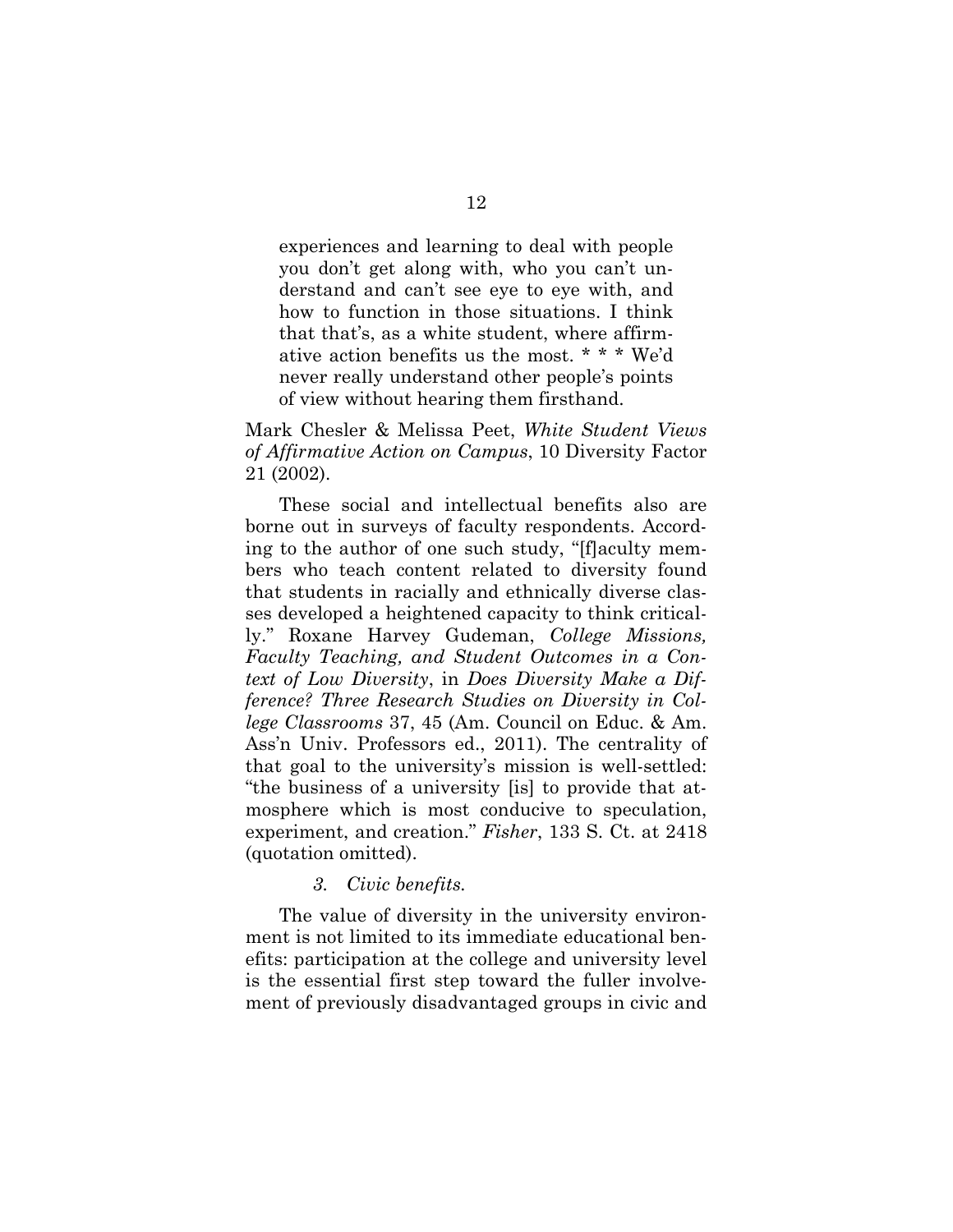business life. Higher education—especially at a State's flagship public university—prepares students to be leaders and participants in their communities, their States, and the Nation; it helps "cultivate a set of leaders with legitimacy in the eyes of the citizenry," ensuring that "the path to leadership [is] visibly open to talented and qualified individuals of every race and ethnicity." *Grutter*, 539 U.S. at 331-332; *cf*. *Plyler* v. *Doe*, 457 U.S. 202, 221-223 (1982) (describing the "enduring disabilities" that ensue when young people are deprived of an education).

Recognizing this, the University of Texas at Austin's mission as the State's flagship university is to "produc[e] future educational, cultural, business, and sociopolitical leaders." University of Texas at Austin, *Proposal to Consider Race and Ethnicity in Admissions* 24 (June 25, 2004) (quoted in *Fisher* v. *Univ. of Tex. at Austin*, 645 F. Supp. 2d 587, 602 (W.D. Tex. 2009)). And state universities do in fact serve a unique role in preparing the future leaders of their States. For example, eighteen of thirty-one state senators in the Texas legislature—almost twothirds—attended a Texas state university. *Elected Officials Directory*, Tex. Tribune, http://perma.cc- /UFL7-HBXH.

What is true for community leaders in general is often even more so for minorities, who historically lacked familial connections and other traditional avenues to leadership positions. Thus, for example, seven of the nine Texas state senators who are black or Hispanic obtained their undergraduate or graduate degrees from public institutions in Texas; six attended schools in the University of Texas system. *Ibid*.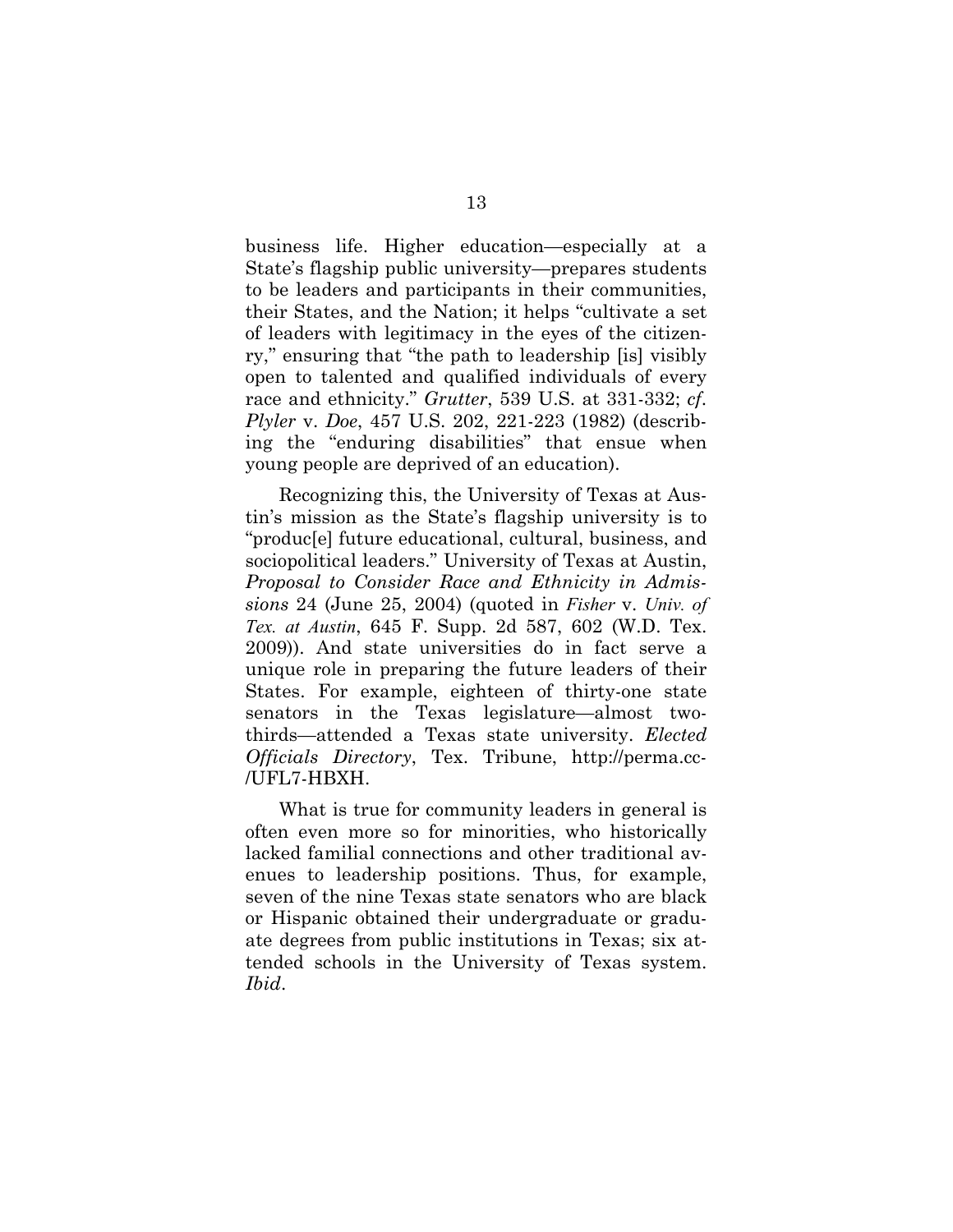And for those seeking the highest offices, attendance at a State's public universities is often especially important: 55% of Texas's thirty-eight federal legislators attended a public university in Texas. *Ibid.* This number is even higher for people of color: 64% of black and Hispanic members attended Texas's public universities, including four graduates of the University of Texas. *Ibid*.

In addition, for all of our civic leaders, whatever their gender or ethnicity, having been educated in a diverse environment is critical: "[I]t is not too much to say that the 'nation's future depends upon leaders trained through wide exposure' to the ideas and mores of students as diverse as this Nation of many peoples." *Bakke*, 438 U.S. at 312-313 (opinion of Powell, J.) (quoting *Keyishian* v. *Bd. of Regents*, 385 U.S. 589, 603 (1967)). If our political and community leaders are to lead effectively, they must first "(1) learn to understand and consider the multiple perspectives that are inherent in a diverse environment; (2) deal with the conflicts that different perspectives sometimes entail; and (3) appreciate the common values and integrative forces that incorporate these differences in the pursuit of the broader common good." Expert Report of Patricia Gurin, *Gratz* v. *Bollinger*, 122 F. Supp. 2d 811 (E.D. Mich. 2000) (No. 97-CV-75321), *Grutter* v. *Bollinger*, 137 F. Supp. 2d 821 (E.D. Mich. 2001) (No. 97-CV-75928), *reprinted in Reports Submitted on Behalf of the University of Michigan: The Compelling Need for Diversity in Higher Education*, 5 Mich. J. Race & L. 363, 383 (1999).

Simply put, experiencing diversity in college "prepar[es] students for work and citizenship" (*Grutter*, 539 U.S. at 331), increasing and improving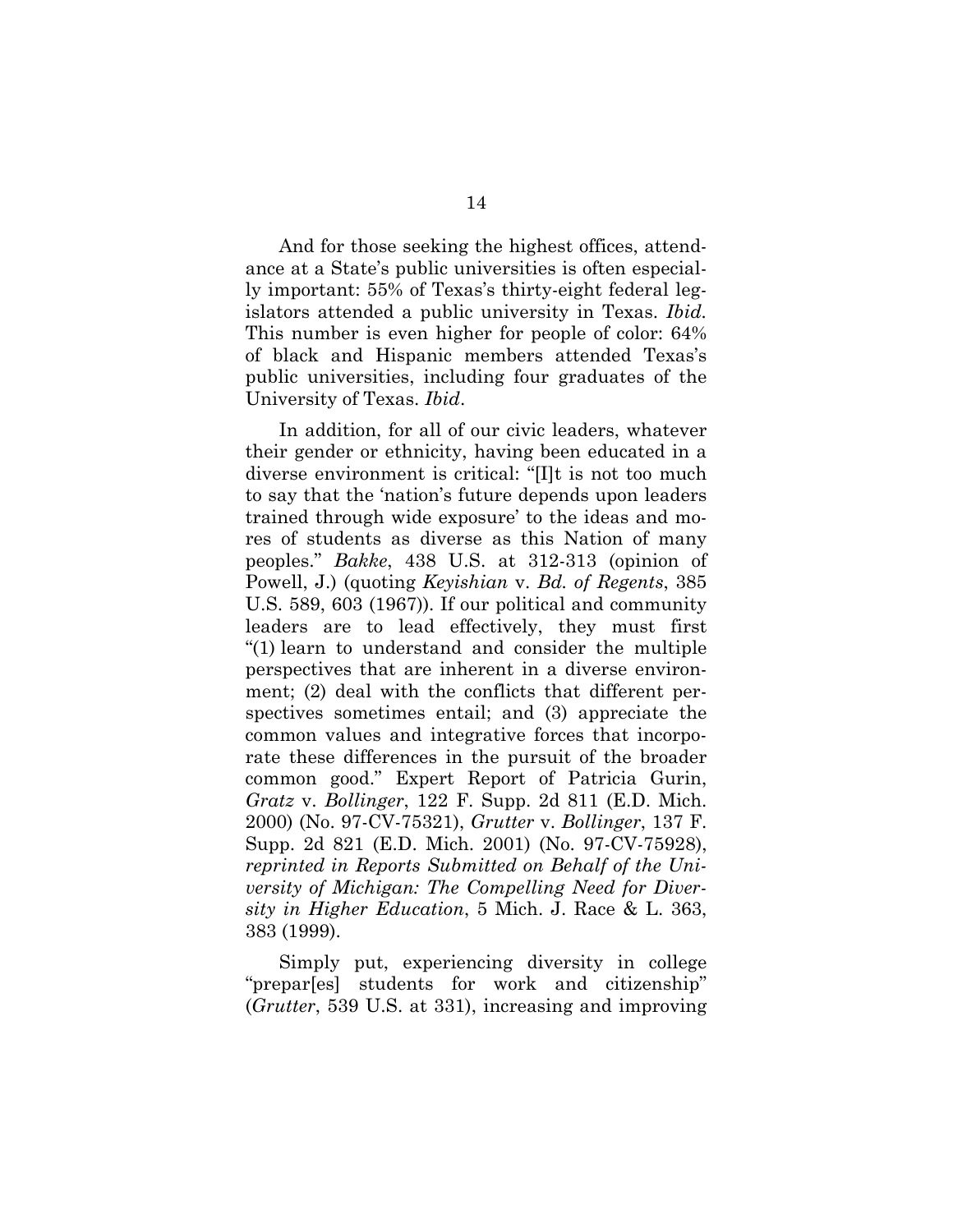political participation and civic engagement. See generally Nicholas A. Bowman, *Promoting Participation in a Diverse Democracy: A Meta-Analysis of College Diversity Experiences and Civic Engagement*, 81 Rev. Educ. Res. 29 (2011); Sylvia Hurtado, *The Next Generation of Diversity and Intergroup Relations Research*, 61 J. Soc. Issues 595 (2005). Students educated in diverse environments are thus better prepared to be both citizens and leaders. And that is good for everyone—those who come from historically underrepresented communities, and those who do not.

### *4. Workplace benefits.*

Experience in the workplace and the business world provides additional, and very powerful, evidence that significant benefits flow from exposure to "diverse people, ideas, perspective, and interactions." Brief for Amici Curiae 65 Leading American Businesses in Support of Respondents at 2, *Grutter*, 539 U.S. 306 (No. 02-241), *Gratz* v. *Bollinger*, 539 U.S. 244 (2003) (No. 02-516). Recognizing the value of a diverse corporate community that includes LGBT individuals, many of the largest employers in the United States recently stated to this Court that "diversity and inclusion strengthen, not weaken, our businesses." Brief of 379 Employers and Organizations Representing Employers as Amici Curiae in Support of Petitioners at 19, *Obergefell* v*. Hodges*, 135 S. Ct. 2584 (2015) (No. 14-556).

This observation is borne out by the overwhelming data: racial and gender diversity has clear and beneficial effects on a company's performance. Conversely, lack of diversity in the business world continues to stifle global economic progress. Thus, a McKinsey report found that if every country matched the progress toward gender parity of its fastest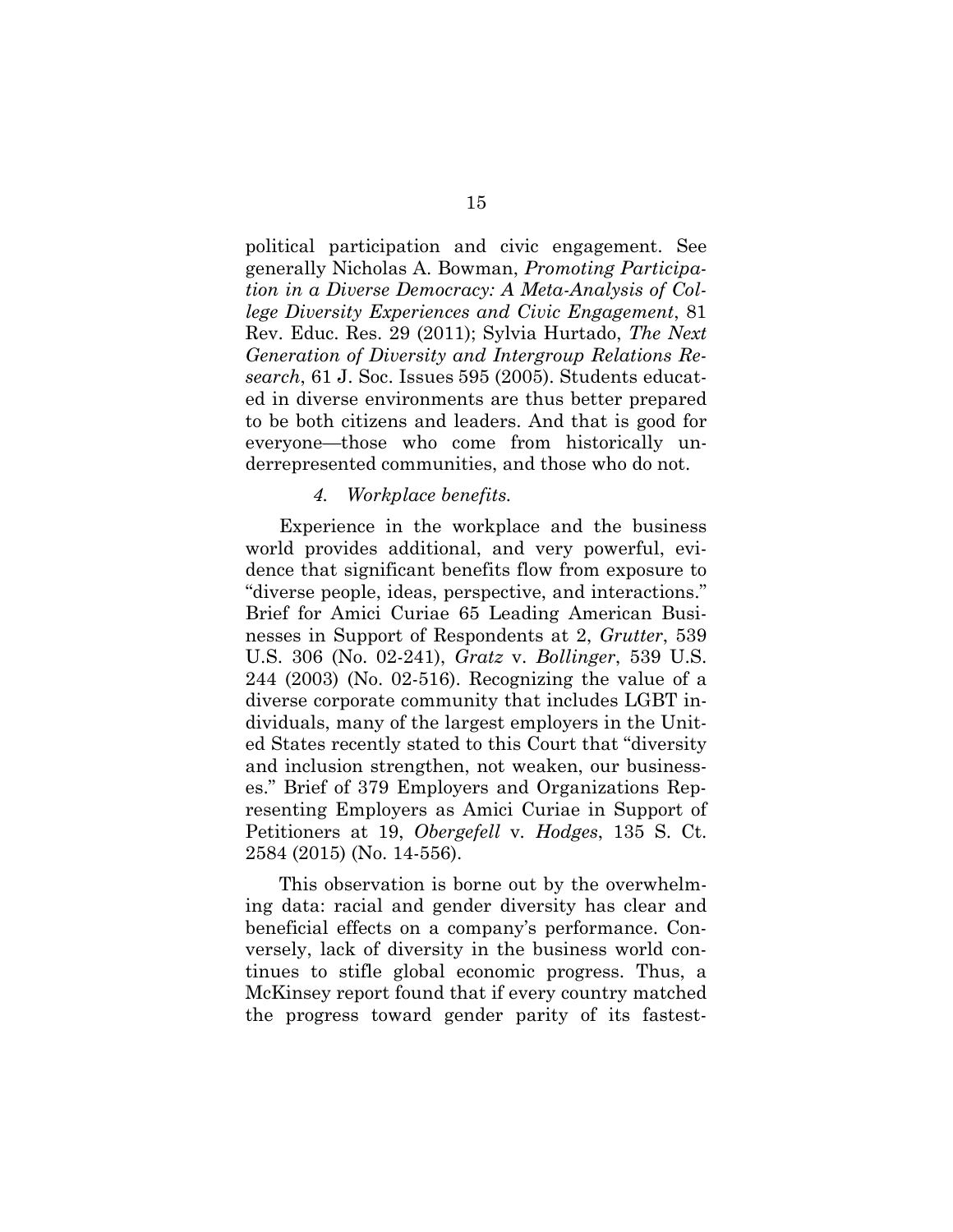improving neighbor, global GDP could increase by up to \$12 trillion by 2025. McKinsey Global Institute, *The Power of Parity: How Advancing Women's Equality Could Add \$12 Trillion to Global Growth*, McKinsey  $& Co. (2015)$ . The same study found that if women around the world were able to reach their full potential in the workplace, annual GDP would increase by \$28 trillion by 2025. *Ibid.* 

Diversity benefits all levels of the labor force, from lower-wage to extremely specialized industries. Perhaps the strongest indicator of how companies thrive as a result of diversity is the way in which racial and gender integration contributes to financial success. A very recent analysis of 366 public companies across a range of industries in Canada, Latin America, the United Kingdom, and the United States found that companies in the top quartile for racial and ethnic diversity are 35% more likely to have financial returns above their respective national industry medians. Vivian Hunt *et al*., McKinsey & Co., *Why Diversity Matters* 3 (2015), http://perma.cc/- QNT2-B5BL. Companies in the top quartile for gender diversity are 15% more likely to have financial returns above their respective national industry medians. *Ibid.* Conversely, companies in the bottom quartile both for gender and racial diversity are statistically less likely to achieve above-average financial returns than average peer companies. *Ibid.* A similar study conducted by the British government in 2007 found that companies with more women on their boards outperform their rivals with a 42% higher return on sales, 66% higher return on invested capital, and 53% higher return on equity. Steve Almond, *Gender Diversity in Leadership Is Key to Business Success*, Guardian (Oct. 2, 2013), http:// perma.cc/P4HE-YXX9. Similarly, recent Credit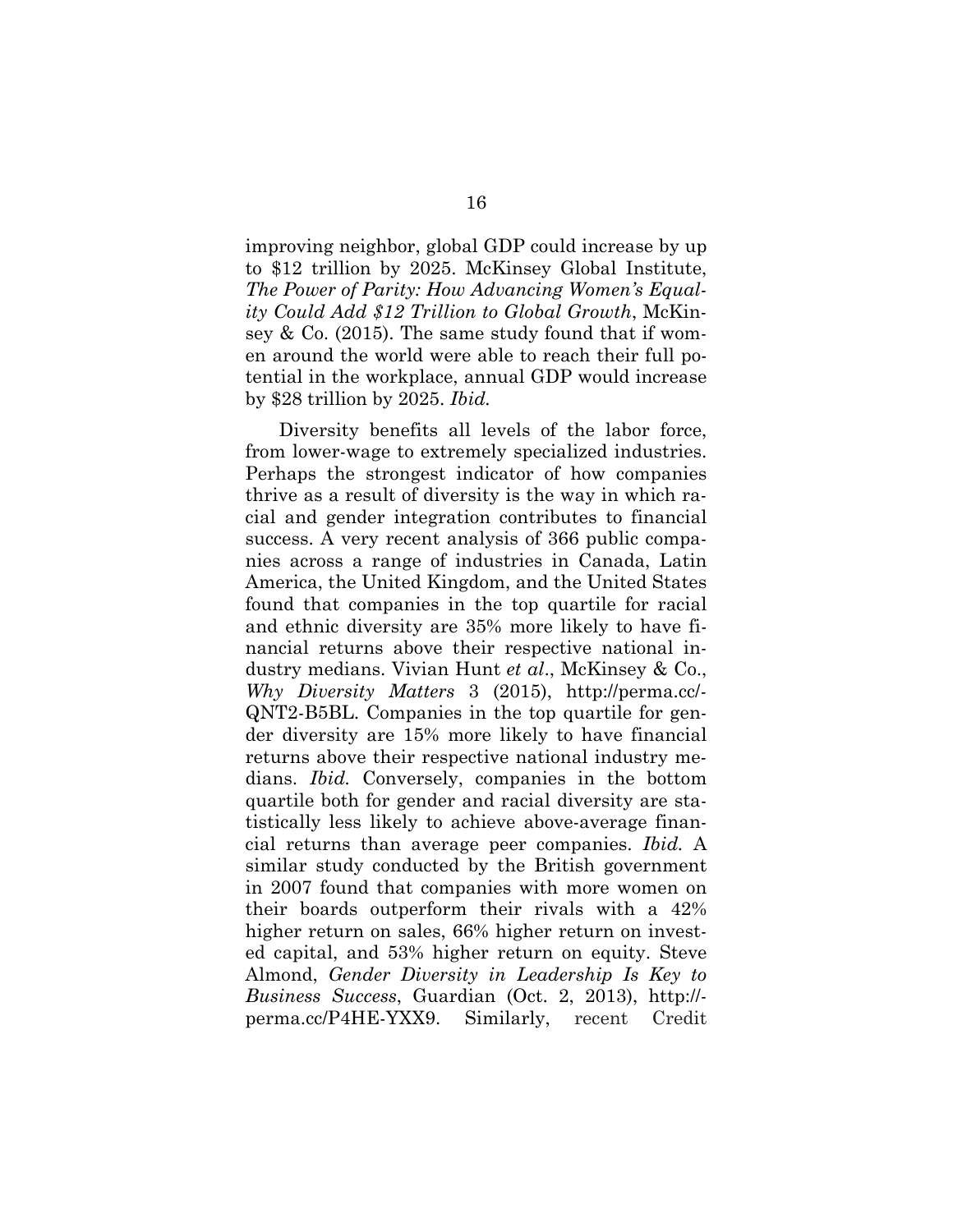Suisse research suggests a link between female directors and business performance: companies with at least one female director show better financial outcomes on a range of measures than do those with no women board members. Dorothee Enskog, *Gender Diversity and Corporate Performance*, Credit Suisse Research Inst. (Sept. 23, 2014) https://perma.cc- /8YL6-AKJN.

Other research has produced similar results. A recent Gallup study found that "[g]ender-diverse business units in \* \* \* retail compan[ies] have 14% higher comparable revenue than less-diverse business units." Sangeeta Bharadwaj Badal, *The Business Benefits of Gender Diversity*, Gallup (Jan. 20, 2014), http://perma.cc/LX3L-92N6. The study found a similar increase in net profit among diverse companies in the hospitality industry. *Ibid.* An American Sociological Association study supports this research, finding that for every 1% rise in the rate of gender and ethnic diversity in a workforce, there is a 3% and 9% rise in sales revenue, respectively. Cedric Herring, *Does Diversity Pay?: Race, Gender, and the Business Case for Diversity*, 74 Am. Soc. Rev. 208, 217 (2009).

Diversity also benefits economic performance in more intangible ways. For example, one widely cited study published in the Harvard Business Review noted how a group's "collective intelligence" rises when it includes more women. Anita Woolley & Thomas W. Malone, *Defend Your Research: What Makes a Team Smarter? More Women,* Harv. Bus. Rev. (June 2011), https://perma.cc/AQ9Y-97ET. The study evaluated 192 teams comprised of people from ages eighteen to sixty on a variety of metrics. Teams with greater gender diversity fared better in deci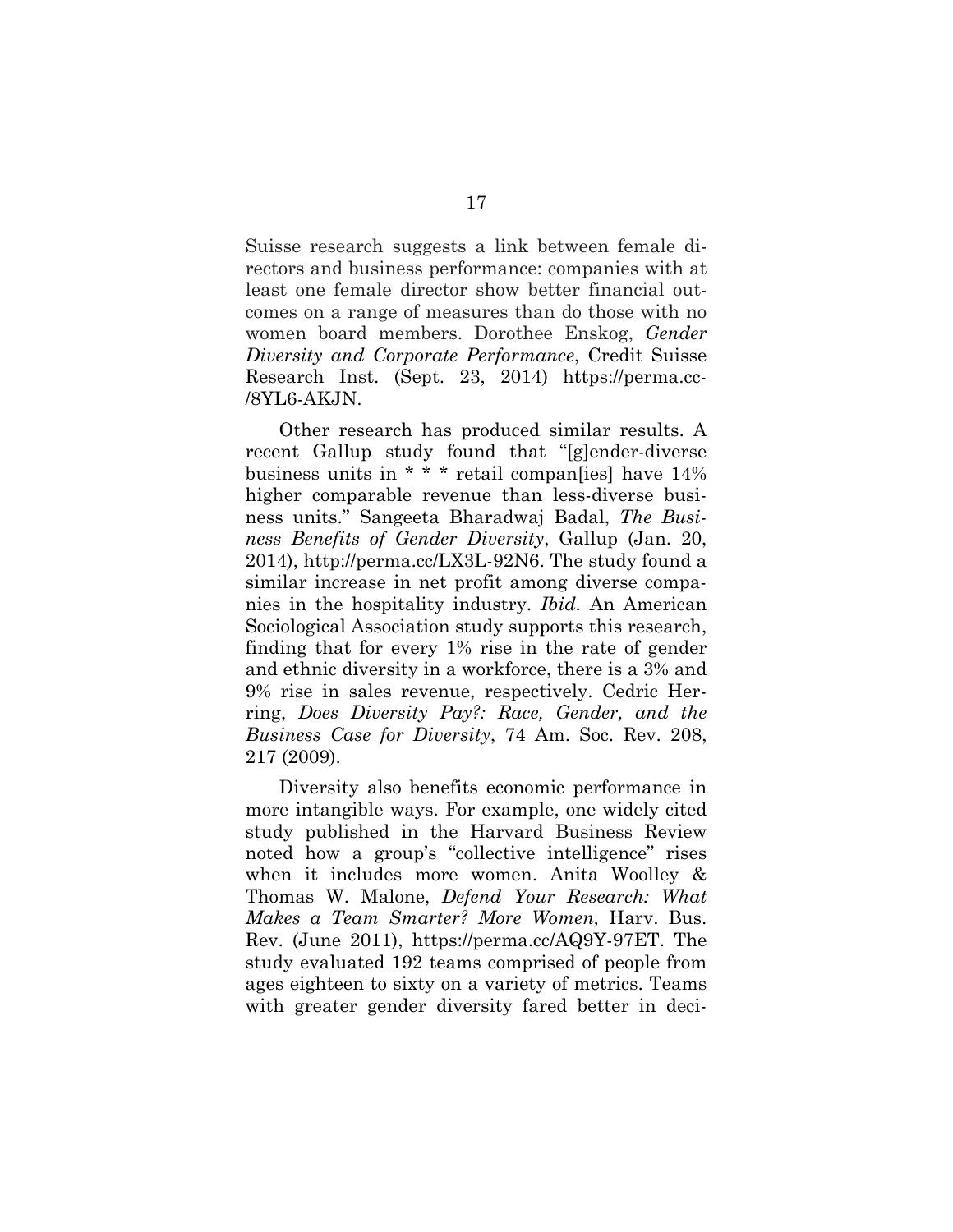sion-making and problem-solving ability. *Ibid.* Researchers believe the success of gender-balanced teams may be due to a trait they call "social sensitivity," which reflects how well a person can read the emotions of other people; it appears that the ability to perceive and sense emotional changes leads to more collaborative patterns of group behavior. *Ibid.*  Because diverse groups often encourage members to be more sensitive to different viewpoints and perspectives, they better possessed the traits that researchers found correlative with success. *Ibid.* Similarly, an MIT study found that adding women to small groups improved effectiveness more than did enhanced group cohesion, group satisfaction, or group motivation. See Anita Woolley *et al*., *Evidence for a Collective Intelligence Factor in the Performance of Human Groups*, 330 Sci. 686, 688 (2010)*.* 

Studies have also found that diversity can improve a company's sense of corporate social responsibility. See Stephen Bear *et al*., *The Impact of Board Diversity and Gender Composition on Corporate Social Responsibility and Firm Reputation,* 97 J. Bus. Ethics 207 (2010). This development, in turn, enhances performance: businesses in every industry recognize that workers and managers are most effective when they can interact effectively with individuals of varied backgrounds. "The ability to adapt to different perspectives and cultures has gone from being a luxury among cosmopolitan sophisticates to an absolute necessity for success in an increasingly diverse and global workplace." Uma M. Jayakumar, *Can Higher Education Meet the Needs of an Increasingly Diverse and Global Society? Campus Diversity and Cross- Cultural Workforce Competencies*, 78 Harv. Educ. Rev. 615, 636 (2008).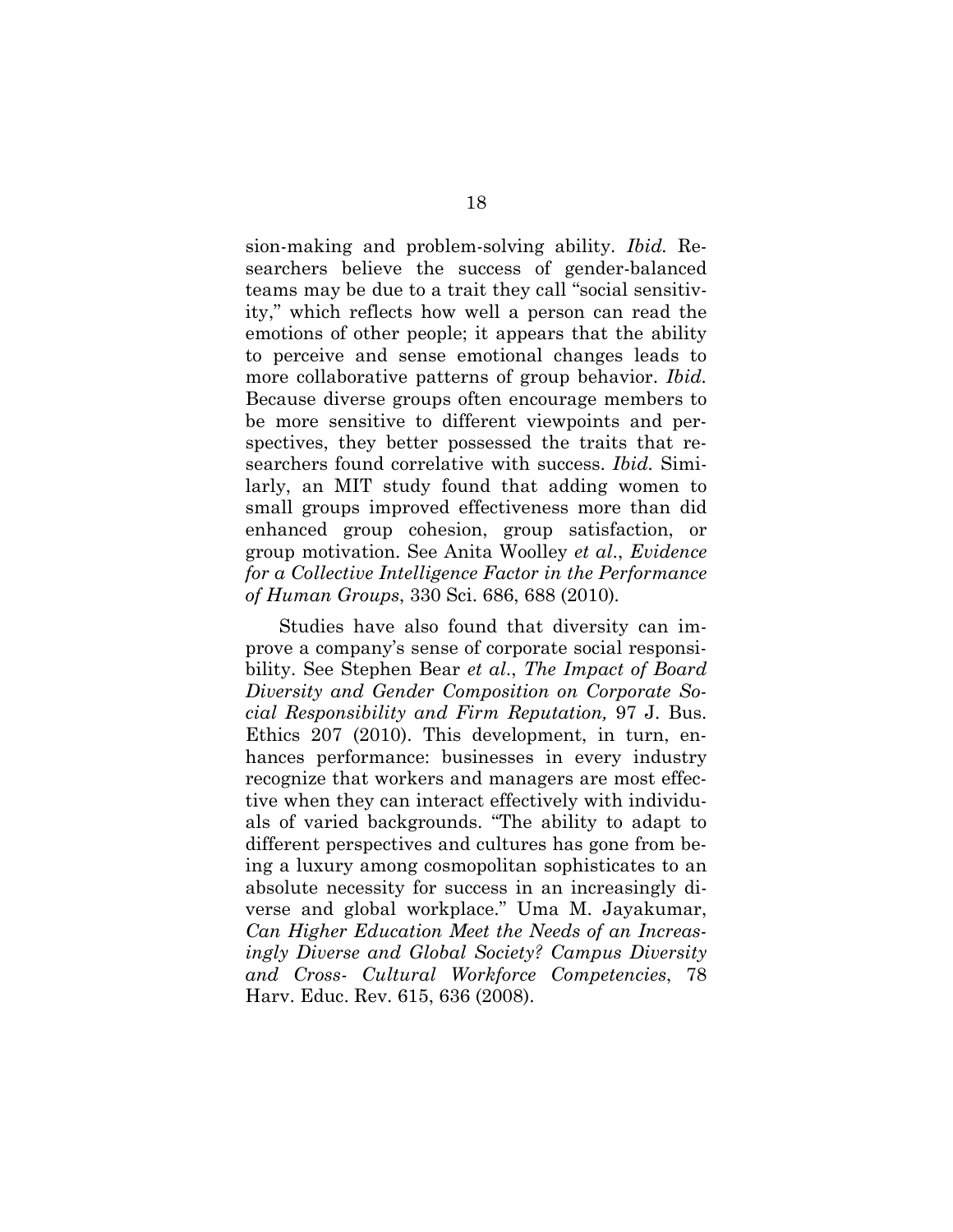Against this background, the benefits of diversity, for all members of society, are both concrete and profound. And the essential first step in achieving a diverse political and business life is the creation of a meaningfully diverse educational environment. Diversity in higher education fosters significant professional opportunities for minorities, including women and LGBT people of color, while at the same time helping all students negotiate more effectively the complexities of the modern workplace and the modern marketplace—skills essential to the prosperity of all people in this country, regardless of race. *Id.* at 632.

# **B. Underrepresentation and stereotyping of women and other historically disadvantaged groups remain significant problems in higher education and other societal institutions.**

The compelling need for the creation of diverse educational environments is plain. But it is equally plain that many people—including women, LGBT individuals, and, especially, women and LGBT individuals of color—remain the targets of deeply rooted stereotypes about their talents, capacities, and preferences that limit their educational and career opportunities. People in these categories are limited in both their aspirations and their external opportunities by prejudicial attitudes and labels.

That was true a generation ago, when the Court observed that "archaic and overbroad assumptions about the relative needs and capacities of the sexes force[] individuals to labor under stereotypical notions that often bear no relationship to their actual abilities," thus "depriv[ing] persons of their individual dignity and den[ying] society the benefits of wide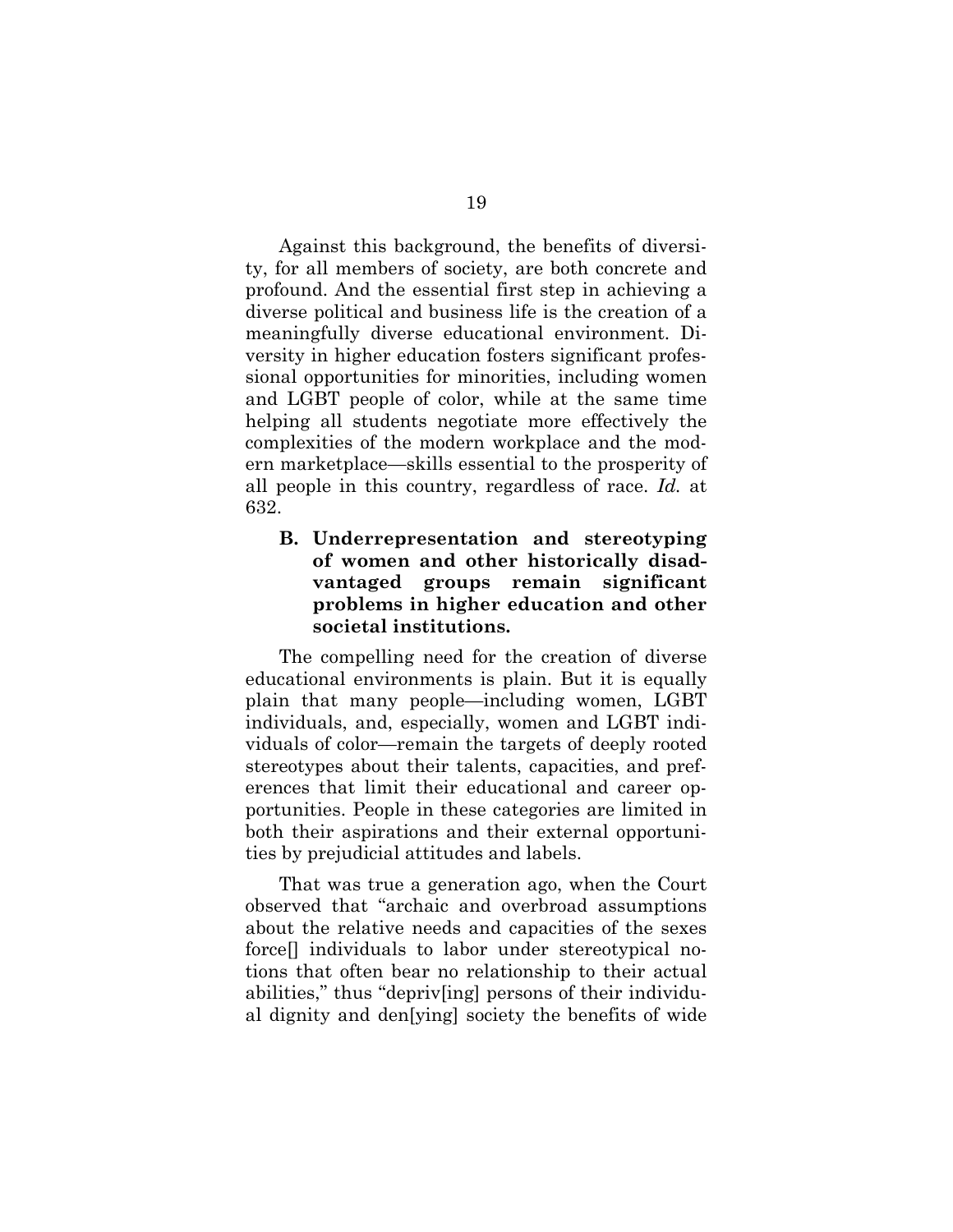participation in political, economic, and cultural life." *Roberts* v. *U.S. Jaycees*, 468 U.S. 609, 625 (1984). And as explained below, it still remains true today. In such a setting, admissions programs like the one at issue in this case, designed to bring diverse students into an environment with the full range of educational opportunities essential to success in our society, serve a truly compelling purpose.

## *1. Lack of diversity in higher education.*

## a. *Women overall.*

Although women have made great strides in attaining higher education, and now comprise more than half of college graduates annually, they continue to be underrepresented in key disciplines, most notably science, technology, engineering, and math  $(STEM)$ ,<sup>3</sup> as well as certain graduate degree programs. This problem, which begins at the primaryand secondary-school levels,<sup>4</sup> is exacerbated at undergraduate universities and carries over into the professional sphere. As a result, women are disproportionately underrepresented in technical career

l

<sup>3</sup> See National Center for Education Statistics (NCES), *Table 301: Bachelor's Degrees Conferred by Degree-Granting Institutions, by Sex, Race/Ethnicity, and Field of Study: 2009- 10*, U.S. Dep't of Educ. (Nov. 2011), https://perma.cc/P263- 5HL7.

<sup>4</sup> See Brittany C. Cunningham *et al*., *Gender Differences in Science, Technology, Engineering, and Mathematics (STEM) Interest, Credits Earned, and NAEP Performance in the 12th Grade*, Dep't of Educ. (Feb. 2015), http://perma.cc/4CGG-A3WS (showing that, at the high school level, men are over five times more likely to study engineering/science technologies and nearly twice as likely to study computer/information science as are women).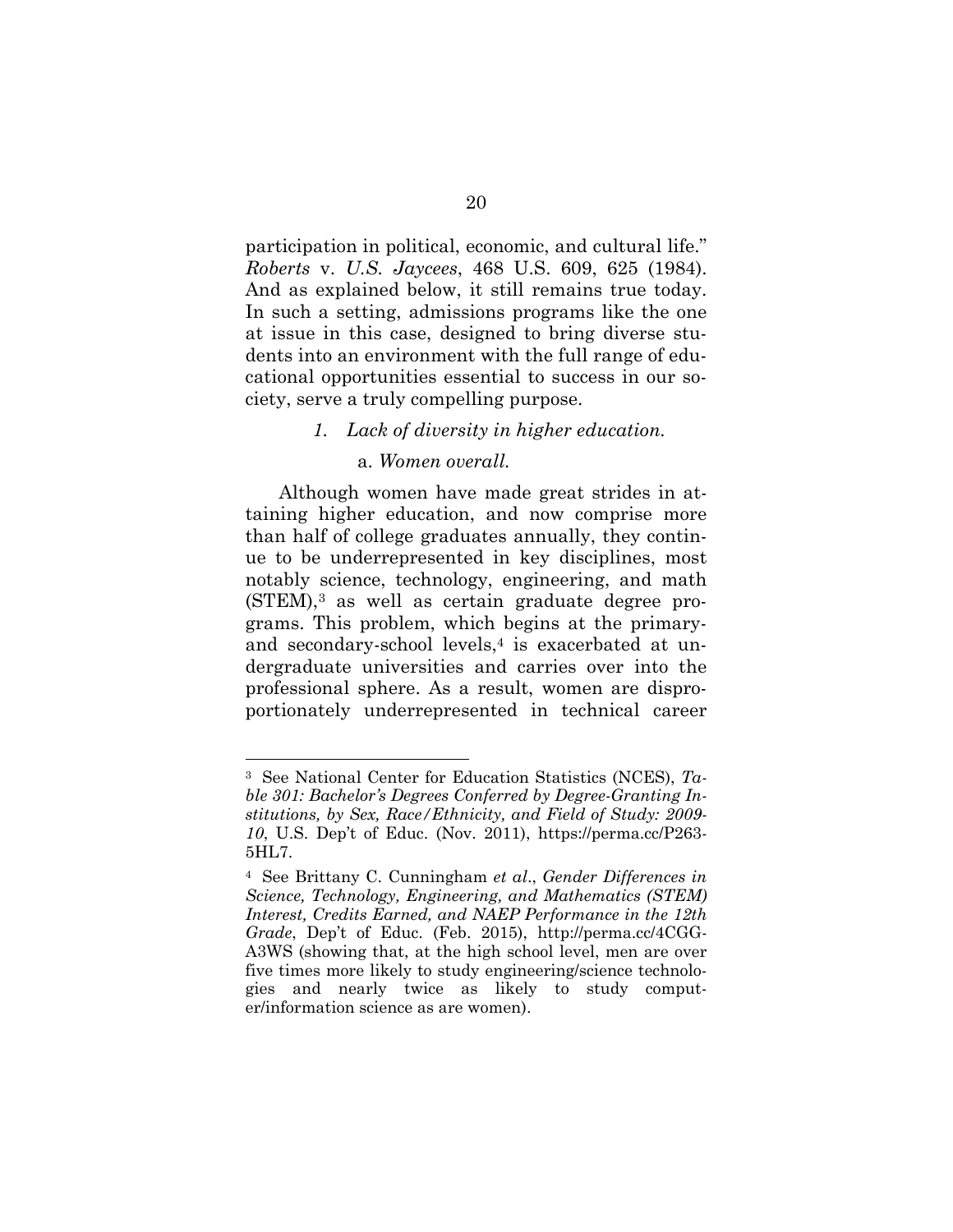fields—which are often among the most lucrative and economically influential.

Thus, women who attend college are disproportionately concentrated in fields that correspond to the social roles once formally assigned to them. For example, in 2009-2010, women received 77% of the bachelor's degrees in psychology, 79.5% in education, 82% in public administration and social services fields, and 85% in health professions and related programs. See NCES, *Table 301*, *supra*. By contrast, women received only 18.3% of the bachelor's degrees in engineering, 18.1% in computer and information sciences, and 10.1% in other engineering-related fields. *Ibid*.

This gender disparity at the college level inevitably leads to the gross underrepresentation of women in STEM jobs. According to 2011 data compiled by the U.S. Census Bureau, although women comprise 61% of the Nation's social scientists, they account for just 41% of life and physical scientists, 27% of computer workers, and 13% of engineers. Liana Christin Landivar, *Disparities in STEM Employment by Sex, Race, and Hispanic Origin*, U.S. Census Bureau (Sept. 2013), http://perma.cc/ZS2B-5A3V.

This disparity has significant economic consequences: STEM jobs pay more on average than non-STEM jobs, and STEM graduates are in greater demand than their non-STEM graduate peers. A 2013 study showed that there are 2.5 entry-level job postings for each new college graduate in STEM fields compared to 1.1 postings for each new graduate in non-STEM fields. STEM jobs also offer a substantial salary premium. The average advertised salary for entry-level STEM jobs requiring a bachelor's degree or higher is \$66,123 compared to \$52,299 for non-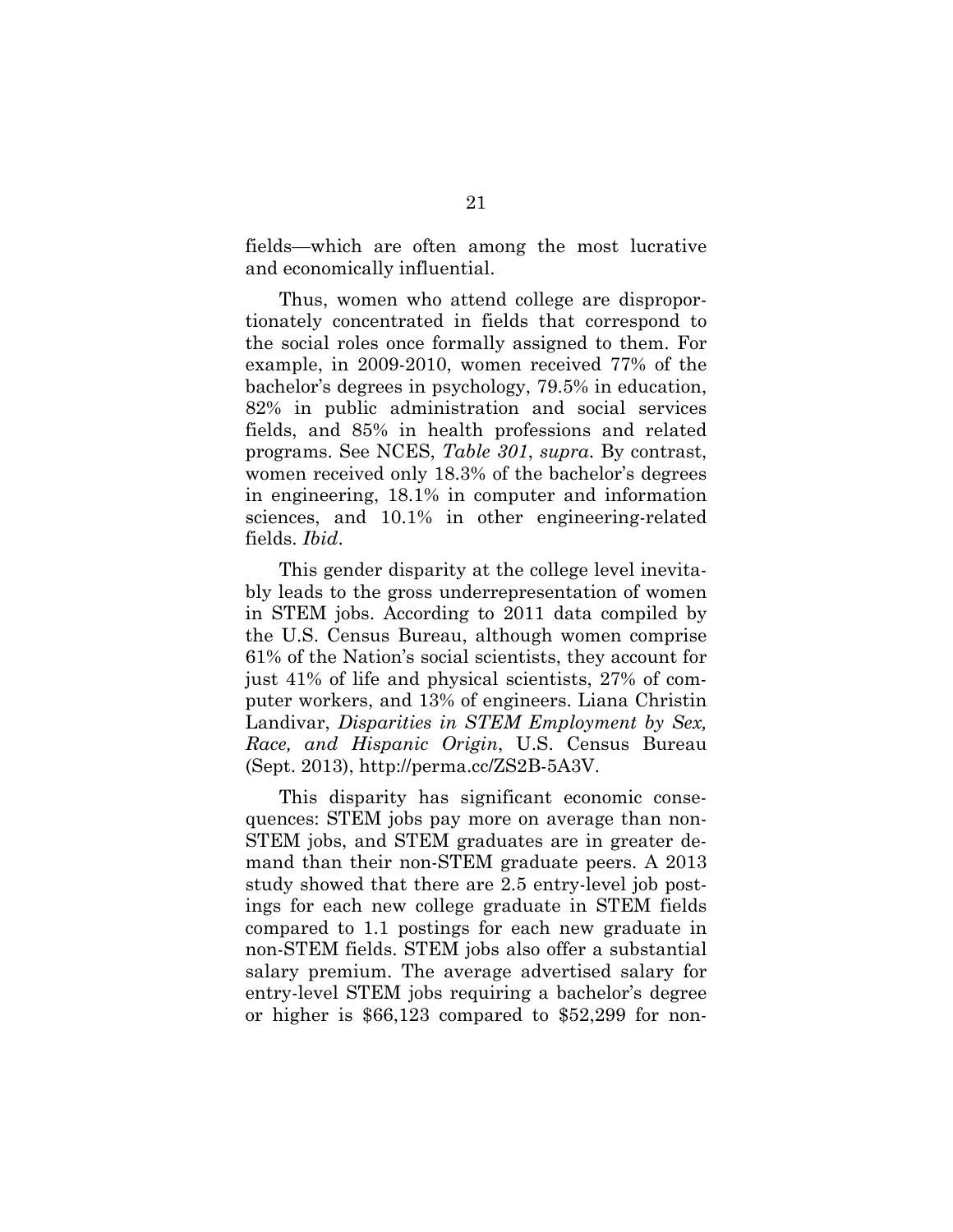# STEM jobs. *Real Time Insight into the Market for Entry-Level STEM Jobs*, Burning Glass Technologies 1 (Feb. 2014), http://perma.cc/G55P-F4DP.

#### b. *Women of color.*

This underrepresentation is even more pronounced for minority women. Overall, black women earned 6.7% of bachelor's degrees in 2013, and Hispanic women 6.1%. But black women accounted for just 3.2% of computer science majors and 1% of engineering majors; Hispanic women made up only 1.7% of computer-science majors and 1.7% of engineering majors. NCES, *Table 322.50: Bachelor's Degrees Conferred to Females by Postsecondary Institutions, by Race/Ethnicity and Field of Study: 2011-12 and 2012-13*, http://perma.cc/2FD6-K9UH.

The negative effects of these skewed selections are two-fold. One consequence for the real, day-today experience of many students is that they attend classes, form study groups, and participate in special projects with a largely homogeneous cohort—even if there is statistical diversity on campus when the student body is considered as a whole. This means that in a field—such as engineering or computer science—traditionally populated by white men, a student may receive few, if any, of the educational benefits of diversity. And the university's goal to afford those benefits to all students may go unrealized.

The other and predictable consequence is that the skewed selection of undergraduate programs of study effectively excludes many women and minorities from certain professional fields and occupations; these individuals are placed at a disadvantage compared to their counterparts as they enter the workforce, limiting both their earning power and their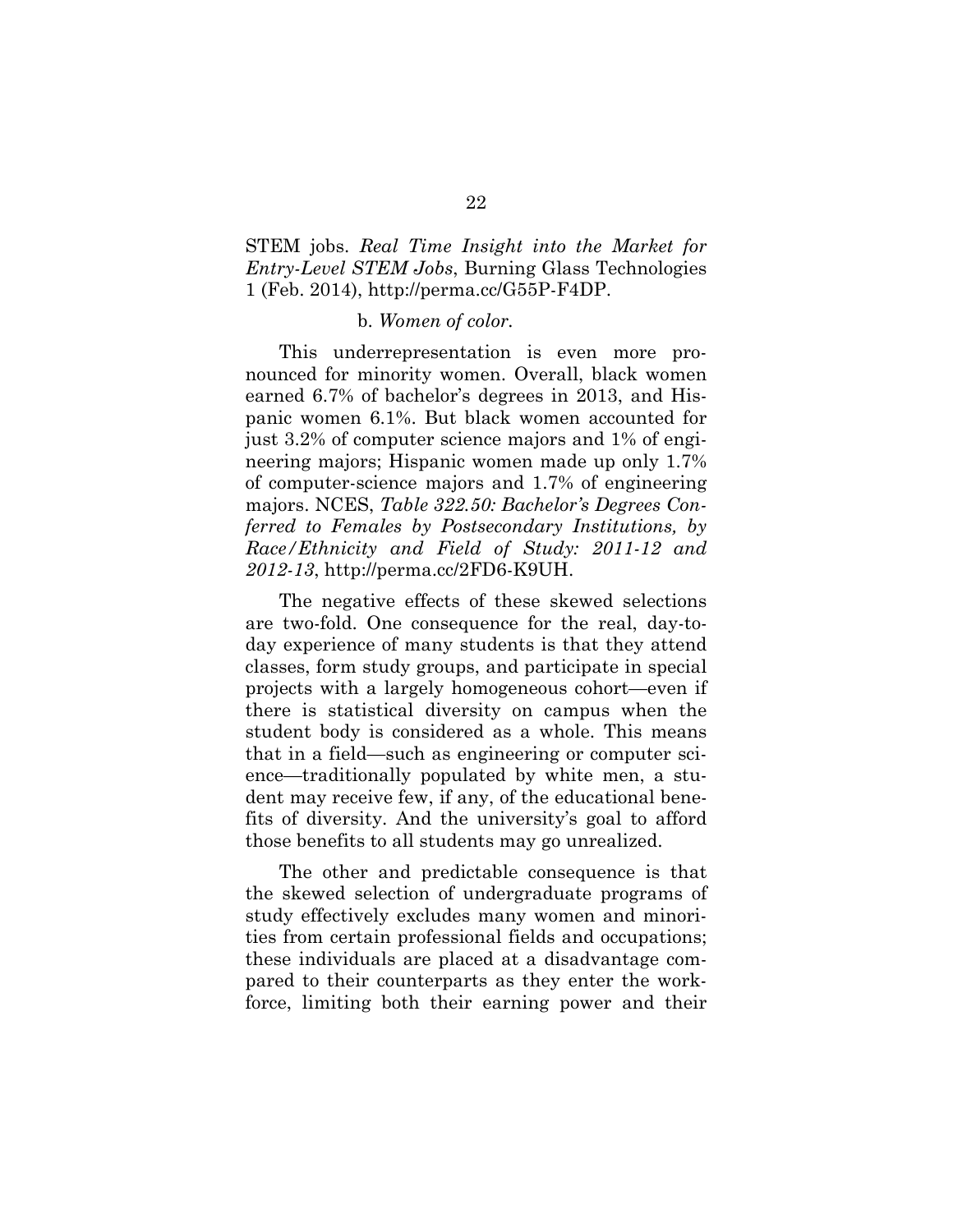prospects for career advancement. Because, for example, engineering and computer science courses and majors are overwhelmingly populated by white men, the pools of qualified candidates for graduate degrees in those fields are similarly narrow: in 2013, black women earned just 797 of 22,777 master's degrees awarded in computer science, and Hispanic women just 197. These groups received only 320 and 458 of the 40,417 master's degrees in engineering, respectively. NCES, *Table 323.50: Master's Degrees Conferred by Degree Granting Institutions, by Sex, Race/Ethnicity, and Fields of Study: 2011-12 and 2012-13*, http://perma.cc/8BKX-QKBZ. The effect is even more extreme for doctoral degrees: nationwide, in 2013, just 65 black women and 69 Hispanic women earned doctoral degrees in engineering, and just 24 black women and 9 Hispanic women earned doctoral degrees in computer science. Overall, 9,356 doctoral degrees were conferred in engineering, and 1,826 in computer science. NCES, *Table 324.35: Doctor's Degrees Conferred by Degree Granting Institutions, by Sex, Race/Ethnicity, and Fields of Study: 2011-12 and 2012-13*, http://perma.cc/FA4T-4AA3.

The story in professional schools is similar: in 2013, black women received only 4.1% of the medical degrees awarded; Hispanic women, 3.2%. Black women received 4.4% of the law degrees awarded; Hispanic women, 4.2%. Black women received 2.5% of the dentistry degrees awarded; Hispanic women 3.5%. NCES, *Table 324.7: Degrees Conferred by Degree-Granting Institutions in Selected Professional Fields, by Sex, Race/Ethnicity, and Field of Study: 2011-12 and 2012-13*, http://perma.cc/56PD-XYWX.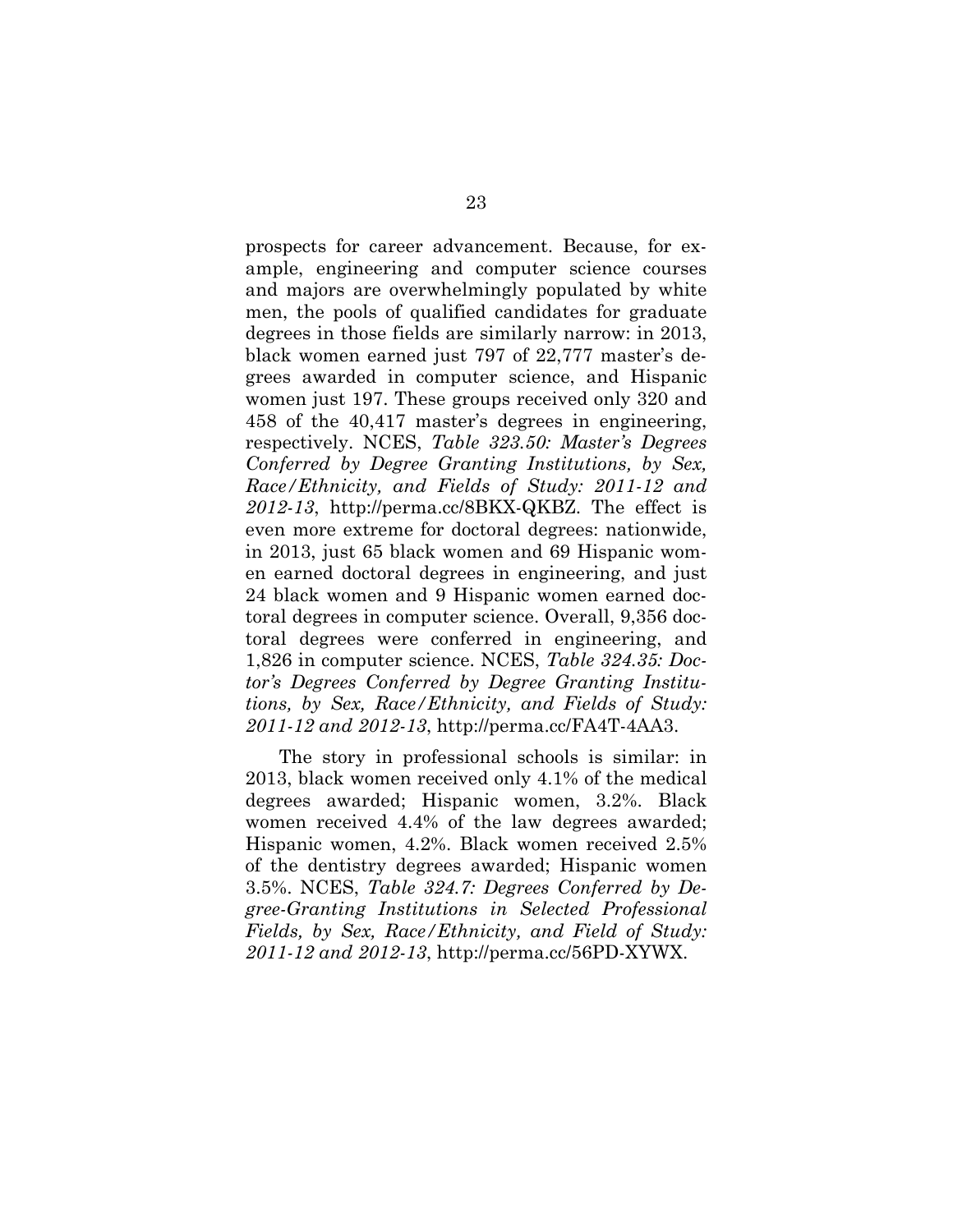#### *2. Stereotyping.*

This lack of diversity in many fields of study both results from, and exacerbates, the stereotyping that often marks attitudes towards women and historically disadvantaged groups. Although this Court has made significant strides toward abolishing the laws that divided Americans on the basis of race, sex, and sexual orientation (see, *e.g.*, *Obergefell*, 135 S. Ct. at 2604; *Virginia*, 518 U.S. at 515*; Mississippi University for Women* v. *Hogan*, 458 U.S. 718, 730 (1982); *Brown* v. *Bd. of Educ.*, 347 U.S. 483, 495 (1954)), stereotypes continue to influence our society—not least in the expectations communicated to individuals, and therefore in their own perceptions of their abilities and capacities and the educational and career choices they make. See, *e.g.*, *Nev. Dep't of Human Res.* v. *Hibbs*, 538 U.S. 721, 730 (2003) ("[S]tereotype-based beliefs about the allocation of family duties remain[] firmly rooted."). These effects are plainly visible on college and university campuses, where they have significant, and often life-long, effects on the disfavored individuals. If such stereotypes are to be overcome, it is essential that universities be able to use the tools necessary to create a meaningfully diverse student body.

#### a. *Stereotyping of women.*

i. Empirical studies reveal that although women are generally perceived favorably on college campuses today, these favorable attitudes often remain rooted not in individual abilities but in assumptions about women's nurturing and communal qualities assumptions that continue to support expectations that women are best suited only for "domestic role[s] as well as for low-status, low-paying female dominated jobs." Alice H. Eagly & Antonio Mladinic, *Are*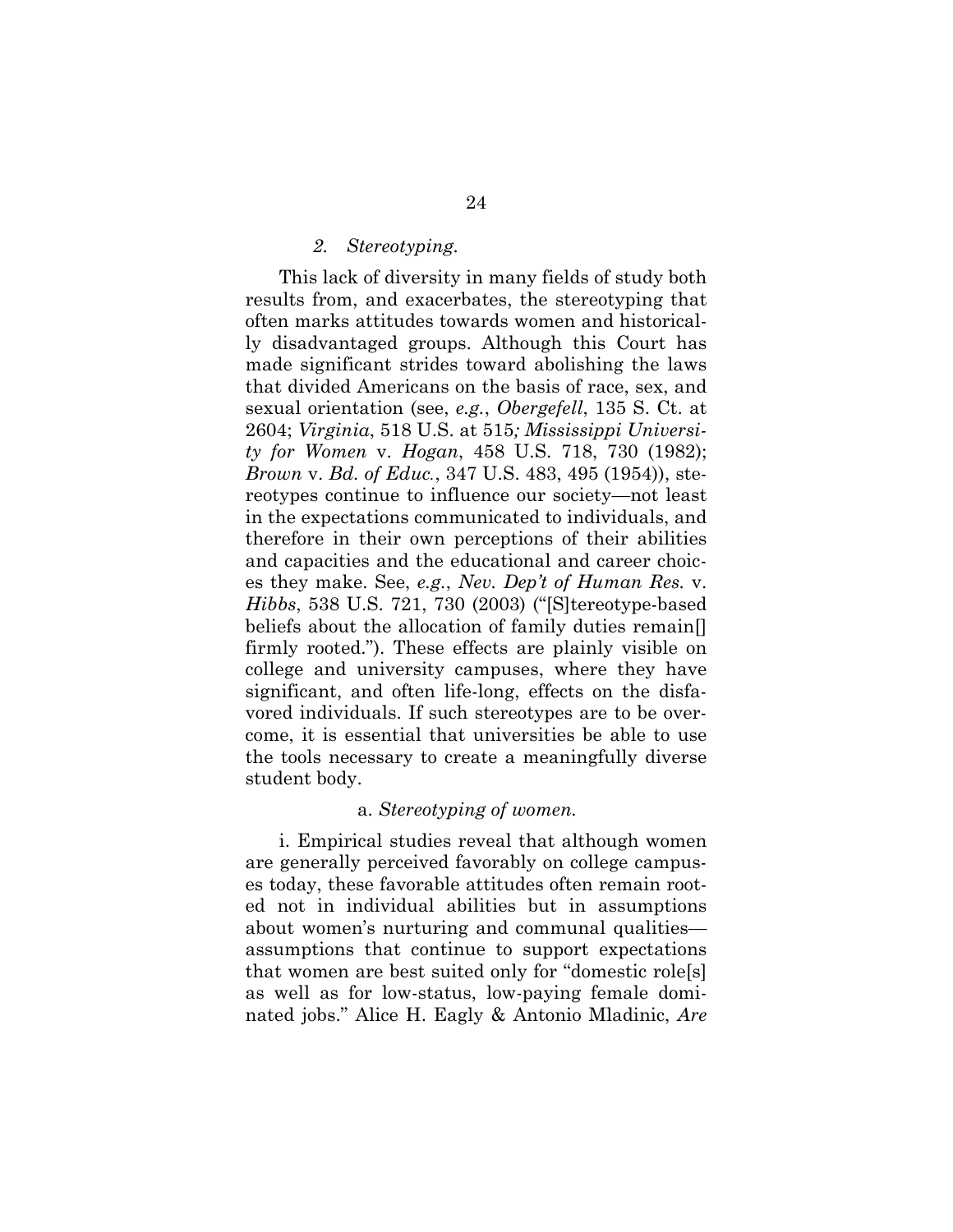*People Prejudiced Against Women? Some Answers from Research on Attitudes, Gender Stereotypes, and Judgments of Competence*, 5 Eur. Rev. Soc. Psychol. 1, 1-2 (1994). 5

Women are still perceived as inferior to men in terms of leadership qualities, such as assertiveness, competitiveness, independence, and courage, traditionally regarded as necessary to manage effectively. As a result, women continue to be viewed as less fit for paid employment generally, and for management and high-status positions in particular.<sup>6</sup>

ii. Women of color face unique and heightened threats from harmful stereotypes. For example, a

l

<sup>5</sup> See also, *e.g.*, Nilanjana Dasgupta, *Implicit Ingroup Favoritism, Outgroup Favoritism, and Their Behavioral Manifestations*, 17 Soc. Just. Res. 143, 149 (2004) (finding that both men and women "implicitly favor male leaders over female leaders" and "spontaneously associate women with communal traits like 'sensitive'").

<sup>6</sup> Eagly & Mladinic, *Are People Prejudiced Against Women?*, *supra*, at 25-26. See also, *e.g.*, Dasgupta, 17 Soc. Just. Res. at 156 (describing study finding that people who held strong implicit gender stereotypes associating women with "communal" traits (*e.g*., helpful) and men with "agentic" traits (*e.g*., ambitious) were more likely to evaluate female candidates for leadership jobs as having poor social skills while evaluating similar male candidates positively). These differences in perception extend to other areas as well. See, *e.g.*, Catherine Hill *et al.*, *Why So Few?: Women in Science, Technology, Engineering, and Mathematics*, Am. Ass'n Univ. Women 74, 76 (2010), http://perma.cc/JJM8-UAZ9 (noting that "even individuals who consciously refute gender and science stereotypes can still hold th[e] belief at an unconscious level" that women are not as proficient in math and science as men, and that "more than 70 percent of [respondents] more readily associate 'male' with science and 'female' with arts").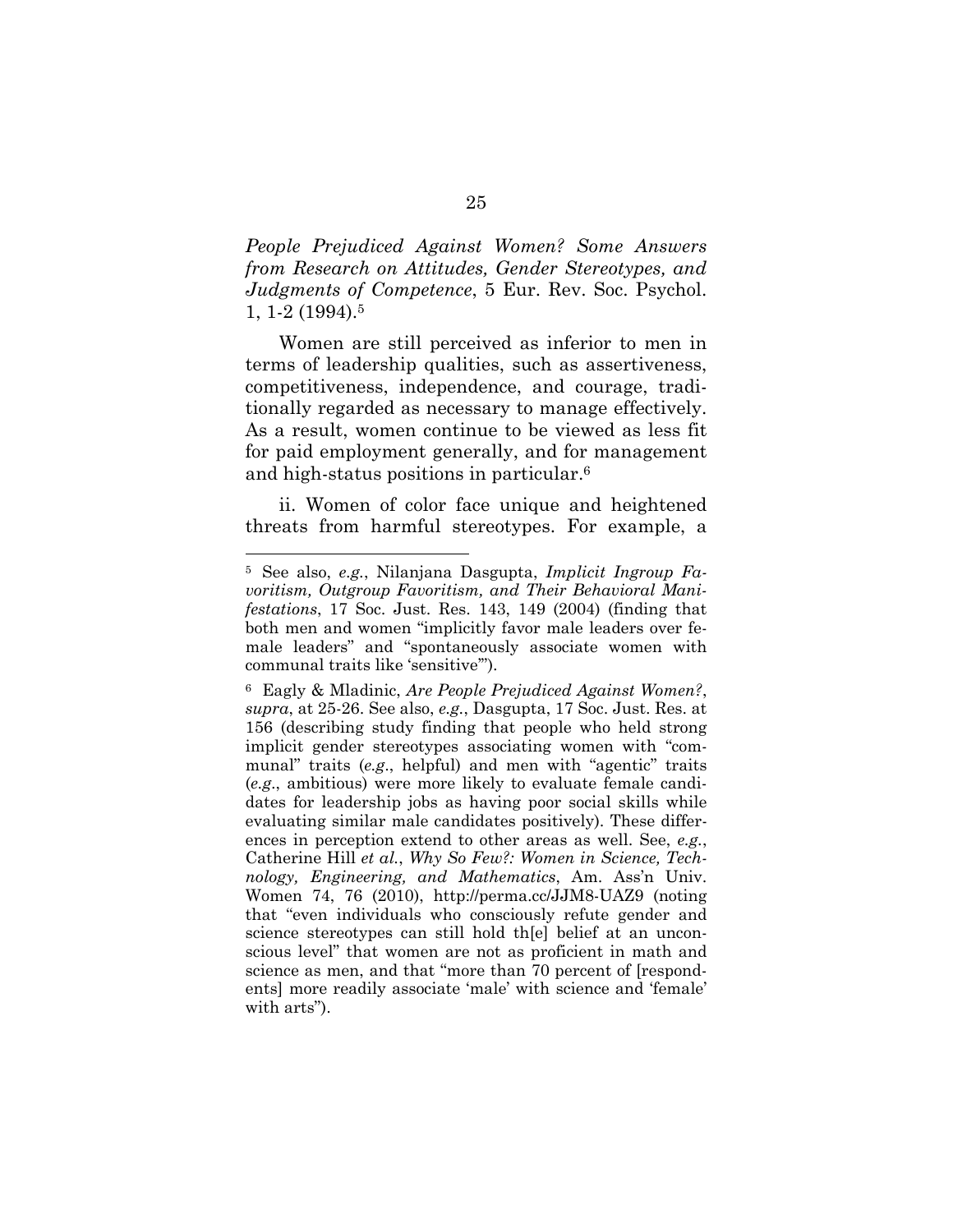survey of recent literature on women in STEM fields showed that many academic studies describe undergraduate STEM programs as "chilly" toward women of color, while several "specifically demonstrated the gender *and* racial/ethnic bias that women of color experience on a day-to-day basis as STEM majors[.]" Maria Ong *et al*., *Inside the Double Bind: A Synthesis of Empirical Research on Undergraduate and Graduate Women of Color in Science, Technology, Engineering, and Mathematics*, 81 Harv. Educ. Rev. 172, 182 (2011).

When there is only one woman of color in a classroom setting or laboratory she is likely to experience tokenism. *Id.* at 183. One 2009 study that examined data from a large public university with few minority students observed that black women report not being taken seriously and being expected to represent their race in classroom settings, while Latina women reported pervasive exposure to stereotypes of foreignness and sexual exoticness. Janice McCabe, *Racial and Gender Microaggressions on a Predominantly-White Campus: Experiences of Black, Latina/o and White Undergraduates*, 16 Race, Gender, & Class 133, 140-143 (2009). The problem of tokenism is even starker in graduate STEM programs, which may be more isolating. See Ong, 81 Harv. Educ. Rev. at 192- 193.

In addition, implicit and often unconscious bias particularly disadvantages women of color. Studies show that individuals who intend to be evenhanded and believe themselves to be unbiased nonetheless will often unconsciously assign unfavorable traits to members of these groups, and will find superficially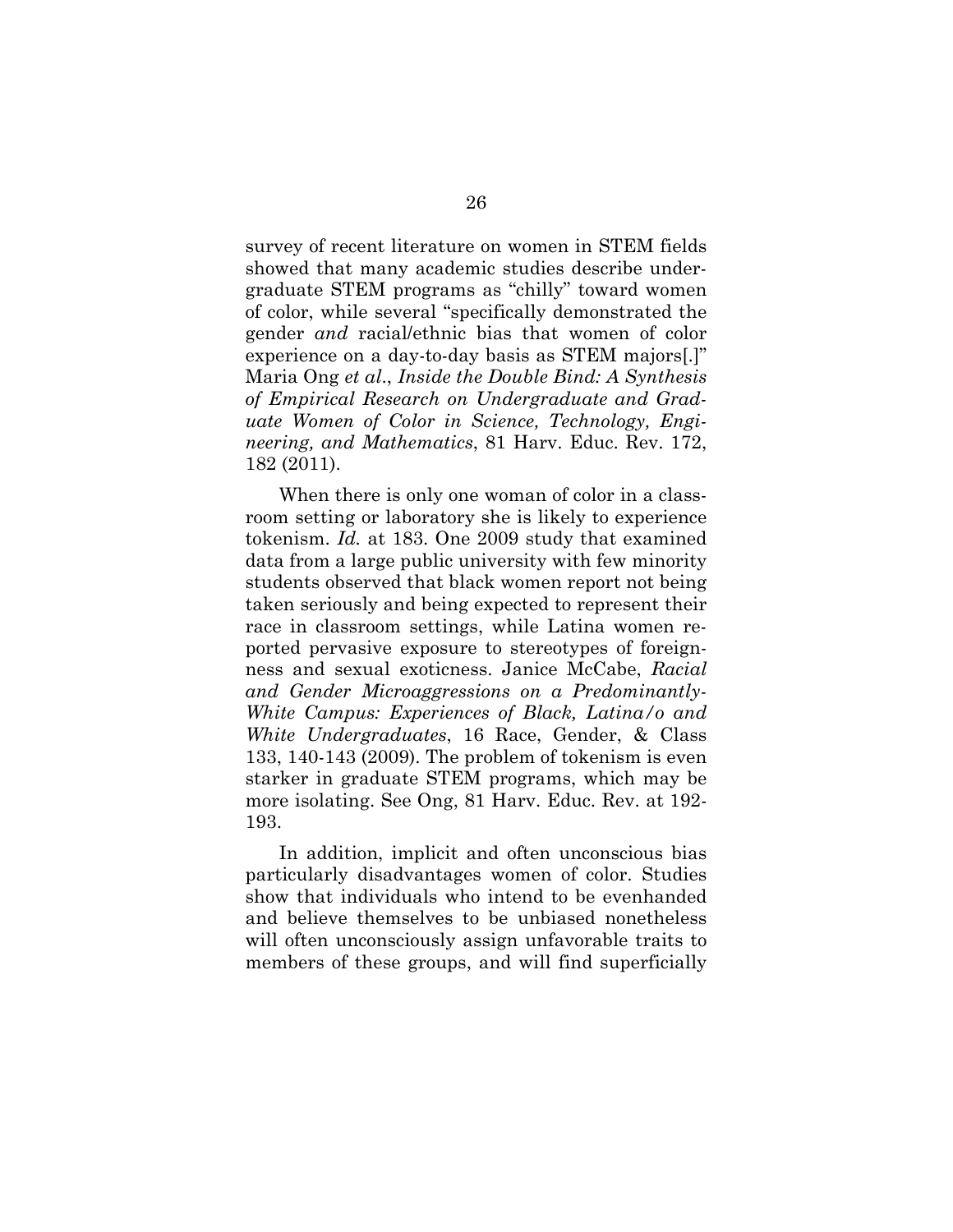neutral reasons to treat members of these groups as objectively less qualified than their competitors.<sup>7</sup>

#### b. *Stereotyping of LGBT individuals.*

i. Very similar stereotypes and biases affect persons who identify as LGBT. Discrimination based on sexual orientation and gender identity has appropriately been understood to be intertwined with gender discrimination, linked to and premised on sex-based preferences, assumptions, expectations, stereotypes, and norms. See, *e.g.*, *Latta* v. *Otter*, 771 F.3d 456, 479 (9th Cir. 2014) (Berzon, J., concurring) (cert. denied, 135 S. Ct. 2931 (2015); *Glenn* v. *Brumby*, 663 F.3d 1312 (11th Cir. 2011); *Barnes* v. *City of Cincinnati*, 401 F.3d 729 (6th Cir. 2005); *Smith* v. *City of Salem*, 378 F.3d 566 (6th Cir. 2004), *Nabozny* v. *Podlesny*, 92 F.3d 446 (7th Cir. 1996).

Discrimination on the basis of sexual orientation persists to a discouraging degree in the classroom. In a survey of college campuses, 23% of LGBT respondents reported experiencing harassment, as opposed to 12% of non-LGBT counterparts; LGBT respond-

l

<sup>7</sup> Eva Patterson *et al*., *The Id, the Ego, and Equal Protection in the 21st Century: Building upon Charles Lawrence's Vision To Mount a Contemporary Challenge to the Intent Doctrine*, 40 Conn. L. Rev. 1175, 1186-1187 (2008). See also Dasgupta, 17 Soc. Just. Res. at 156 ("[I]mplicit stereotypic beliefs \* \* \* influence important judgments such as people's impressions of others [and] decisions about who should be hired for a job." (emphasis and citation omitted)); Denise Sekaquaptewa *et al*., *Stereotypic Explanatory Bias: Implicit Stereotyping As a Predictor of Discrimination*, 39 J. Experimental Soc. Psychol. 75 (2003) (finding that white men who exhibited implicit racial bias were more likely to ask racially stereotyping interview questions to black women than to white job candidates during simulated job interviews).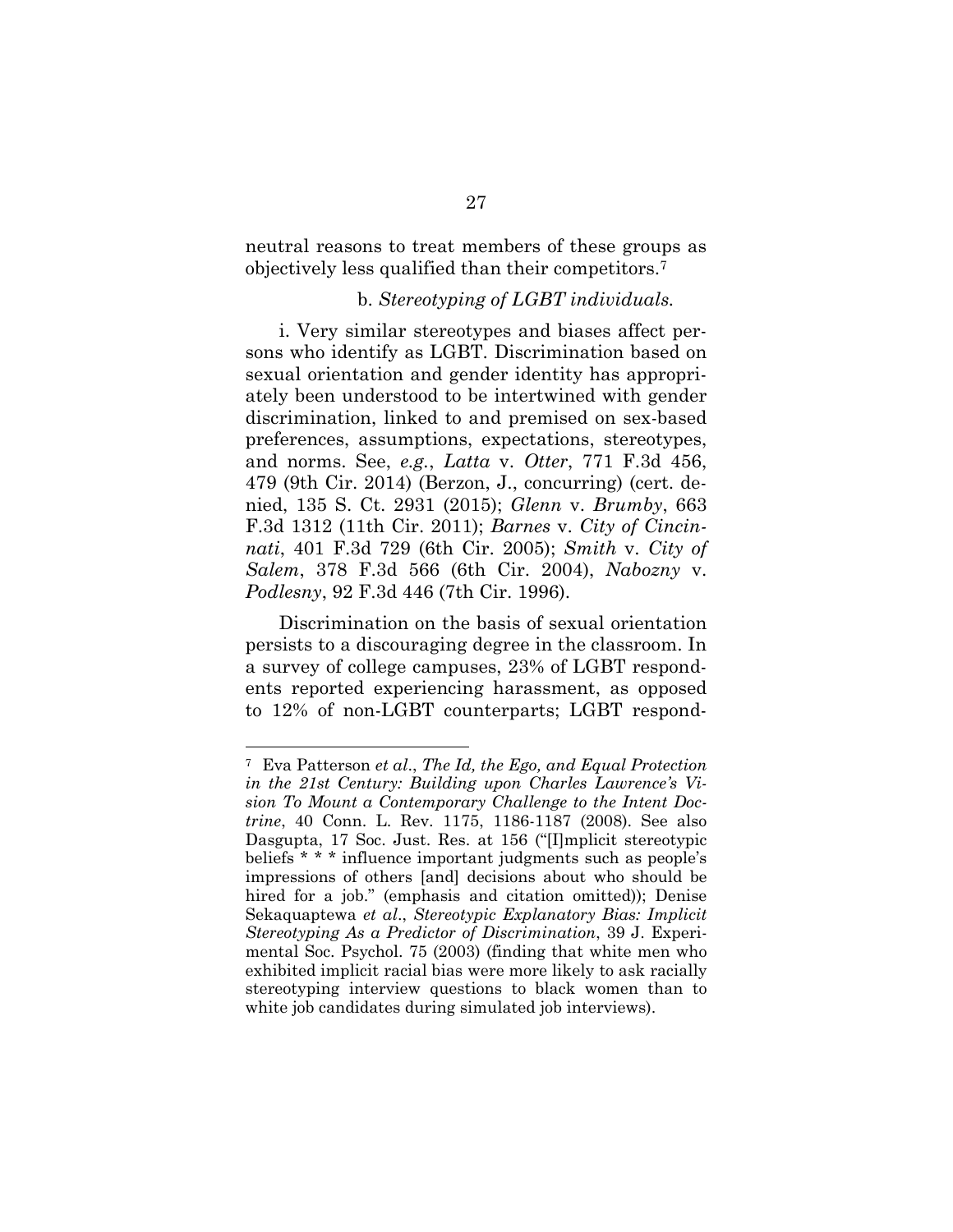ents were seven times more likely to indicate the harassment was based on their sexual orientation or gender identity (83% and 12% respectively). LGBT respondents were twice as likely to be targets of derogatory remarks (61%) or stared at (37%) as were their non-LGBT counterparts (29% and 17%, respectively). Respondents who identified as gay were most often targets of derogatory remarks (66%), while lesbians were most likely ignored or excluded (53%). Susan Rankin *et al*., *2010 State of Higher Education for Lesbian, Gay, Bisexual, and Transgender People* 10 (2010), http://perma.cc/RHQ5-3Z32.

ii. LGBT students of color are even more likely to be subjected to negative treatment by their peers. A 2007 study found that nearly half of LGBT secondary school students of color experienced verbal harassment because of *both* their sexual orientation and their race or ethnicity, and 15% had been physically harassed or assaulted based on both of these aspects of their identity. Joseph G. Kosciw *et al*., Gay, Lesbian and Straight Educ. Network, *The 2007 National School Climate Survey: The Experiences of Lesbian, Gay, Bisexual and Transgender Youth in Our Nation's Schools* 78 (2008). See also Movement Advancement Project *et al*., *A Broken Bargain for LGBT Workers of Color* i-iii (2013), http://perma.cc/2N7B-5WRC(describing the unique barriers to employment experience by LGBT people of color).

#### *3. Downstream consequences.*

Ongoing underrepresentation and stereotyping of women, LGBT individuals, and women and LGBT individuals of color in critical university programs does more than harm students; the practical exclusion of these people from particular educational programs limits their opportunities in the workforce. In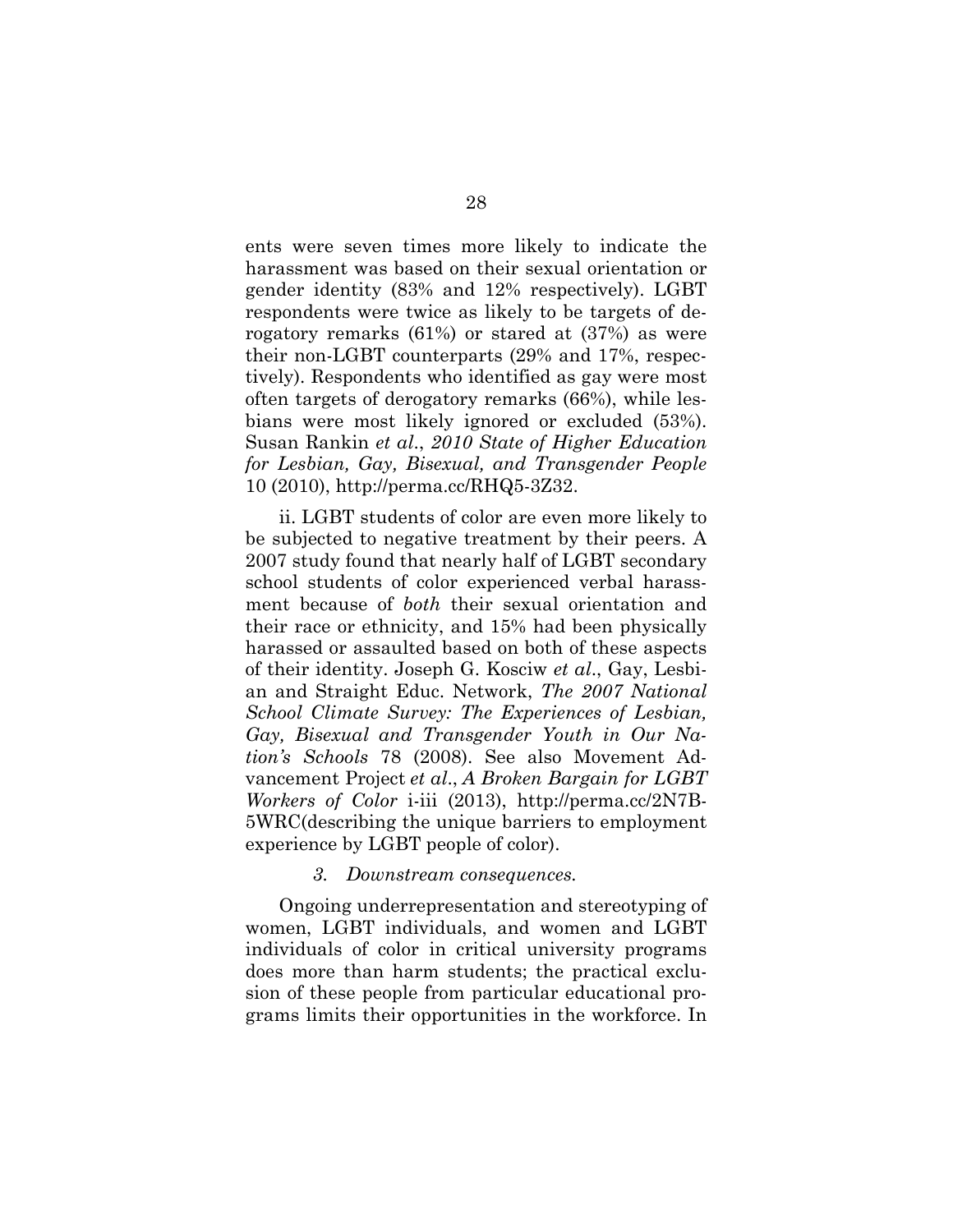turn, this exacerbates downstream challenges in the corporate sphere, marginalizing these critical demographics in the country's most important leadership arenas. The result is harm to the affected individuals, impaired organizational effectiveness, and damage to the Nation's economy.

There is perhaps no area in which the consequences of stereotyping and underrepresentation in key educational programs has a more obvious and harmful effect than in economic life. As a general matter, women are grossly underrepresented at the higher levels of business, an absence that is even more striking for women and LGBT persons of color. And LGBT persons—again, especially those of color—suffer disproportionately high levels of poverty.

#### a. *Women.*

The lack of women in the corporate world is most notable at the highest levels. Women make up only 14.6% of executive officers, only 8.1% of top earners, and only 4.6% of Fortune 500 CEOs. Judith Warner, *The Women's Leadership Gap: Women's Leadership by the Numbers*, Ctr. for Am. Progress 1 (Mar. 7, 2014), https://perma.cc/66LD-AJS2. They hold fewer than 20% of Fortune 500 board seats. *Ibid*. In the financial service industry, they make up just 12.4% of executive officers and 18.3% of board directors. *Ibid*. None are CEOs. *Ibid*. In the legal field, women make up only 15% of equity partners at law firms. *Id.* at 2. Only 15.9% of medical school deans are women. *Ibid*.

The lack of diversity in the business world is particularly striking for minority women. Women of color remain concentrated for the most part in lowerstatus occupations and sectors of the economy. In 2014, 62% of working Hispanic women and 57% of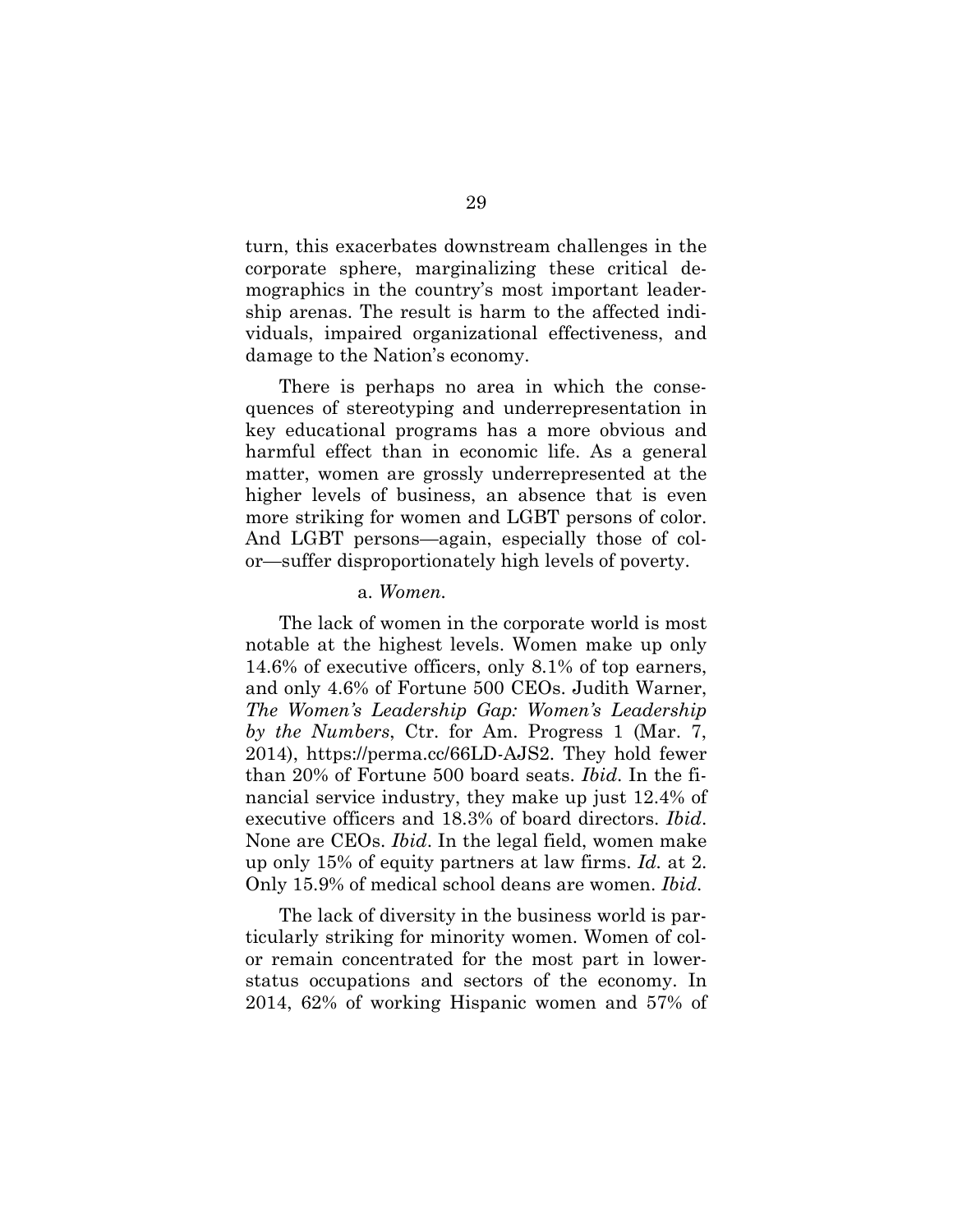working black women were clustered into just two job groups—service occupations, and sales and office occupations. The corresponding figure for white women was 51% and for Asian women 44%. Milia Fisher, *Women of Color and the Gender Wage Gap*, Ctr. for Am. Progress 2 (Apr. 14, 2015), https://perma.cc/6HQS-PY6W. More than half of all black women in the workforce fall into one of three fields: health services, such as nursing or home care; education; and wholesale and retail trade. U.S. Dep't of Labor, *Women in the Labor Force: A Databook* 48 tbl.15 (Dec. 2010), http://perma.cc/HJZ2-GRYR. "In 2014, only 35% of black women and 26% of Hispanic women were employed in higher-paying management, professional, and related jobs—compared with 48 percent of Asian women and 43 percent of white women." Fisher, *supra*, at 2. "Women of color are also more likely to be employed as involuntary part-time workers than their white counterparts." *Id.* at 3.

Unsurprisingly, this stratification has a material effect on the economic status of women of color: they experience lower median weekly earnings, higher rates of poverty, and greater unemployment than white women (who themselves have lower earnings than white men). A 2012 survey found that, "[i]n comparison to white women, whose median usual weekly earnings are \$703, black women only earn \$595 and Latina women just \$518." Sophia Kerby, *The State of Women of Color in the United States: Although They've Made Incredible Strides, Many Barriers Remain for This Growing Population*, Ctr. for Am. Progress 2 (July 17, 2012), https://perma. cc/H43G-VURT. Women of color also report living in poverty at much higher rates. Poverty rates are more than double for women of color than for white women; a recent study found "[t]he poverty rate of white,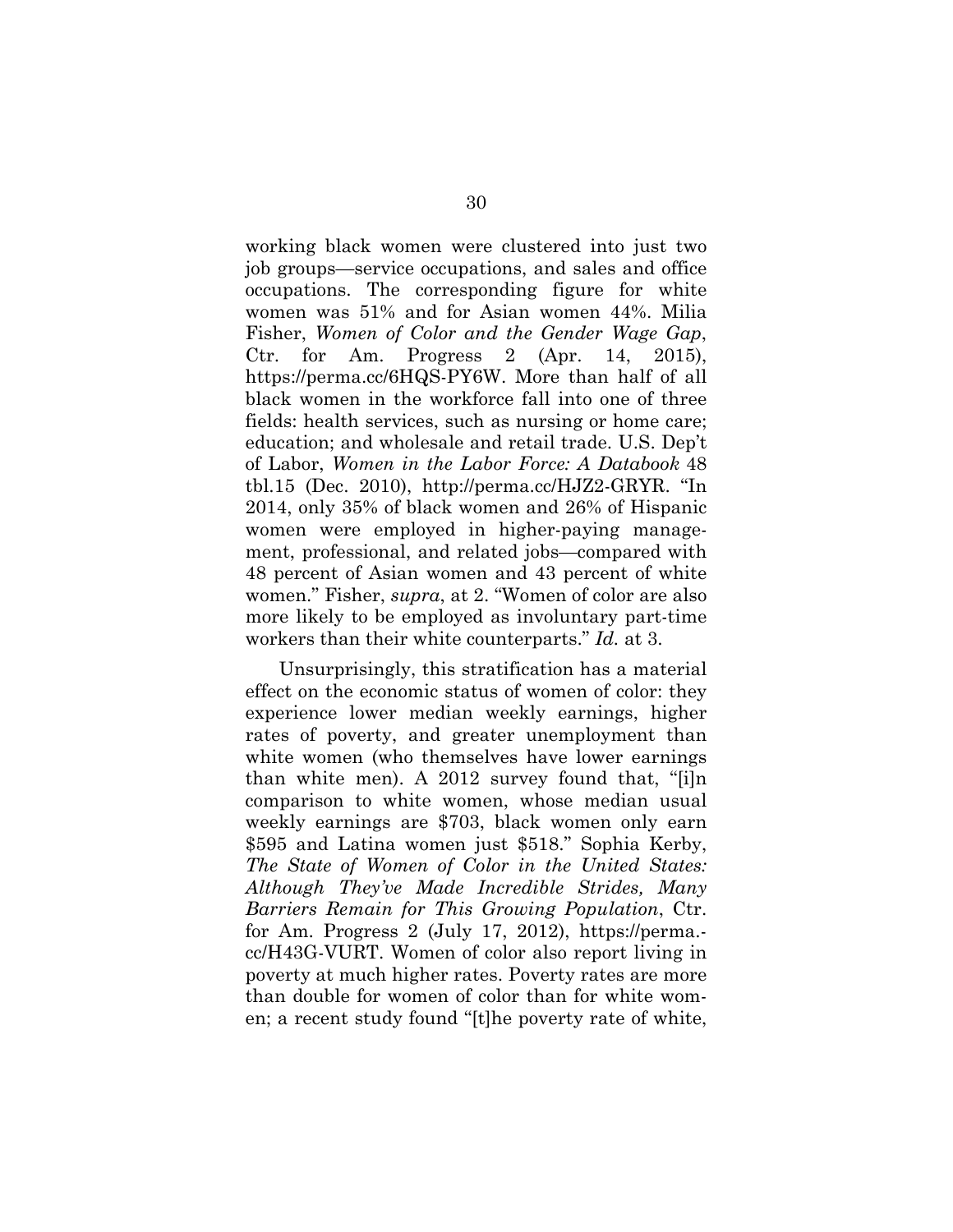non-Hispanic women is 10.3 percent, compared to American Indian women and black women who had the highest poverty rates at 27.6 percent and 26.6 percent, respectively." *Ibid*.

And women of color who are not in lower-wage jobs likewise feel the effects of stereotyping. To offer one example, a study of a major research university found that 43% of academics who are women of color felt under close scrutiny, as compared with 33% of white women and 18% of white men, and that women of color were also more likely to report that they had to work harder than white women or white men to be perceived as legitimate. Gloria D. Thomas & Carol Hollenshead, *Resisting from the Margins: The Coping Strategies of Black Women and Other Women of Color Faculty Members at a Research University*, 70 J. Negro Educ. 166, 172 tbl.3 (2001). This discomfort can be explained by the fact that black women often are "presumed incompetent," not only in research but also in teaching. *See generally* Gabriella Gutiérrez y Muhs *et al.*, *Presumed Incompetent: The Intersections of Race and Class for Women in Academia* (2012).

As job skill level increases, the number of women of color decreases drastically. The latest data show that women of color make up 16.5% of the S&P 500 labor force. *Women in S&P 500 Companies by Race/Ethnicity*, Catalyst, (Mar. 2015) http://perma. cc/QV6Q-ARVW. But in 2012, black women held only 1.9% of the director positions on the boards of U.S. Fortune 500 companies, while Hispanic women held 0.8%. *Missing Pieces: Women and Minorities on* Fortune *500 Boards,* All. for Bd. Diversity 14 app.2 (2012), http://perma.cc/AQ89-ZQ5F. Black women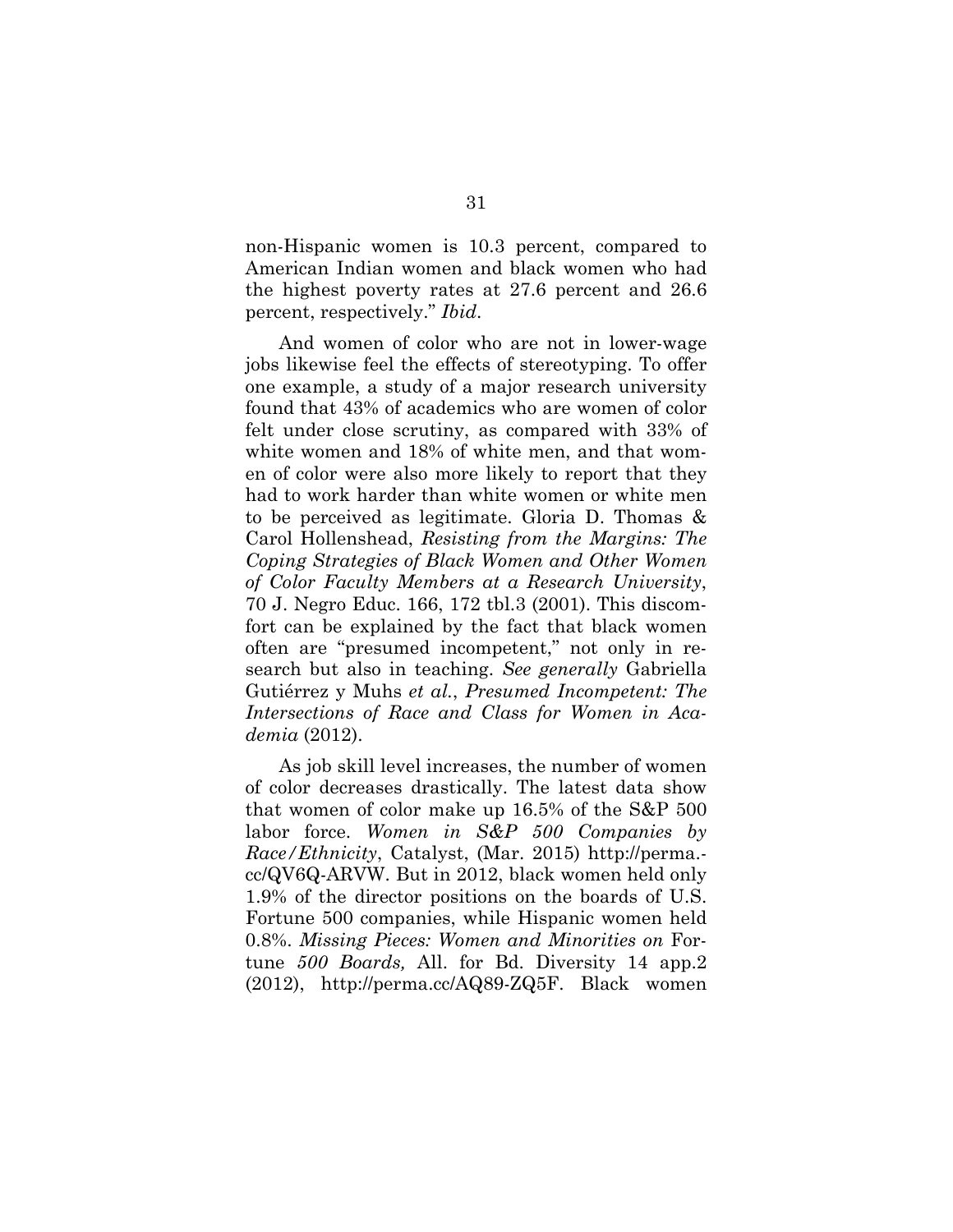hold 0.2% of S&P 500 chief executive officer positions; Hispanic women hold none. Catalyst, *supra.* 

### b. *LGBT individuals.*

Although studies indicate that 6.28% of the United States' workforce identifies as gay or transgender (see Crosby Burns *et al*., *The State of Diversity in Today's Workforce*, Ctr. for Am. Progress 3 (July 2012), https://perma.cc/3UDS-47U5), Apple CEO Tim Cook, who came out as gay in 2014, is the only CEO of a Fortune 500 company to publicly identify as LGBT. *See* Brett Molina, *Apple CEO Tim Cook: 'I'm Proud to Be Gay*,*'* USA Today (Oct. 30, 2014), http://perma.cc/9HPR-6KET. In the legal industry, an estimated 2.3% of lawyers are openly LGBT, but they are underrepresented in the partnership ranks, at 1.77%, as compared to 2.93% among associates. *LGBT Representation Among Lawyers in 2014*, Nat'l Ass'n for Law Placement (Mar. 2015), http://perma.cc/278E-AMWT.

LGBT individuals also consistently report having experienced or witnessed discrimination based on sexual orientation or gender identity in the workplace. *See generally* Brad Sears & Christy Mallory, *Documented Evidence Of Employment Discrimination & Its Effects On LGBT People*, Williams Inst. (July 2011), http://perma.cc/6NC5-RFUR. As recently as 2008, of a nationally representative sample of LGBT people, 38.2% of those who are "out" at work had experienced workplace harassment in the past five years, and 9.2% had lost a job because of their sexual orientation. *Id.* at 1.

Moreover, many LGBT persons perceive their workforces as inhospitable to their LGBT status. Recent studies indicate that 34% of companies do not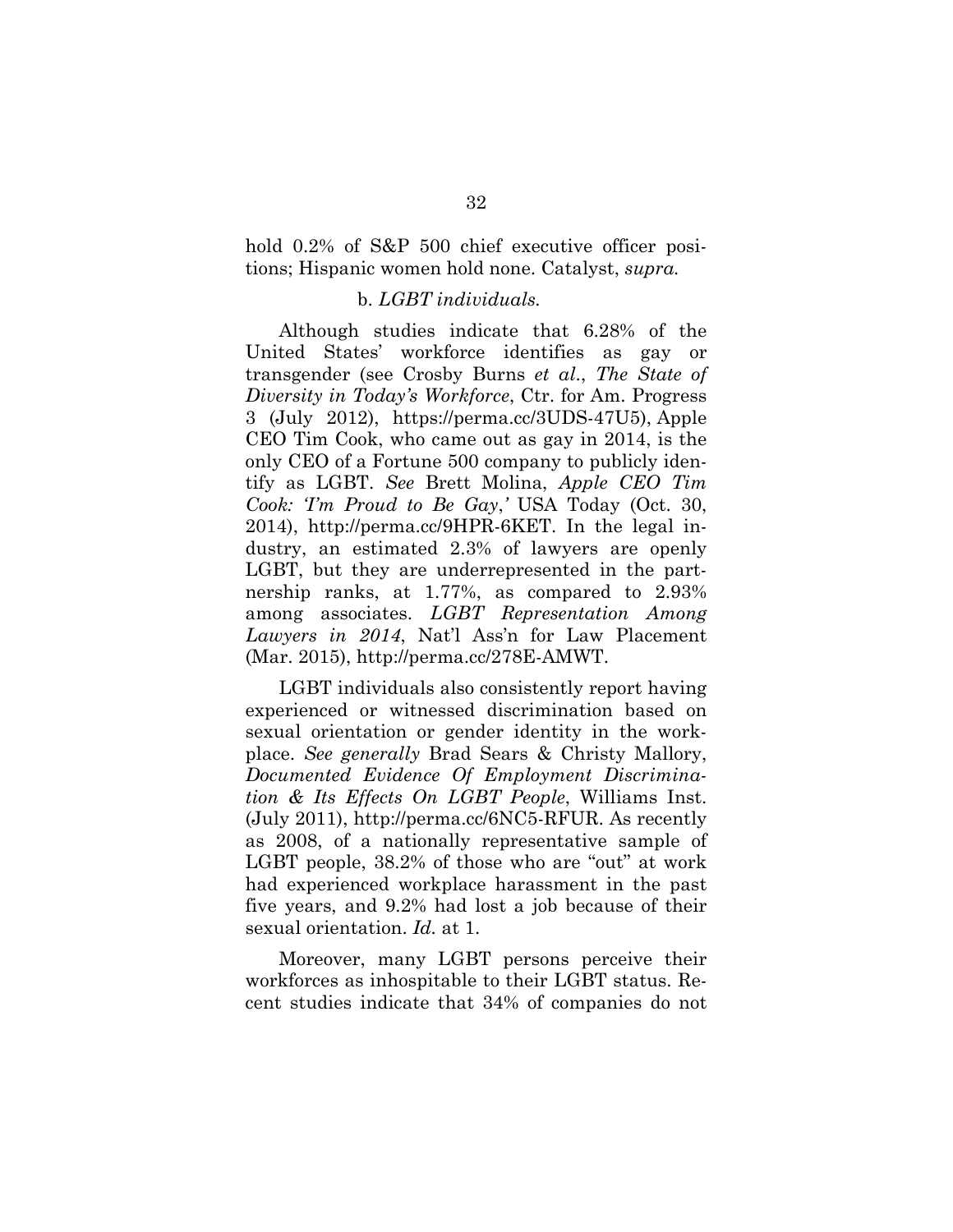include gender identity in their non-discrimination policies and an equivalent number do not provide domestic partner health benefits. *Corporate Equality Index 2015: Rating American Workplaces on Lesbian, Gay, Bisexual and Transgender Equality*, Human Rights Campaign Found. 9 (2015), http://perma. cc/8NV7-4AES. Relatedly, 53% of LGBT employees hide their sexual orientation at work. *The Cost of the Closet and the Rewards of Inclusion: Why the Workplace Environment for LGBT People Matters to Employers*, Human Rights Campaign Found. 9 (2014), http://perma.cc/T8E4-MUAM.

And as with women, available statistics indicate that LGBT persons of color are at particular disadvantage: LGBT people of color have higher rates of unemployment compared to non-LGBT people of color and are at much higher risk of poverty than non-LGBT individuals. Movement Advancement Project *et el.*, *A Broken Bargain for LGBT Workers of Color*, Movement Advancement Project 4 (Nov. 2013), http://perma.cc/VF6E-3YB4*.* In addition, unemployment rates for transgender people of color are as high as four times the national unemployment rate. *Id*. at 5.

A diverse educational experience that breaks down the often linked racial and gender stereotypes constraining students' opportunities and limiting their potential is key to opening economic opportunities for all.

\*\*\*\*

# **C. The University of Texas program satisfies strict scrutiny.**

In its initial consideration of this case, the Court reiterated that "racial 'classifications are constitu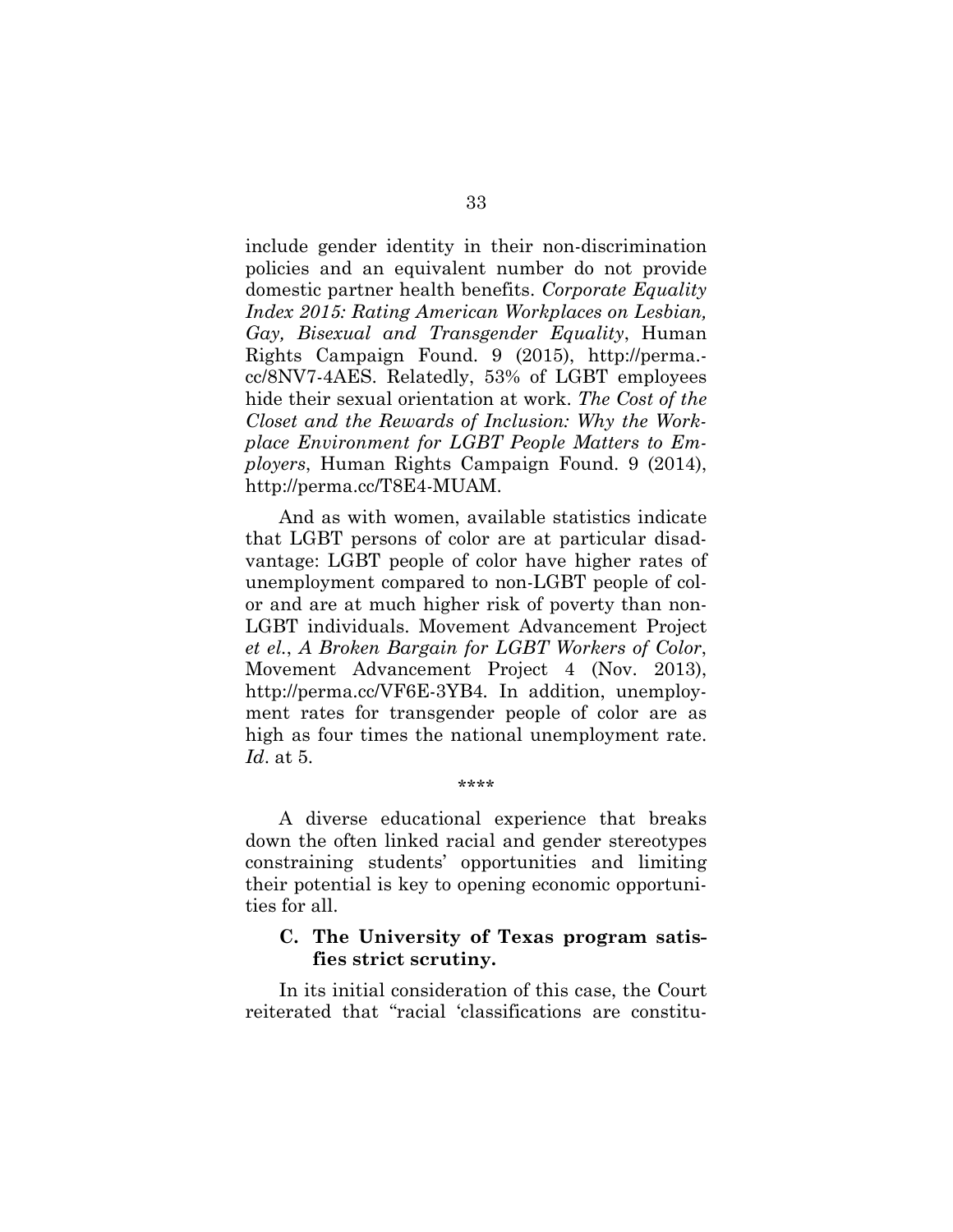tional only if they are narrowly tailored to further compelling governmental interests.'" *Fisher*, 133 S. Ct. at 2419 (quoting *Grutter*, 539 U.S. at 326). A detailed application of that rule as it applies to the University of Texas program is beyond the scope of this brief. In the application of the Court's standard, however, it is essential to bear in mind that "the University has established that its goal of diversity is consistent with strict scrutiny." *Ibid.* And although "the validity and importance of the objective" does not change the analysis used in applying strict scrutiny, it "may affect the outcome of the analysis." *Id.* at 2421 (quoting *Hogan*, 458 U.S. at 724 n.9).

In the view of *amici*, the University of Texas program should survive such scrutiny. That program "'ensure[s] that each applicant is evaluated as an individual and not in a way that makes an applicant's race or ethnicity the defining feature of his or her application.'" *Fisher*, 133 S. Ct. at 2420 (quoting *Grutter*, 539 U.S. at 337). Thus, the University considers students' academic achievements, interests, "leadership qualities, awards and honors, work experience, and involvement in extracurricular activities and community service," along with a host of other factors, allowing it to admit highly qualified students who will contribute to the robust exchange of ideas within the school, but who would not have been admitted under the Top Ten Percent Plan. *Fisher* v. *Univ. of Tex. at Austin*, 631 F.3d 213, 227-228 (5th Cir. 2011), rev'd and remanded, 133 S. Ct. 2411 (2013).

Moreover, the University of Texas has implemented a system of individualized review that properly recognizes that students enjoy the benefits of diversity only when the diversity actually touches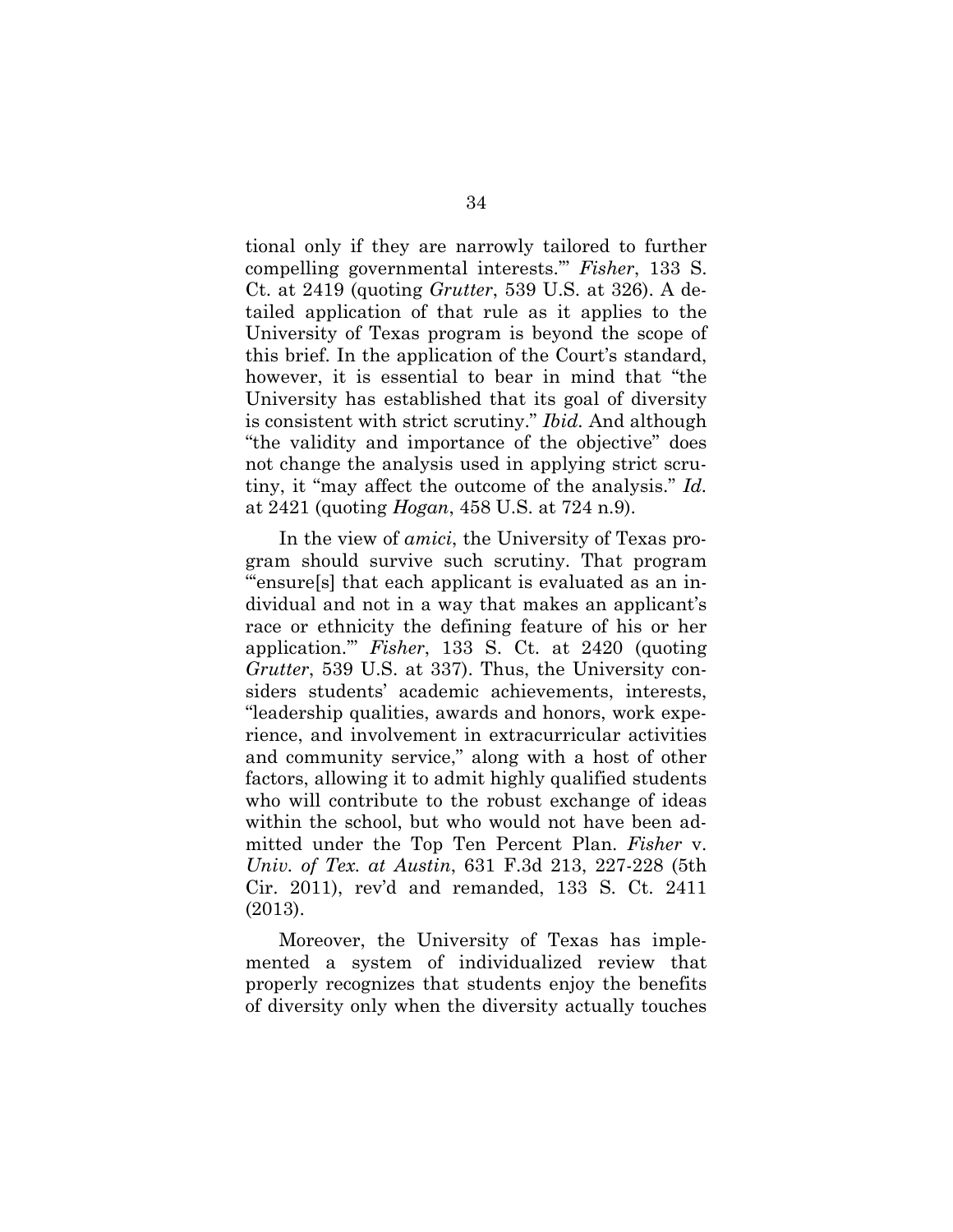them in their particular programs, classes, and dayto-day academic experiences. University-wide numbers will inevitably obscure the fact that, because of the dramatic effect of stereotypes, minority applicants are often clustered in particular areas of study and specific career paths. To create a diverse environment in fact and not simply in theory, when assembling its student body a university must take into account students' interactions within the course of pursuing particular fields of study and other activities. And if the university reasonably concludes based on such a program-level analysis, as the University of Texas did, that it is not supplying some of its students with a diverse educational environment, it may employ the individualized assessments authorized in *Grutter* to remedy that deficiency.

By implementing its admissions policy with an eye to the particular course of study that each applicant intends to pursue, the University properly considers every aspect of applicants' "talents, experiences, and potential to contribute to the learning of those around them." *Grutter*, 539 U.S. at 315 (internal quotation marks omitted). Because respondents demonstrate that the University's plan "is narrowly tailored to achieve \* \* \* the benefits of a student body diversity that 'encompasses a . . . broa[d] array of qualifications and characteristics of which racial or ethnic origin is but a single though important element.'" *Fisher*, 133 S. Ct. at 2418 (ellipses and alteration added by the Court) (quoting *Bakke*, 438 U.S. at 315 (opinion of Powell, J.)), the University's efforts to obtain the real benefits of diversity for all its students and for the State satisfy strict scrutiny.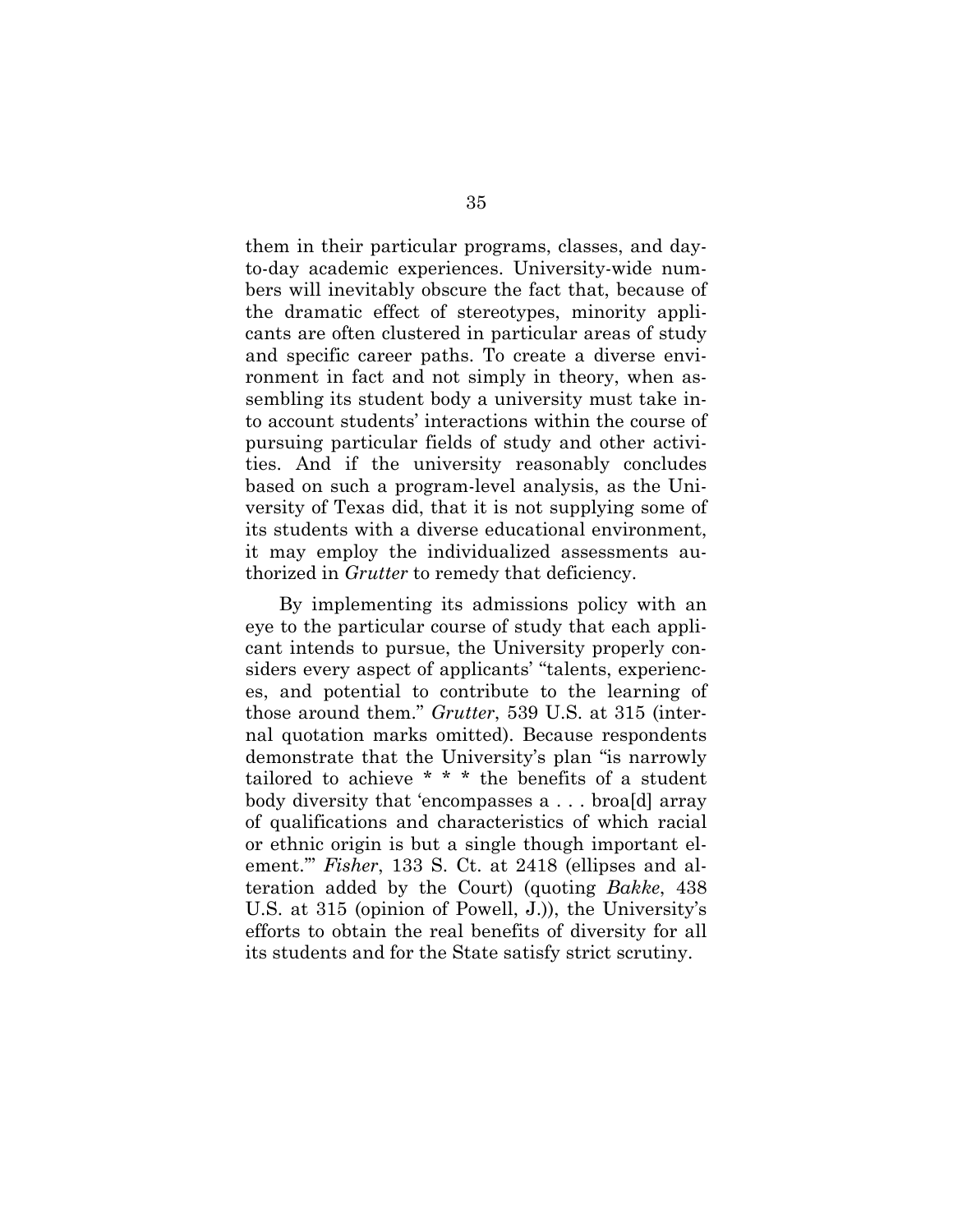## **CONCLUSION**

The decision of the court of appeals should be affirmed.

Respectfully submitted.

MARCIA D. GREENBERGER EMILY J. MARTIN FATIMA GOSS GRAVES *National Women's Law Center 11 Dupont Circle, NW Washington, DC 20036 (202) 588-5180* MARY L. BONAUTO *Gay & Lesbian Advocates & Defenders 30 Winter Street, Suite 800 Boston, MA 02108* CHARLES A. ROTHFELD

SUSAN L. SOMMER *Lambda Legal Defense and Education Fund, Inc. 120 Wall Street New York, NY 10005 (212) 809-8585*

*Counsel of Record* ANDREW J. PINCUS PAUL W. HUGHES MICHAEL B. KIMBERLY *Mayer Brown LLP 1999 K Street, NW Washington, DC 20006 (202) 263-3000 crothfeld@mayerbrown.com* EUGENE R. FIDELL *Yale Law School Supreme Court Clinic 127 Wall Street New Haven, CT 06511 (203) 432-4992*

#### *Counsel for Amici Curiae*

NOVEMBER 2015

l

*(617) 426-1350*

The representation of petitioner by a clinic affiliated with Yale Law School does not reflect any institutional views of Yale Law School or Yale University.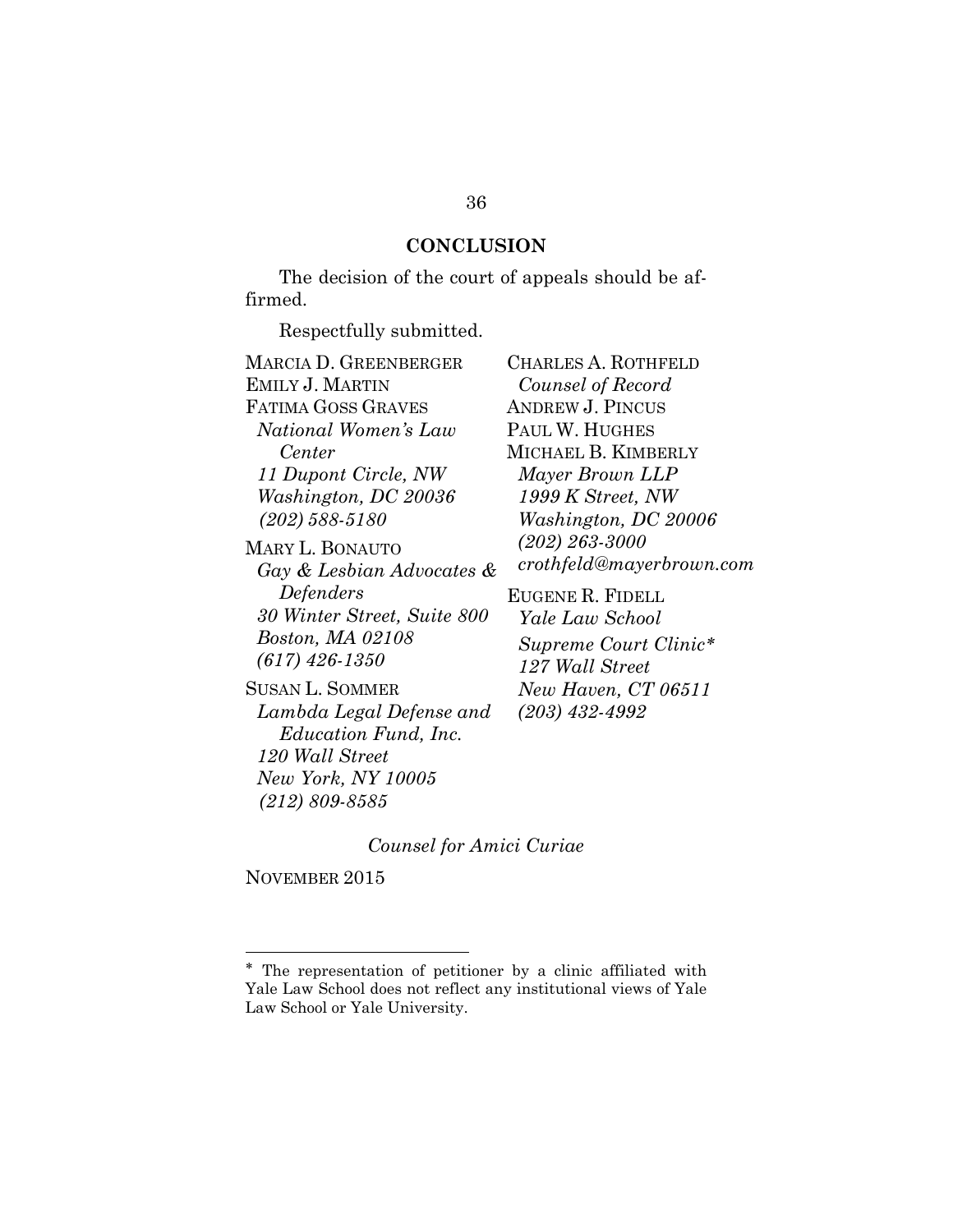## **DESCRIPTIONS OF THE** *AMICI CURIAE*

#### **American Association of University Women**

In 1881, the American Association of University Women was founded by like-minded women who had defied society's conventions by earning college degrees. Since then, AAUW has worked to increase women's access to higher education through research, advocacy, and philanthropy of over \$90 million supporting thousands of women scholars. Today, AAUW has approximately 150,000 members and supporters, approximately 1000 branches, and more than 600 college and university partners nationwide. AAUW plays a major role in mobilizing advocates nationwide on AAUW's priority issues, and chief among them is increased access to higher education. In adherence to our member-adopted Public Policy Program, AAUW supports affirmative action programs that establish equal opportunity for women and minorities and improve gender, racial, and ethnic diversity in educational institutions.

## **Atlanta Women for Equality**

Atlanta Women for Equality is a nonprofit organization dedicated to providing free legal advocacy to women and girls facing sex discrimination in the workplace or school and to helping our community build employment and educational environments according to true standards of equal treatment. Our central goal is to use the law to empower those who are denied educational and employment opportunities due to gender bias – an oppressive factor that burdens women of color disproportionately because race discrimination is often inextricable. Given that we cannot achieve women's equality if we leave any of our richly diverse number behind, we recognize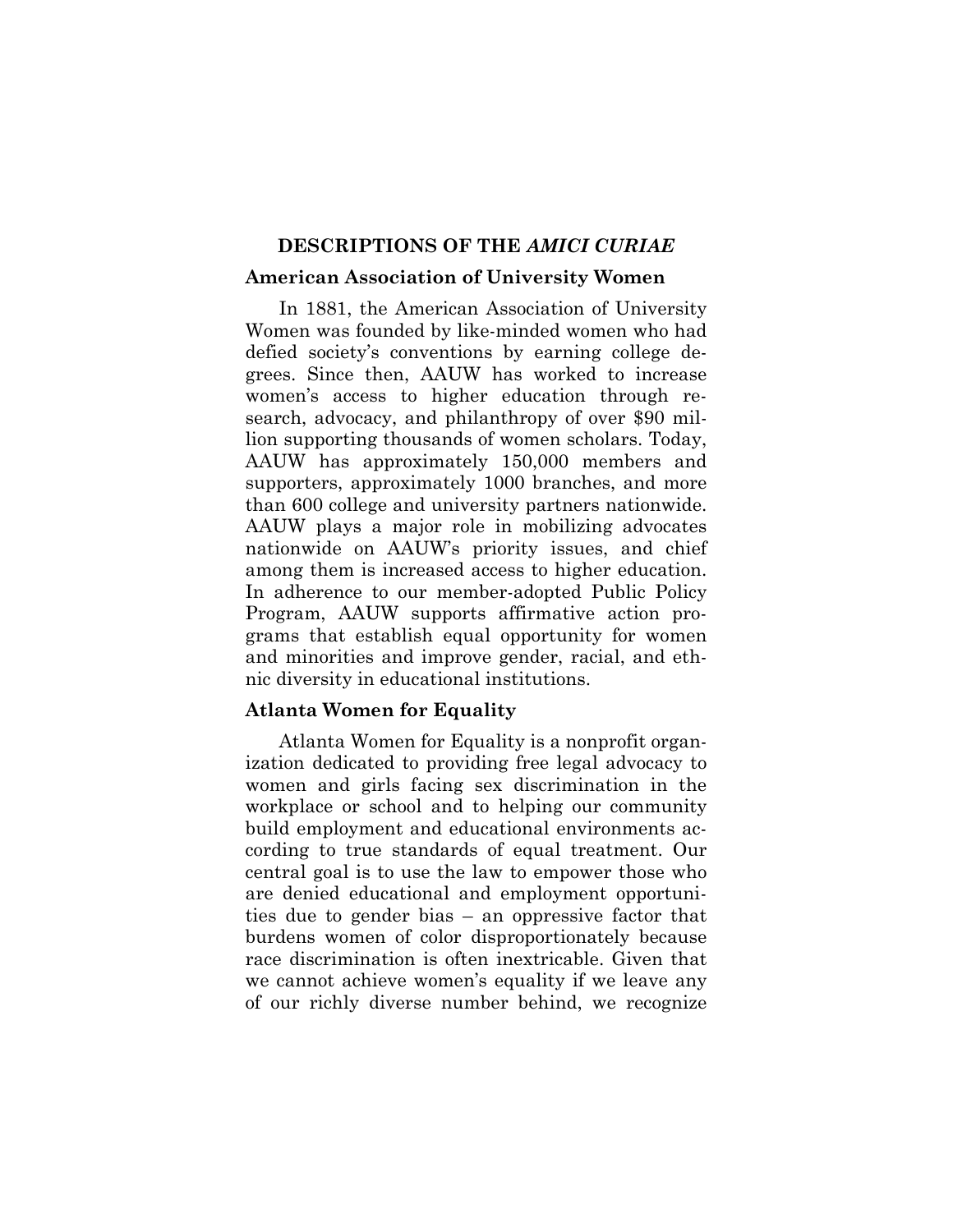that building diverse student bodies is crucial to the women's rights movement.

#### **California Women Lawyers**

California Women Lawyers has represented the interests of more than 30,000 women in all facets of the legal profession since 1974. CWL's mission includes advancing women's interests, extending universal equal rights and eliminating bias. In pursuing its values of social justice and gender equality, CWL often joins amici briefs challenging discrimination by private and governmental entities, weighs in on proposed legislation, and implements programs fostering the appointment of women and other qualified candidates to the bench.

#### **Clearinghouse on Women's Issues**

The mission of the Clearinghouse on Women's Issues is to provide information on issues relating to women, including discrimination on the basis of gender, age, ethnicity, marital status, and sexual orientation, with particular emphasis on public policies that affect the economic, educational, health, and legal status of women, and to take action and positions compatible with our mission.

# **Connecticut Women's Education and Legal Fund**

The Connecticut Women's Education and Legal Fund is a nonprofit women's rights organization dedicated to empowering women, girls, and their families to achieve equal opportunities in their personal and professional lives. For the past 42 years, CWEALF has provided legal information and conducted public policy and advocacy to ensure that all students have equal access to educational programs.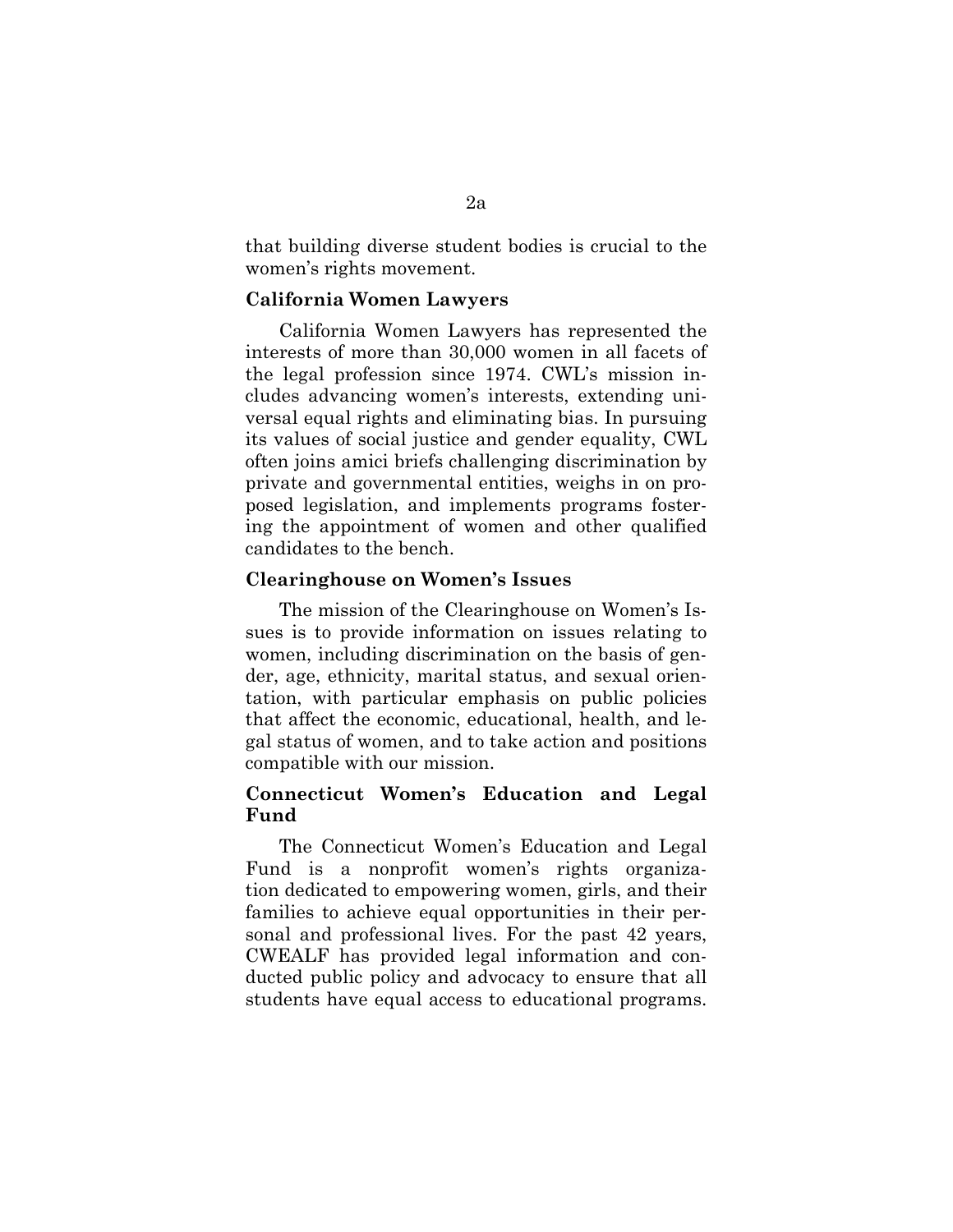CWEALF supports affirmative-action programs that result in equal opportunities for both women and minorities, and that encourage diversity in educational institutions, workplaces, and communities.

## **Employment Justice Center**

The Employment Justice Center is a nonprofit organization with a mission to secure, protect and promote workplace justice in the Washington, D.C. metropolitan area. For the past 15 years, the EJC has provided legal assistance on employment law matters to the working poor and has supported a local workers' rights movement. Through its weekly Workers' Rights Clinics, the EJC advises many workers claiming discrimination on the basis of sex and/or race, and refers such cases to counsel for representation before state and federal courts.

#### **Equal Rights Advocates**

Equal Rights Advocates is a national civil rights advocacy organization dedicated to protecting and securing equal rights and economic opportunities for women and girls. Since its inception in 1974 as a teaching law firm focused on sex-based discrimination, ERA litigates high-impact cases, engages in policy and legislative work, performs education and outreach, and gives advice and counseling to individuals who have experienced discrimination in education, employment and other spheres. ERA has filed hundreds of suits and appeared as amicus curiae in numerous cases to enforce civil rights in state and federal courts, including before the United States Supreme Court. ERA is committed to ensuring equal access for all, including racial minorities, to education, employment, and the political process through enforcement of the Equal Protection Clause of the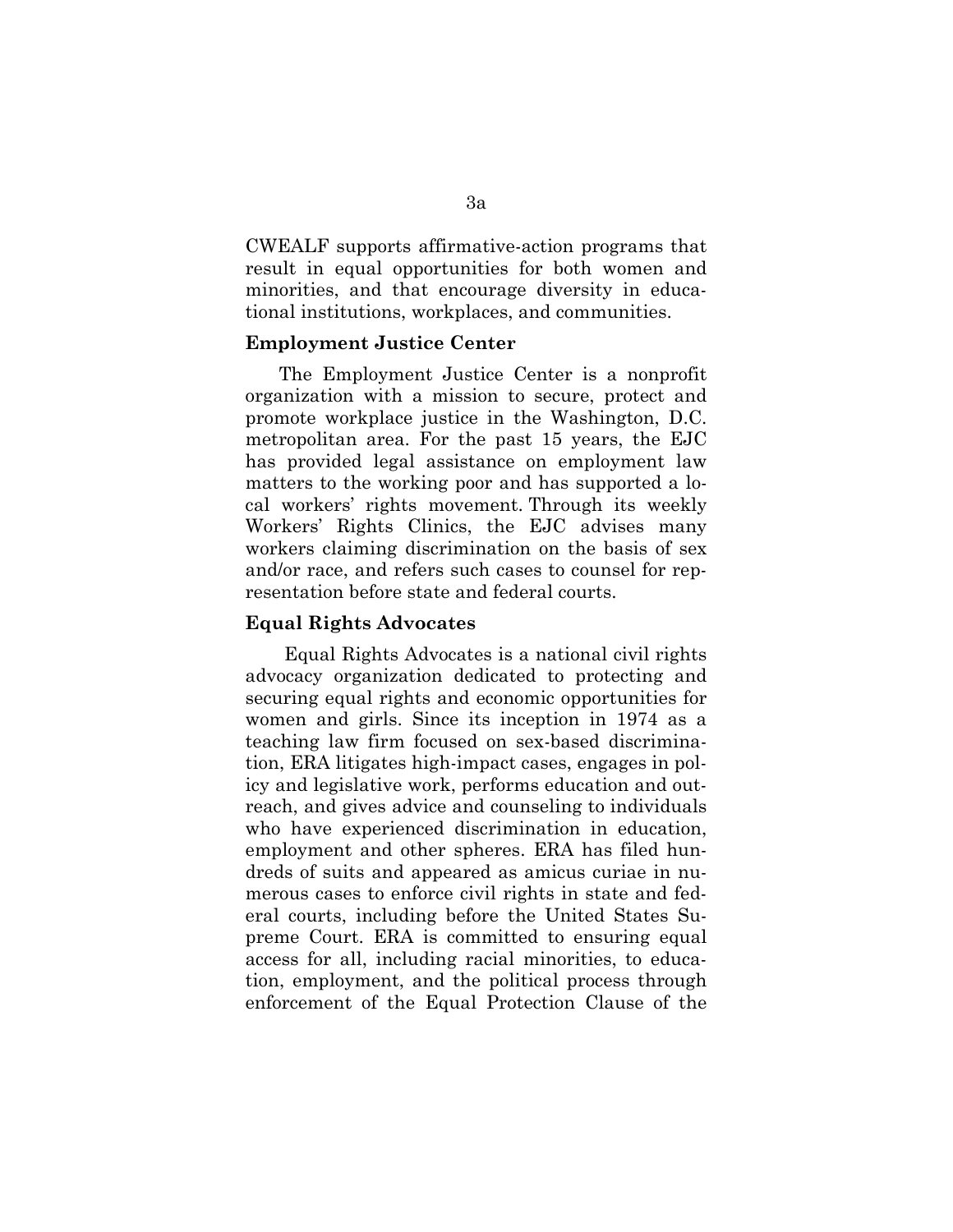United States Constitution and other state and federal laws.

## **Feminist Majority Foundation**

The Feminist Majority Foundation, a nonprofit organization founded in 1987, is dedicated to the pursuit of women's equality, using research and action to empower women economically, socially, and politically. FMF works with students and faculty on hundreds of campuses throughout the United States and operates the largest feminist student network in the country. FMF actively supports diversity in public education, including at the university level, which helps to reduce stereotypes and enriches the educational experience for all students.

#### **Gay & Lesbian Advocates & Defenders**

Gay & Lesbian Advocates & Defenders works in New England and nationally to eradicate discrimination against LGBT people and people with HIV/AIDS from all communities, through litigation, public policy advocacy and education. GLAD has participated in this Court, as well as other federal and state courts, as counsel or amici to address equal protection issues.

### **Gender Justice**

Gender Justice is a nonprofit advocacy organization whose mission is to eliminate gender barriers, whether linked to sex, sexual orientation, gender identity, or gender expression. Gender Justice makes use of three integrated program areas – impact litigation, policy advocacy, and education – to target the root causes of gender discrimination and highlight the central role that cognitive bias and stereotypes play in producing and maintaining inequality. As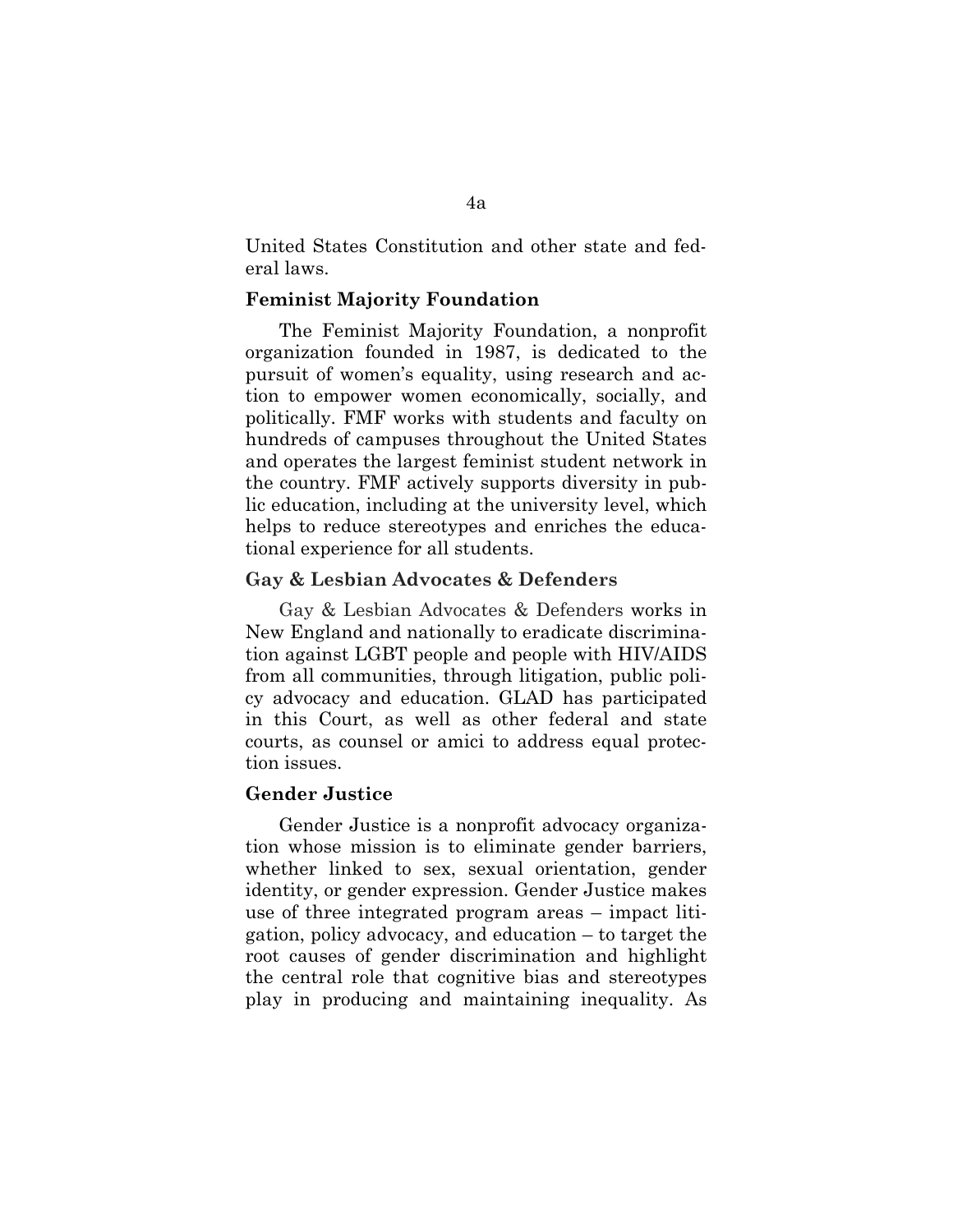part of its impact litigation program, Gender Justice acts as counsel in cases involving gender equality in the Midwest region, including providing direct representation of individuals facing discrimination. Gender Justice also participates as amicus curiae in cases that have an impact in the region and nationally.

#### **Girls Inc.**

Girls Inc. inspires all girls to be strong, smart, and bold, providing more than 140,000 girls across the U.S. and Canada with life-changing experiences and solutions to the unique challenges girls face. The Girls Inc. Experience consists of people, an environment, and programming that, together, empower girls to succeed. Trained staff and volunteers build lasting, mentoring relationships in girls-only spaces that are physically and emotionally safe and where girls find a sisterhood of support with shared drive, mutual respect, and high expectations. Hands-on, research-based programs provide girls with the skills and knowledge to set goals, overcome obstacles, and improve academic performance. Informed by girls and their families, Girls Inc. also advocates for legislation and initiatives that increase opportunities for girls. Girls Inc. serves girls ages 6 to 18 from diverse ethnic, racial, and socio-economic backgrounds.

### **Human Rights Campaign**

Human Rights Campaign, the largest national lesbian, gay, bisexual and transgender political organization, envisions an America where lesbian, gay, bisexual and transgender people are ensured of their basic equal rights, and can be open, honest and safe at home, at work and in the community. Among those basic rights is freedom from discrimination and access to equal opportunity.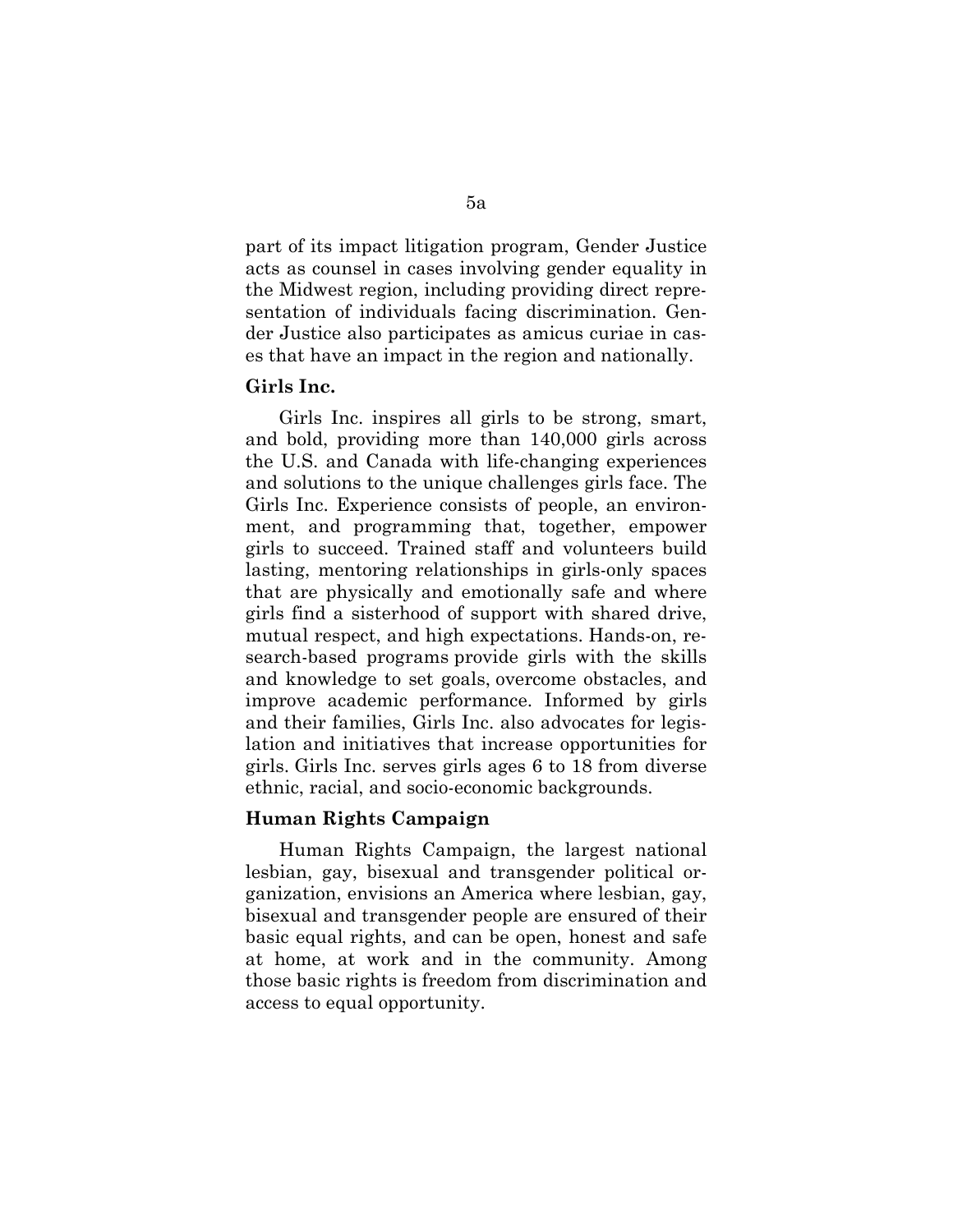# **Lambda Legal Defense and Education Fund, Inc.**

Lambda Legal is a national organization committed to achieving full recognition of the civil rights of people who are lesbian, gay, bisexual, transgender or living with HIV—many of whom are members of racial and ethnic minorities—through impact litigation, education, and public policy advocacy. Lambda Legal works to challenge the intersectional harms caused by racial injustice and discrimination on the basis of sexual orientation and gender identity. Lambda Legal has participated in this Court and lower courts in many cases addressing principles of equal protection, including in the context of public higher education.

# **Law Students for Reproductive Justice**

Law Students for Reproductive Justice is a national network of law students, lawyers, and faculty dedicated to fostering legal expertise and support for the realization of reproductive justice. We believe that reproductive justice will exist when all people can exercise the rights and access the resources they need to thrive, and to decide when, whether, and how to have and parent children with dignity, free from discrimination, coercion, or violence.

#### **National Alliance for Partnerships in Equity**

The National Alliance for Partnerships in Equity is a consortium of state and local agencies, corporations, and national organizations committed to the advancement of equity and diversity in classrooms and workplaces. Through its four lines of business professional development, technical assistance, research and evaluation, and advocacy—NAPE builds educator's capacity to implement effective solutions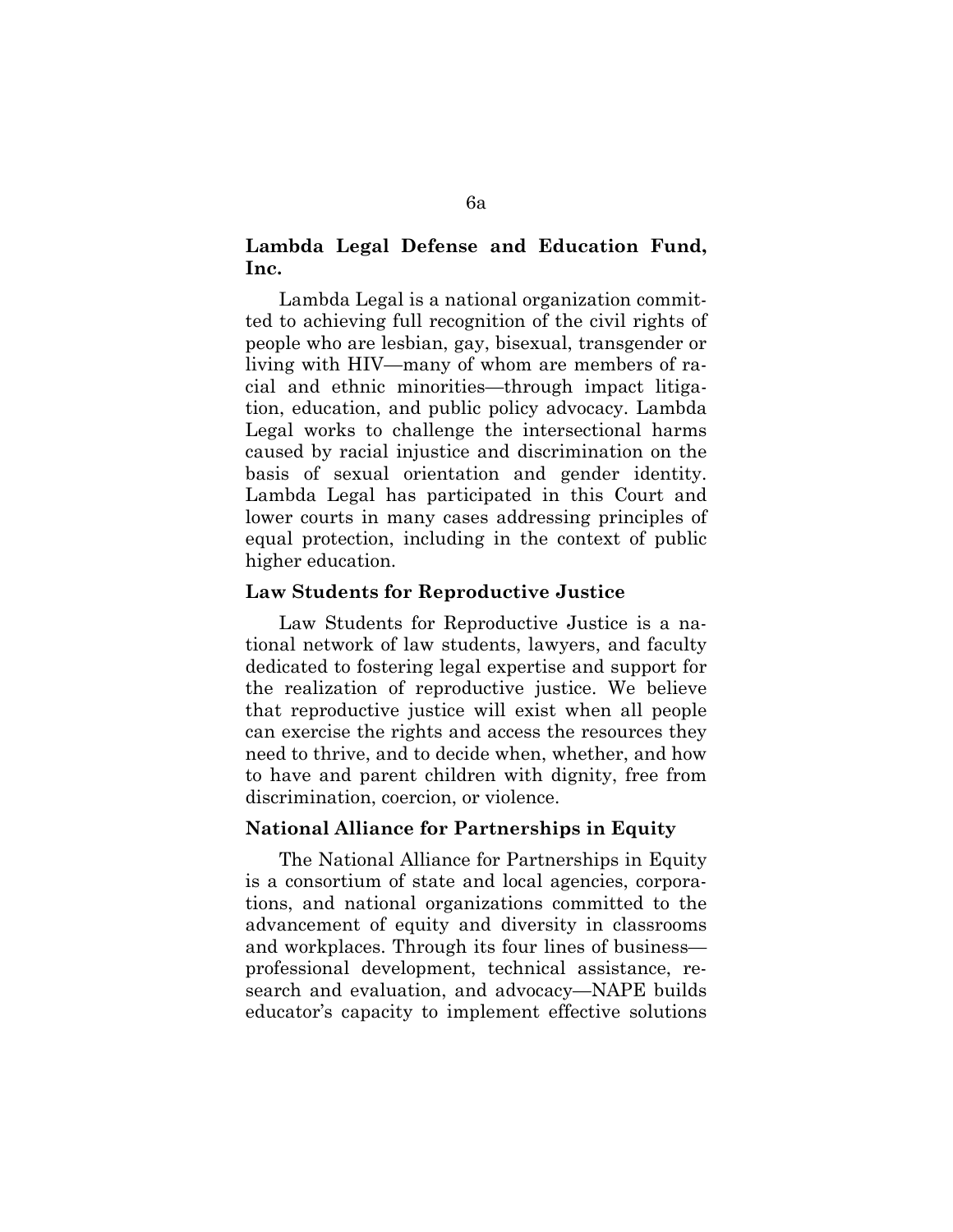for increasing student access, educational equity and workforce diversity. NAPE works to ensure that every person is able to fulfill her or his potential through equal access to and equity in educational options that lead to the entire spectrum of career choices. NAPE strongly supports the ability of educational institutions to use measures that take into account student demographics to increase diversity and overcome discrimination.

# **National Association of Social Workers**

Established in 1955, the National Association of Social Workers is the largest association of professional social workers in the United States with over 130,000 members in 55 chapters. The Texas Chapter of NASW has 6000 members. NASW develops policy statements on issues of importance to the social work profession including a Policy Statement on Affirmative Action which supports deliberate steps taken to attain a national consensus that values, respects and accepts multicultural and racial diversity and supports opportunities for access to employment, housing, and education.

#### **National Association of Women Lawyers**

The National Association of Women Lawyers is the oldest women's bar association in the country, founded in 1899. Today, it is a national voluntary organization with members in all 50 states, devoted to the interests of women lawyers, as well as all women. Through its members, committees, and the Women Lawyers Journal, it provides a collective voice in the bar, courts, Congress, and workplace. We stand committed to ensuring equal educational opportunity for all women, including women of color, and support the ability of educational institutions to use gender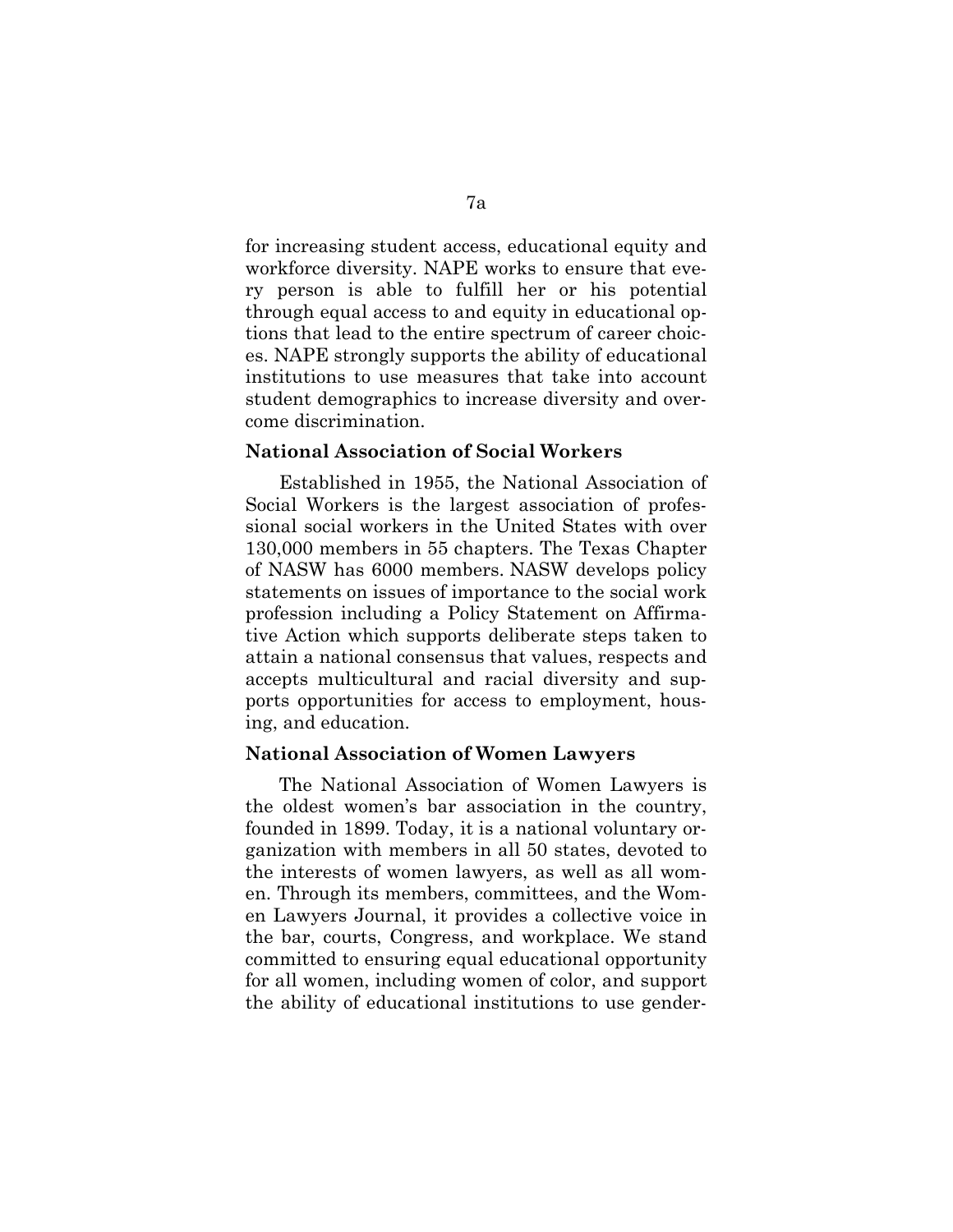and race-conscious measures to increase diversity and overcome discrimination.

#### **National Center for Lesbian Rights**

The National Center for Lesbian Rights is a national nonprofit legal organization dedicated to protecting and advancing the civil rights of lesbian, gay, bisexual, and transgender people and their families through litigation, public-policy advocacy, and public education. Since its founding in 1977, NCLR has played a leading role in securing fair and equal treatment for LGBT people and their families in cases across the country involving constitutional and civil rights. As an organization committed to challenging the complex forms of systemic discrimination that lie at the intersection of race and gender, we are especially interested in this case because raceconscious admissions are critical tools for providing opportunities for women and girls of color. Moreover, we are committed to ensuring that all youth have equal access to quality education, and racial diversity is an important part of providing a fulfilling and enriching educational environment.

#### **National Committee on Pay Equity**

The National Committee on Pay Equity, founded in 1979, is a nonprofit coalition of women's and civil rights organizations; labor unions; religious, professional, legal, and educational associations, commissions on women, state and local pay equity coalitions and individuals working to eliminate sex- and racebased wage discrimination and to achieve pay equity. NCPE supports legislative and legal efforts to close the wage gap that still exists between women, as well as people of color, and men.

### **National Congress of Black Women, Inc.**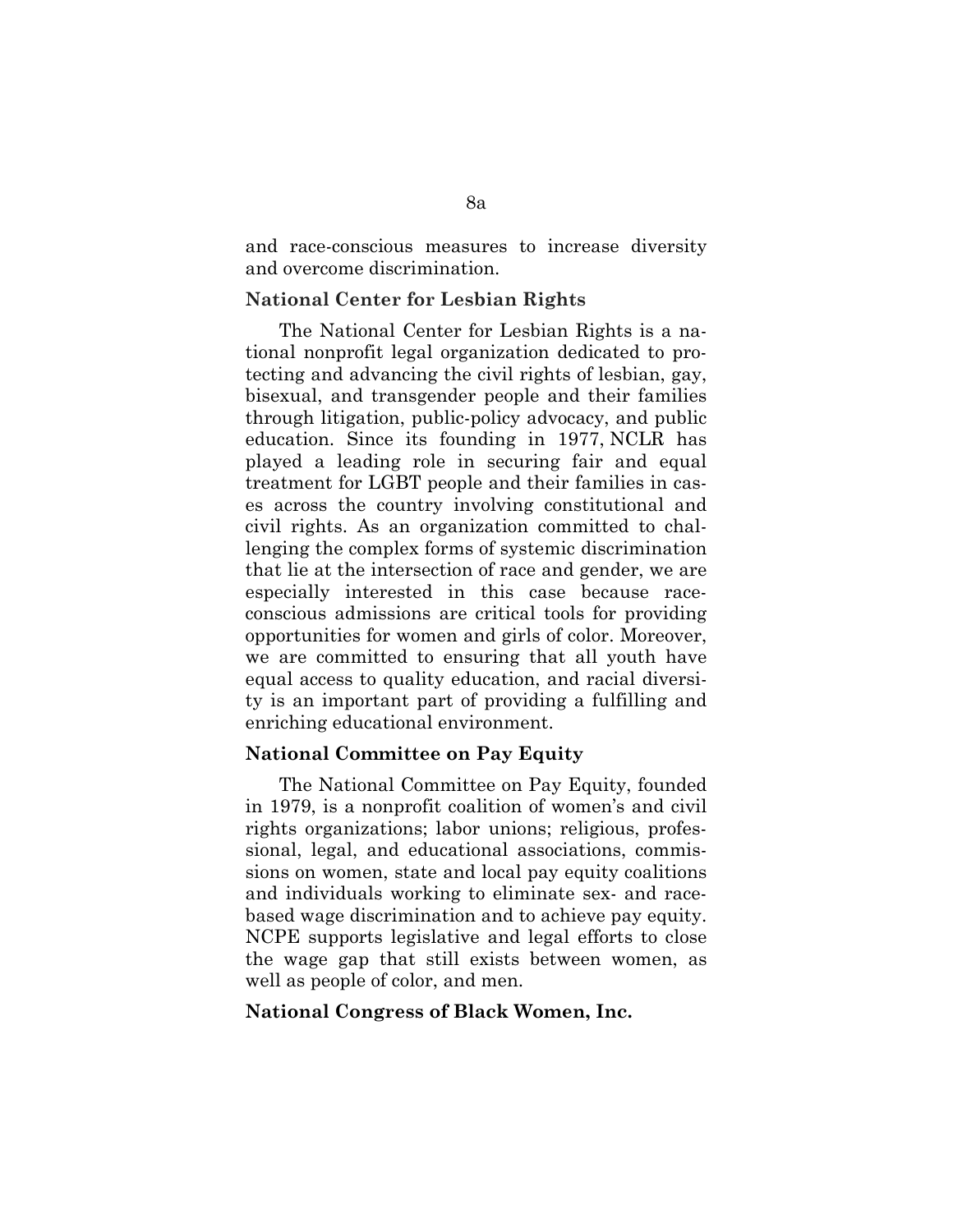The National Congress of Black Women, Inc. is a nonprofit, public service organization. Our membership is open to all women across the country. Our mission is specifically to help Black women and their families by monitoring and supporting policies to improve the lives of Black women and their families; however, we support the mutual causes of all women. We are one of the lead groups on the Equal Rights Amendment with a mission of improving and protecting the legal, economic, education and other rights of women. NCBW was established in 1984 and has grown from 6 chapters in the past 10 years to over 100. Some of our specific projects are domestic violence, human trafficking, child slave labor, equal rights for women, mentoring young women and more.

# **The National Network to End Domestic Violence**

The National Network to End Domestic Violence is a not-for-profit organization incorporated in the District of Columbia in 1994. As a network of the 56 state and territorial domestic violence and dual domestic violence and sexual assault coalitions and their over 2,000 member programs, NNEDV serves as the national voice of millions of women, children and men victimized by domestic violence. Throughout our history, NNEDV has advocated for civil and human rights for all, with particular attention to discrimination against underrepresented and underserved groups, such as people of color and LGBT individuals. We advocate for broad diversity and inclusion, with a conviction that exposure to people of diverse backgrounds decreases stereotyping and increases opportunity for traditionally underrepresented communities.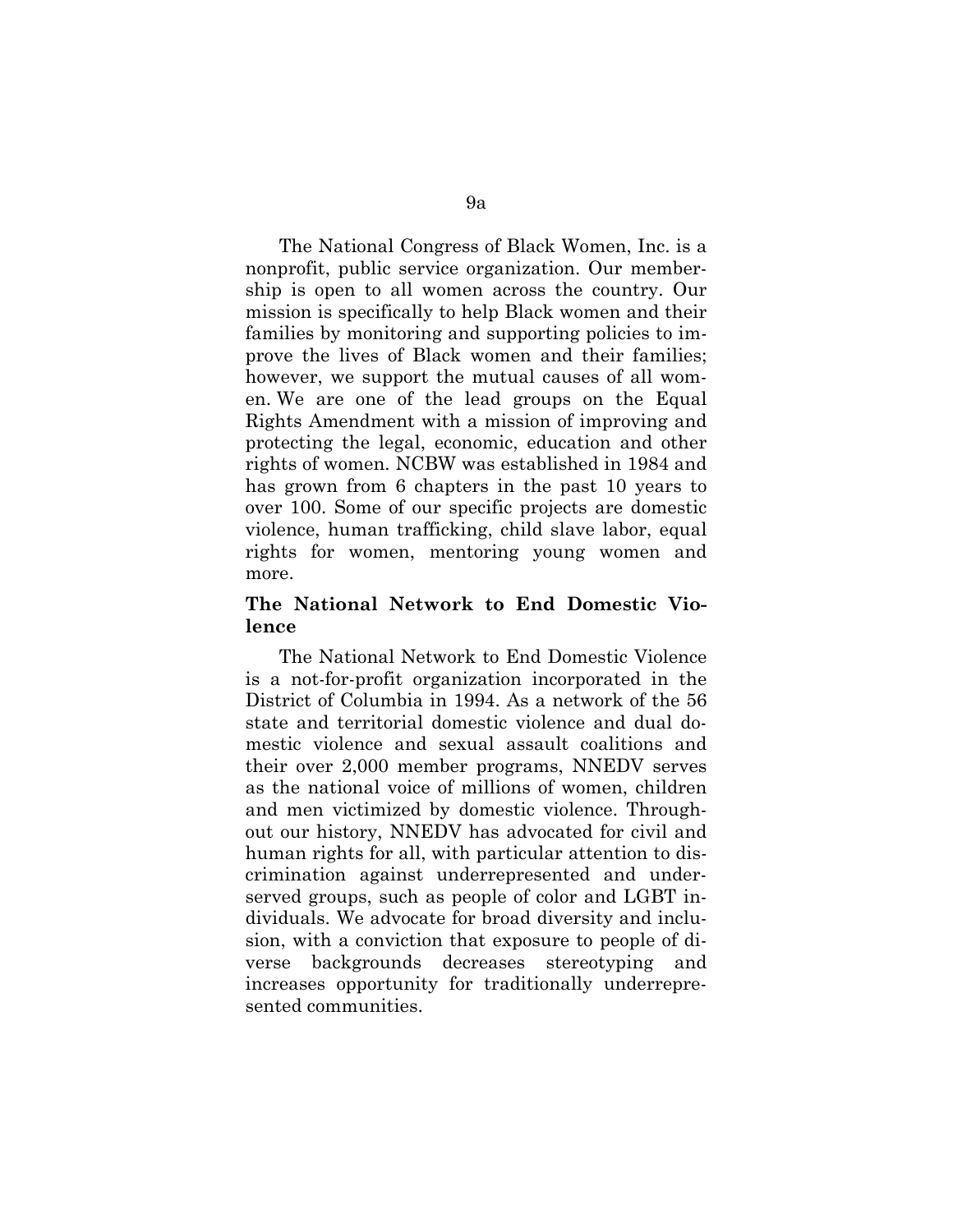# **The National Organization for Women Foundation**

The National Organization for Women Foundation is a 501 (c) (3) organization devoted to furthering women's rights through education and litigation. Established in 1986, NOW Foundation is affiliated with the National Organization for Women, the largest grassroots feminist organization in the U.S., with hundreds of chapters in every state and the District of Columbia. Since its beginning, NOW Foundation's goals have been to achieve equal rights for women and to assure that women and girls have equal access to all aspects of education, including equal access for women and girls of color—especially to a post-secondary education.

#### **National Partnership for Women and Families**

The National Partnership for Women & Families, a nonprofit, national advocacy organization founded in 1971 as the Women's Legal Defense Fund, promotes equal opportunity for women, access to quality health care, and policies that help women and men meet both work and family responsibilities. The National Partnership has devoted significant resources to combating sex and race discrimination in education and employment.

## **National Women's Law Center**

The National Women's Law Center is a nonprofit legal organization that is dedicated to the advancement and protection of women's legal rights and the expansion of women's opportunities. Since 1972, the Center has worked to secure equal opportunity in education for girls and women through full enforcement of the Constitution and laws prohibiting discrimination. The Center has participated in numer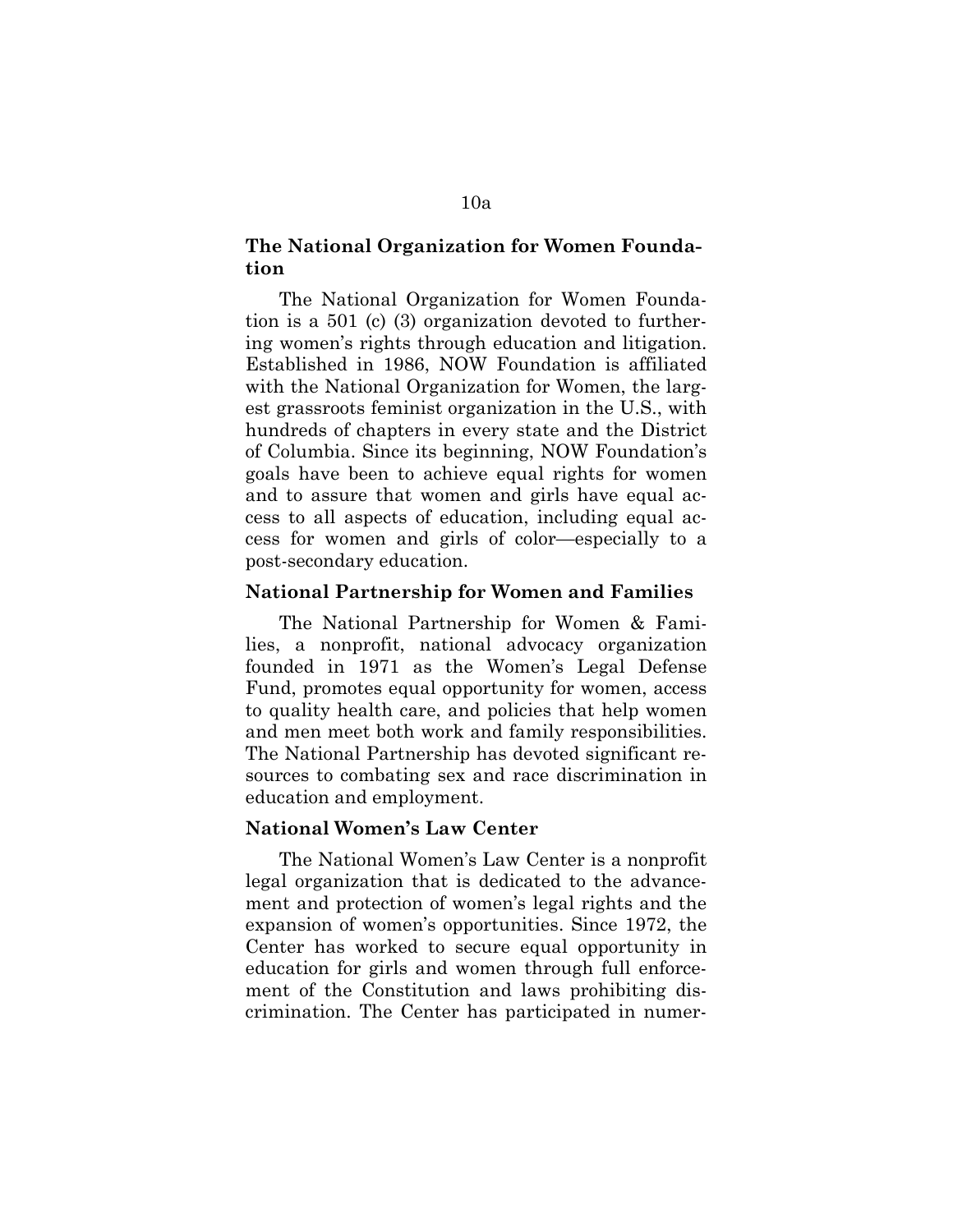ous cases involving sex discrimination before this Court and the federal courts of appeals.

# **Sargent Shriver National Center on Poverty Law**

The Sargent Shriver National Center on Poverty Law provides national leadership to promote justice and improve the lives and opportunities of people with low income. The Shriver Center advances laws and policies, through litigation, legislative and policy advocacy, and administrative reform, to achieve economic, racial, and social justice for our clients, the majority of whom are minority women. The Shriver Center is particularly interested in justice for racial and ethnic minorities who disproportionately make up those living in poverty, including minority women. Education is key to economic security and advancement. Policies and practices that encourage diversity and help minorities overcome discrimination are essential for their immediate and long-term educational and employment opportunities. Racial diversity benefits all students and helps break down both racial and gender stereotypes. The Shriver Center has a strong interest in the continuation of policies and practices like those of the University of Texas at Austin that promote race- and gender-conscious admissions, which are important to opening pathways to opportunity for minorities and women and help them escape poverty.

## **Society of Women Engineers**

Since its inception in 1950, the Society of Women Engineers has been the driving force that establishes engineering as a highly desirable career aspiration for women. SWE strongly believes that the United States has an untapped pool of potential technical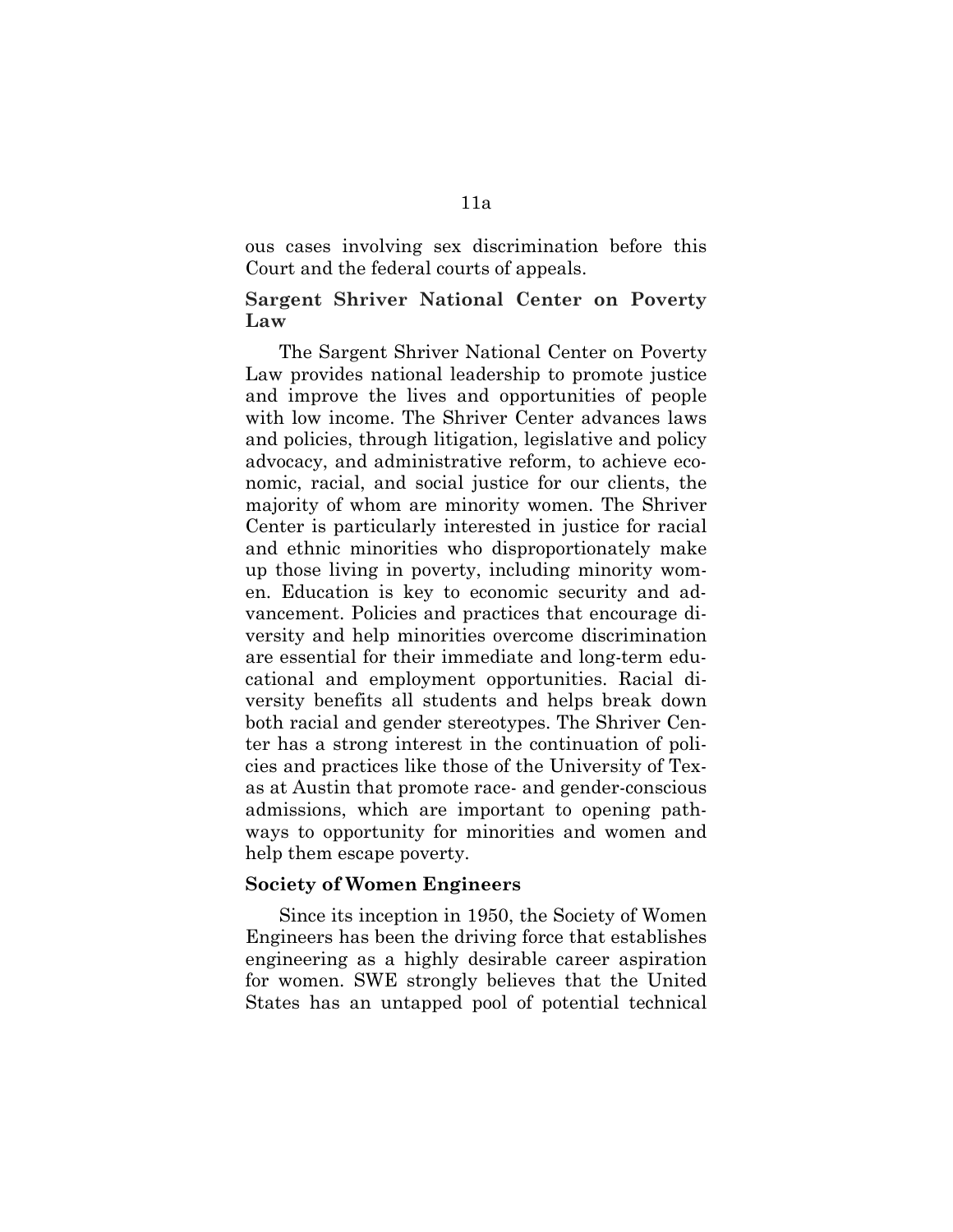workers, and we must leverage the diversity of these individuals to fuel the innovation necessary for our future global competitiveness. SWE's mission is to stimulate women to achieve full potential in careers as engineers and leaders, expand the image of the engineering profession as a positive force in improving the quality of life, and demonstrate the value of diversity.

## **Southwest Women's Law Center**

The Southwest Women's Law Center is a legal and policy advocacy nonprofit organization that seeks to create the systemic changes that are needed to improve the lives of girls and women of color in our communities, states, and throughout our country. We harness the power of law, research, and creative collaborations to create greater opportunities for women and girls by helping them to fulfill their personal and economic potential. The Southwest Women's Law Center supports racial diversity that will benefit and advance the opportunities of women of color in the field of education and beyond. The raceconscious admissions policy employed by the University of Texas at Austin is important to opening pathways to opportunity for women of color in ways that the Top Ten Percent Plan alone does not provide. We believe that the Top Ten Percent Plan, combined with an additional race-conscious policy, work together and are narrowly tailored to achieve the educational benefits of diversity in the classroom and the broader community.

### **Women Employed**

Women Employed's mission is to improve the economic status of women and remove barriers to economic equity. Women Employed promotes fair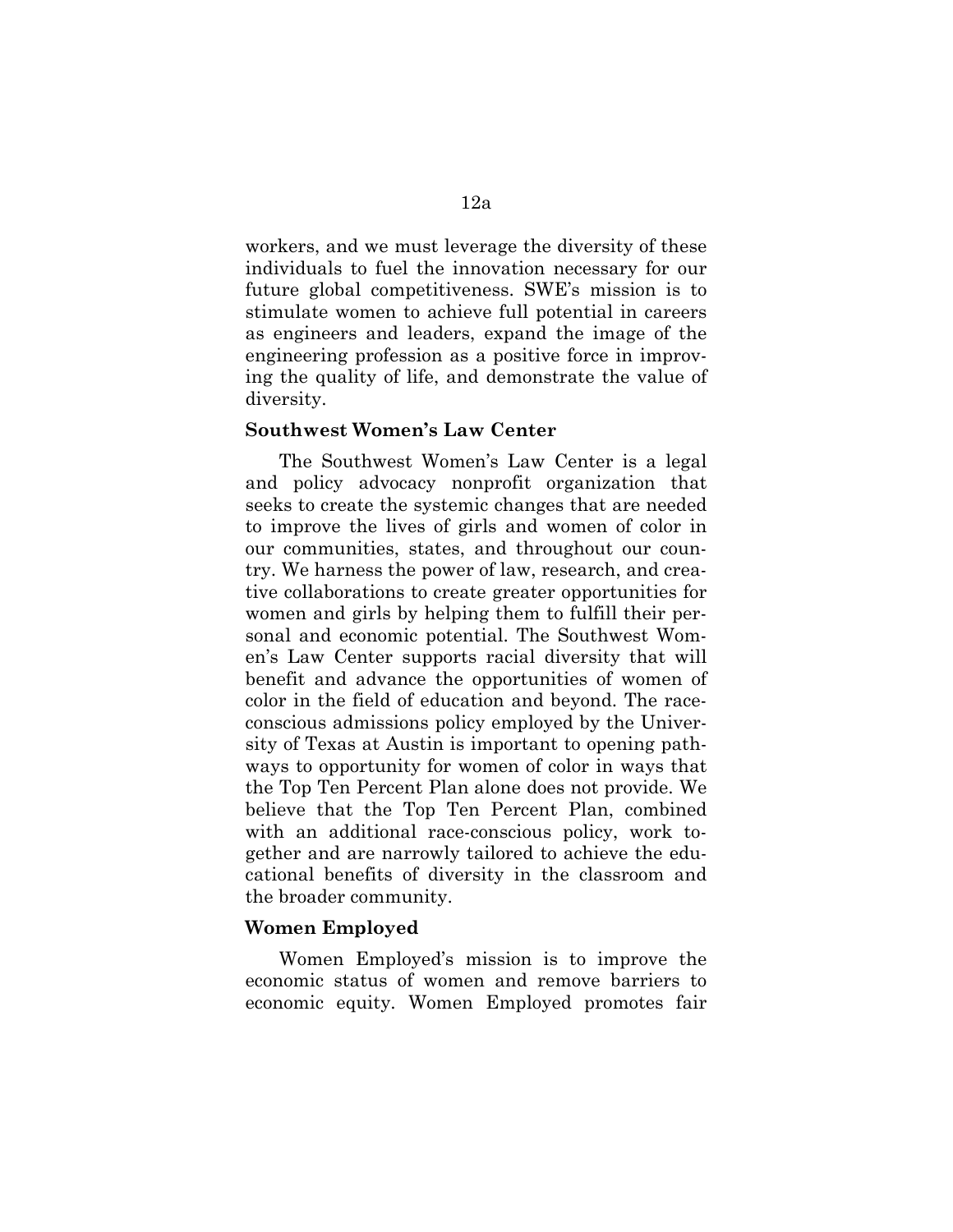employment practices, helps increase access to training and education, and provides women with information and tools to plan their careers. Since 1973, the organization has assisted thousands of working women with problems of discrimination, monitored the performance of equal-opportunity enforcement agencies, and developed specific, detailed proposals for improving enforcement efforts, particularly on the systemic level. Women Employed strongly supports the ability of educational institutions to use race- and gender-conscious measures to increase diversity and overcome discrimination.

#### **Women's Business Development Center**

The Women's Business Development Center had advocated for women's educational issues and women's empowerment for over four decades. It is committed to the advancement and protection of women's legal and other rights and the expansion of women's opportunities. Since 1970, the Center has worked to secure equal opportunity in education for girls and women through the full enforcement of the Constitution and laws prohibiting discrimination.

## **Women's Law Center of Maryland**

The Women's Law Center of Maryland, Inc. is a nonprofit, public interest, membership organization of attorneys and community members with a mission of improving and protecting the legal rights of women. Established in 1971, the Women's Law Center achieves its mission through direct legal representation, research, policy analysis, legislative initiatives, education, and implementation of innovative legalservices programs to pave the way for systematic change. Through its various initiatives, the Women's Law Center pays particular attention to issues relat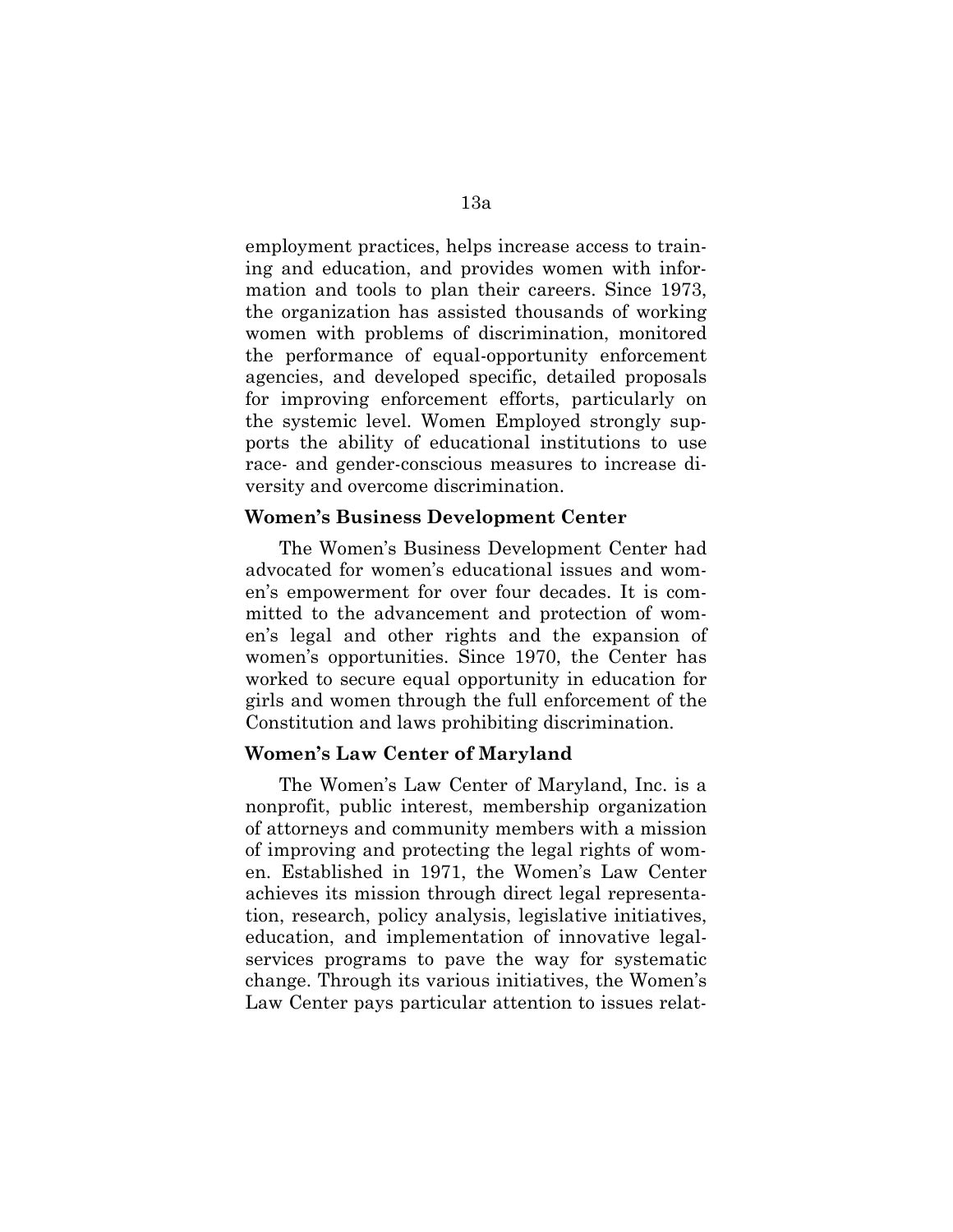ed to gender discrimination, sexual harassment, employment law, and family law.

#### **Women's Law Project**

The Women's Law Project is a nonprofit public interest law firm with offices in Philadelphia and Pittsburgh, Pennsylvania. Founded in 1974, the WLP works to abolish discrimination and injustice and to advance the legal and economic status of women and their families through litigation, public policy development, public education, and individual counseling. Throughout its history, the WLP has worked to eliminate sex discrimination, bringing and supporting litigation challenging discriminatory practices prohibited by federal civil-rights laws. The WLP has a strong interest in the proper application of the law to ensure equal treatment in education.

## **Women's Media Center**

The Women's Media Center is a non-profit research and education organization that works through media to create equal opportunities, participation, and representation for women and girls in society.

#### **Young Women's Christian Association USA**

Founded in 1858, YWCA is the oldest and largest multicultural organization dedicated to eliminating racism, empowering women and promoting peace, justice, freedom and dignity for all. Today, YWCA serves more than 2 million women and families annually in over 1,200 locations across the country by providing an assortment of direct services that advance equal justice and opportunity. YWCA supports the maintenance and strengthening of affirmative